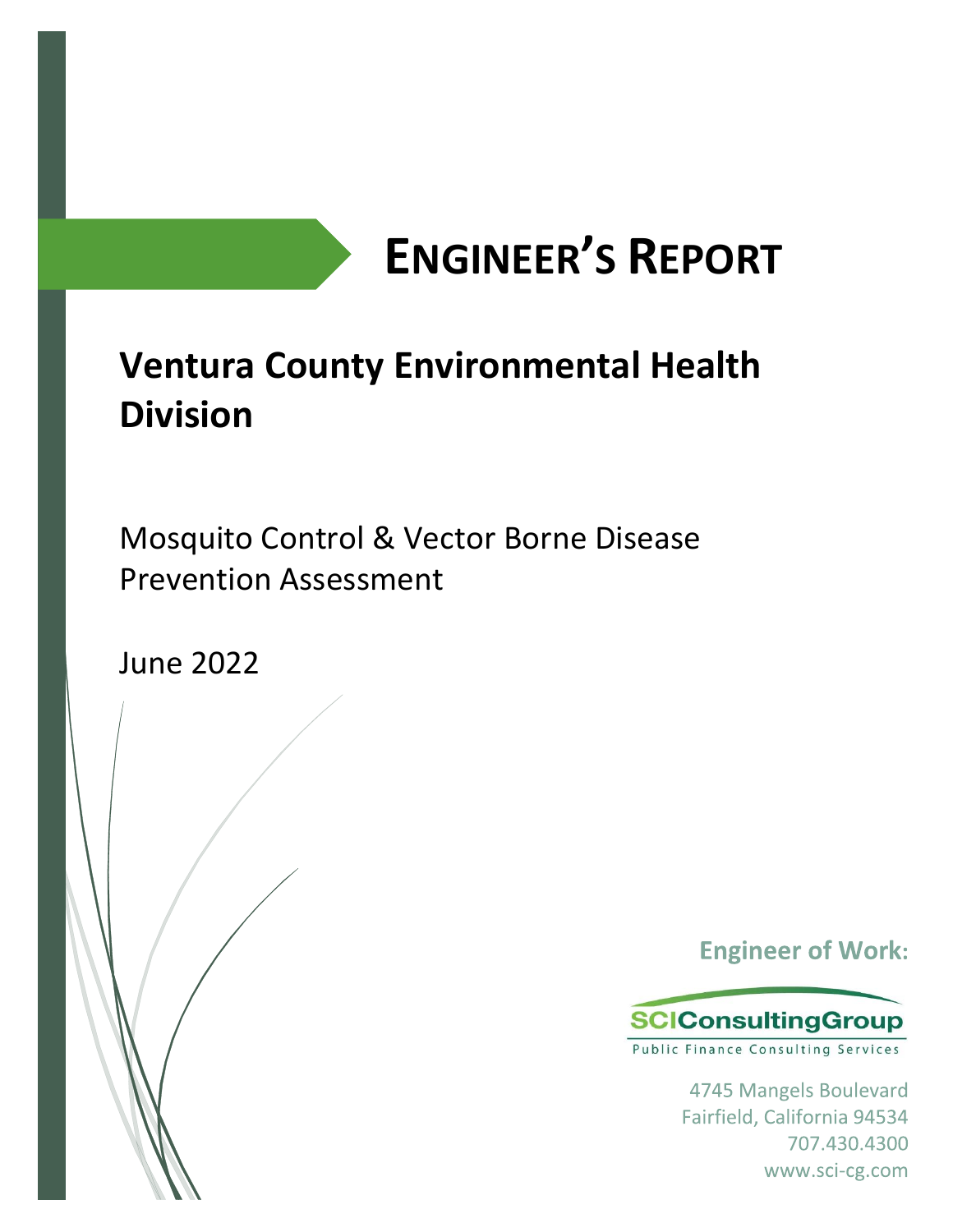(This Page Intentionally Left Blank)

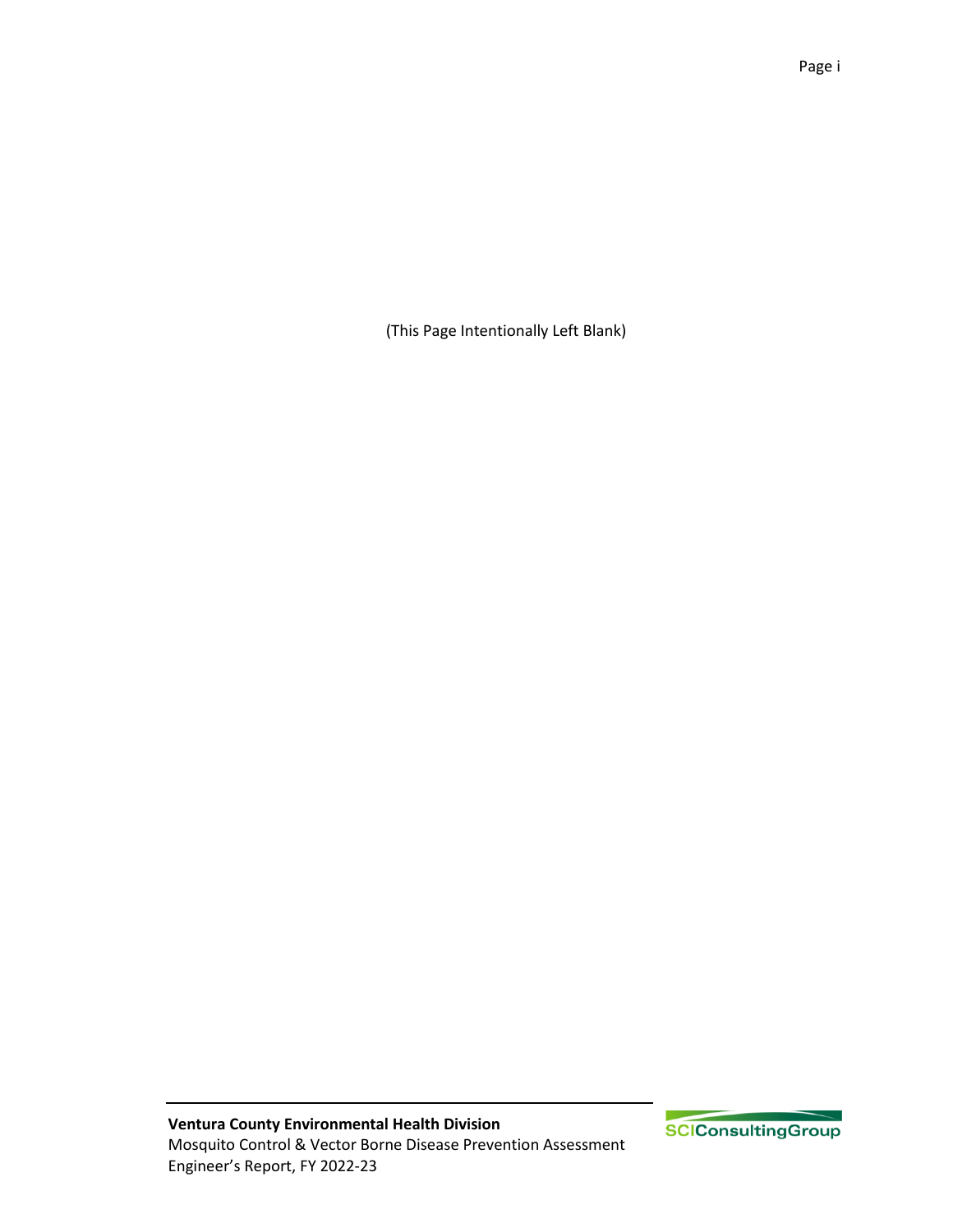## **Ventura County Environmental Health Division**

#### <span id="page-2-0"></span>**Ventura County Board of Supervisors**

Matt LeVere – District 1 Linda Parks – District 2 Kelly Long – District 3 Bob Huber – District 4 Carmen Ramirez – District 5

#### <span id="page-2-1"></span>**Resource Management Agency**

Kim Prillhart, Director

#### <span id="page-2-2"></span>**Environmental Health Division**

Charles R. Genkel, Director

<span id="page-2-3"></span>**Vector Control Program** Sean Debley, Manager Ron Ventura, Supervisor

<span id="page-2-4"></span>**Engineer of Work**

SCI Consulting Group

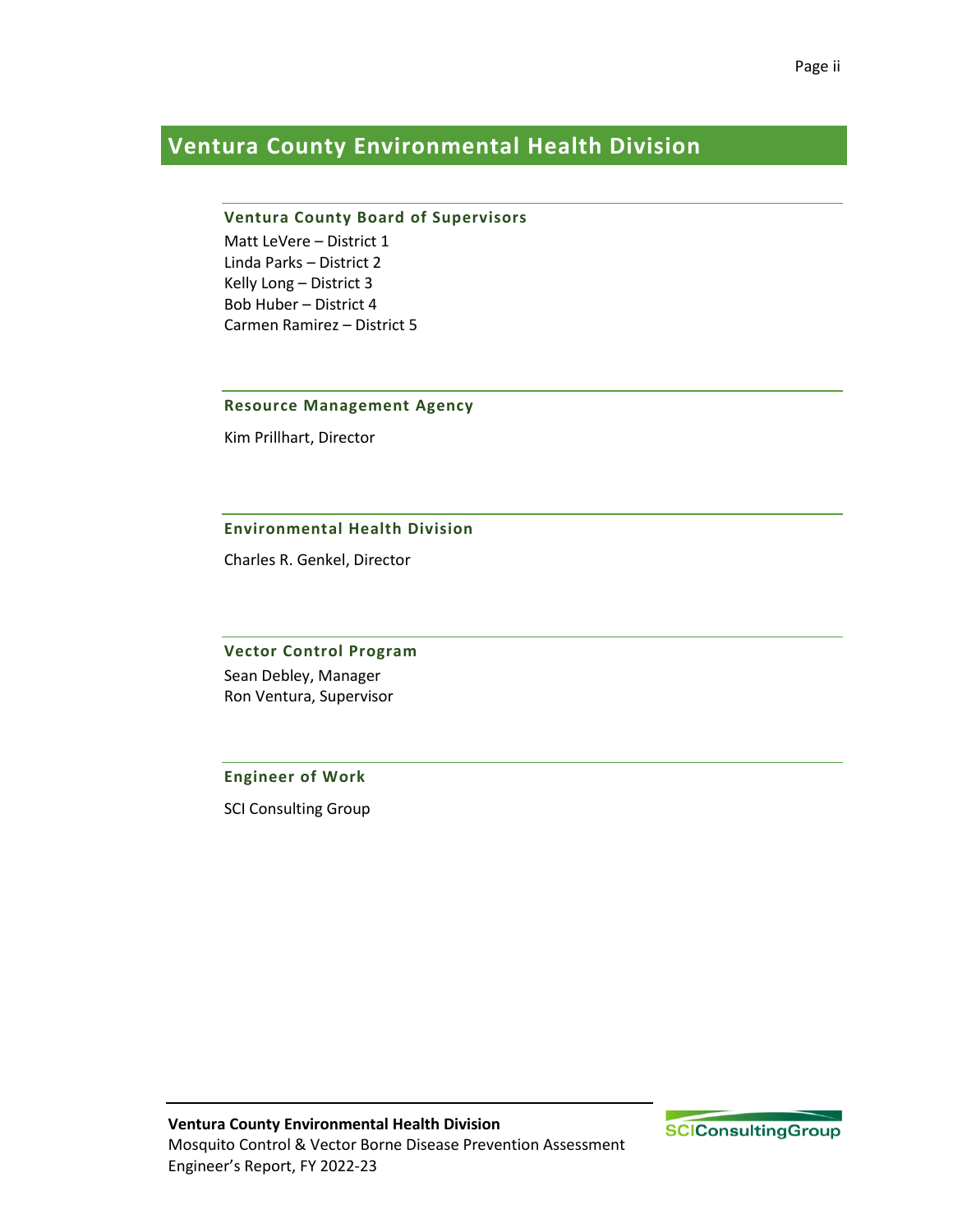## **Table of Contents**

| <b>Ventura County Board of Supervisors</b><br><b>Resource Management Agency</b>         | ii<br>ii       |
|-----------------------------------------------------------------------------------------|----------------|
| <b>Environmental Health Division</b>                                                    | ii             |
| Vector Control Program                                                                  | ii             |
| <b>Engineer of Work</b>                                                                 | ii             |
| <b>Introduction</b>                                                                     | 1              |
| Overview                                                                                | 1              |
| Definitions                                                                             | $\overline{2}$ |
| Legislative Analysis                                                                    | 3              |
| Proposition 218                                                                         | 3              |
| Silicon Valley Taxpayers Association, Inc. v Santa Clara County Open Space<br>Authority | 4              |
| Dahms v. Downtown Pomona Property                                                       | $\sqrt{5}$     |
| Bonander v. Town of Tiburon                                                             | 5              |
| Beutz v. County of Riverside                                                            | 5              |
| Compliance with Current Law                                                             | 5              |
| Special Note on Benefit throughout Assessment Boundaries                                | 6              |
| <b>General Description of the Proposed Services</b>                                     | 7              |
| Introduction                                                                            | 7              |
| <b>Summary of Services</b>                                                              | 7              |
| Introduction to Surveillance and Monitoring                                             | 9              |
| Larval Mosquito Surveillance Program                                                    | 10             |
| Adult Mosquito Surveillance Program                                                     | 10             |
| West Nile Virus Surveillance Program                                                    | 11             |
| Introduction to Treatment and Control                                                   | 11             |
| Larval Mosquito Control Program                                                         | 12             |
| Adult Mosquito Control Program                                                          | 13             |
| Assessment                                                                              | 14             |
| <b>Costs and Budget</b>                                                                 | 17             |
| <b>Method of Assessment</b>                                                             | 18             |
| Overview                                                                                | 18             |
| <b>Benefit Factors</b>                                                                  | 18             |
| Mosquito Control is a Special Benefit to Properties                                     | 19             |
| <b>Description of Special Benefits</b>                                                  | 19             |
|                                                                                         |                |

#### **Ventura County Environmental Health Division**

Mosquito Control & Vector Borne Disease Prevention Assessment Engineer's Report, FY 2022-23

**SCIConsultingGroup**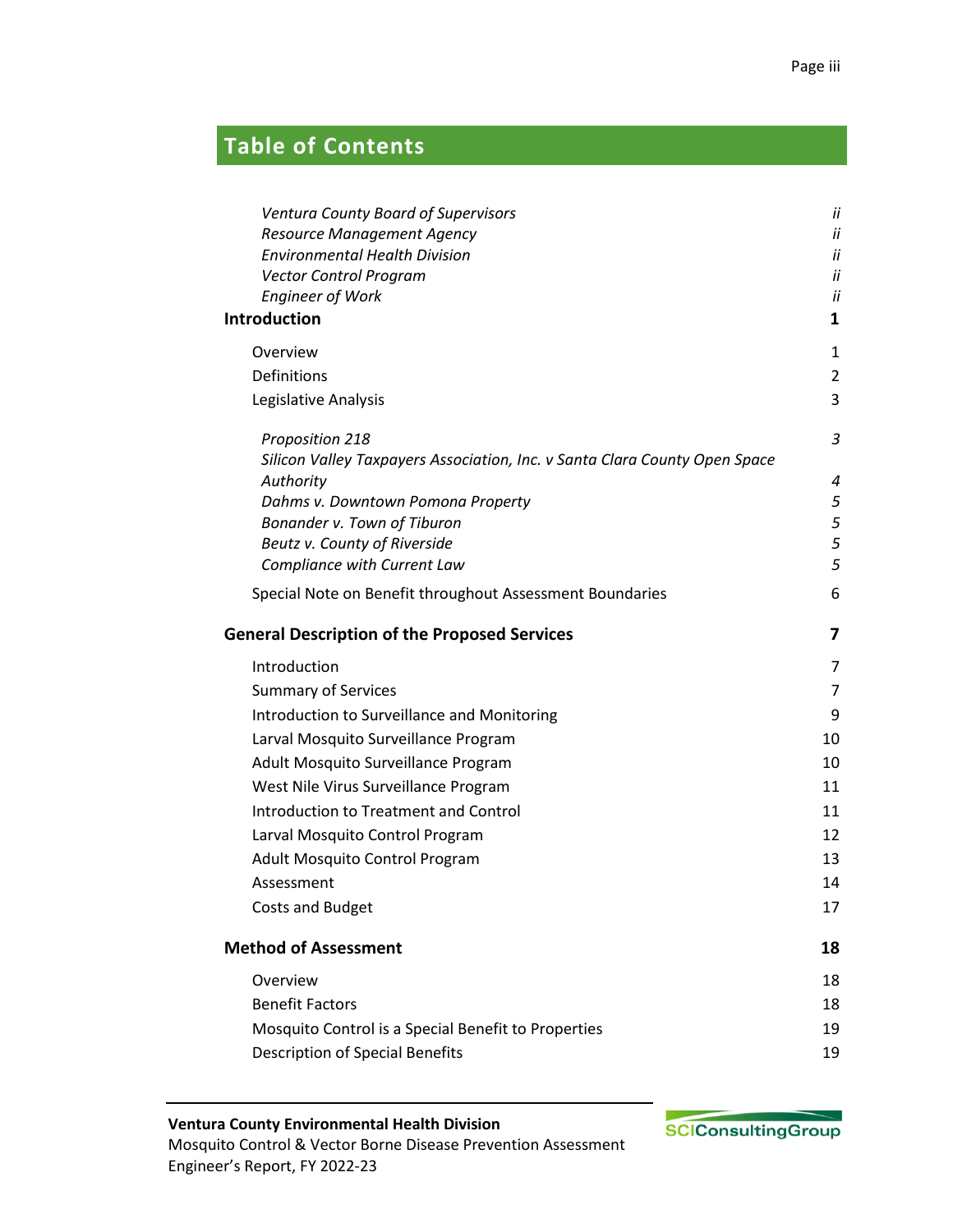| Reduced mosquito and vector populations on property and as a result, enhanced                                                                               |          |
|-------------------------------------------------------------------------------------------------------------------------------------------------------------|----------|
| desirability, utility, usability and functionality of property in the Assessment<br>boundaries.                                                             | 20       |
| Increased safety of property in the Assessment boundaries.                                                                                                  | 22       |
| Reductions in the risk of new diseases and infections on property in the Assessment                                                                         |          |
| boundaries.                                                                                                                                                 | 22       |
| Protection of economic activity on property in the Assessment boundaries.                                                                                   | 24       |
| Protection of the Assessment boundaries' agriculture, tourism, and business                                                                                 |          |
| industries.                                                                                                                                                 | 25       |
| Reduced risk of nuisance and liability on property in the Assessment boundaries.<br>Improved marketability of property.                                     | 26<br>27 |
| Zones of Benefit                                                                                                                                            | 27       |
| General vs. Special Benefit                                                                                                                                 | 28       |
| <b>Calculating General Benefit</b>                                                                                                                          | 30       |
| Benefit to Property Outside the Assessment Boundaries<br>Benefit to Property Inside the Assessment boundaries that is Indirect and Derivative<br>$\dots$ 31 | 30       |
| <b>Benefit To The Public At Large</b>                                                                                                                       | 32       |
| <b>Summary of General Benefits</b>                                                                                                                          | 32       |
| <b>Method of Assessment</b>                                                                                                                                 | 33       |
| Assessment Apportionment                                                                                                                                    | 34       |
| <b>Residential Properties</b>                                                                                                                               | 34       |
| Commercial/Industrial Properties                                                                                                                            | 35       |
| <b>Vacant Properties</b>                                                                                                                                    | 36       |
| <b>Other Properties</b>                                                                                                                                     | 36       |
| Appeals and Interpretation                                                                                                                                  | 37       |
| <b>Duration of Assessment</b>                                                                                                                               | 38       |
| <b>Assessment Diagram</b>                                                                                                                                   | 39       |
| <b>Assessment Roll</b>                                                                                                                                      | 40       |

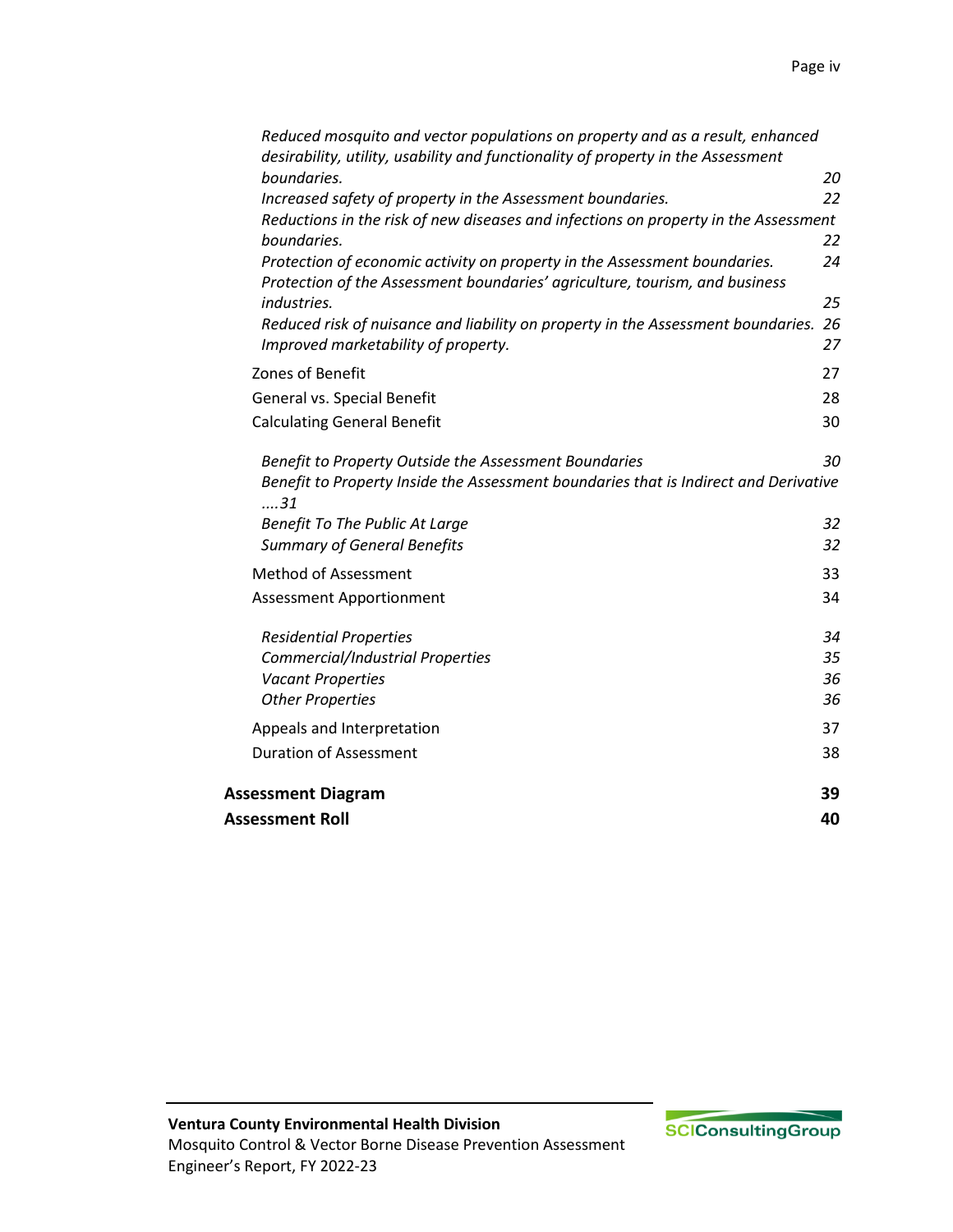## **List of Tables**

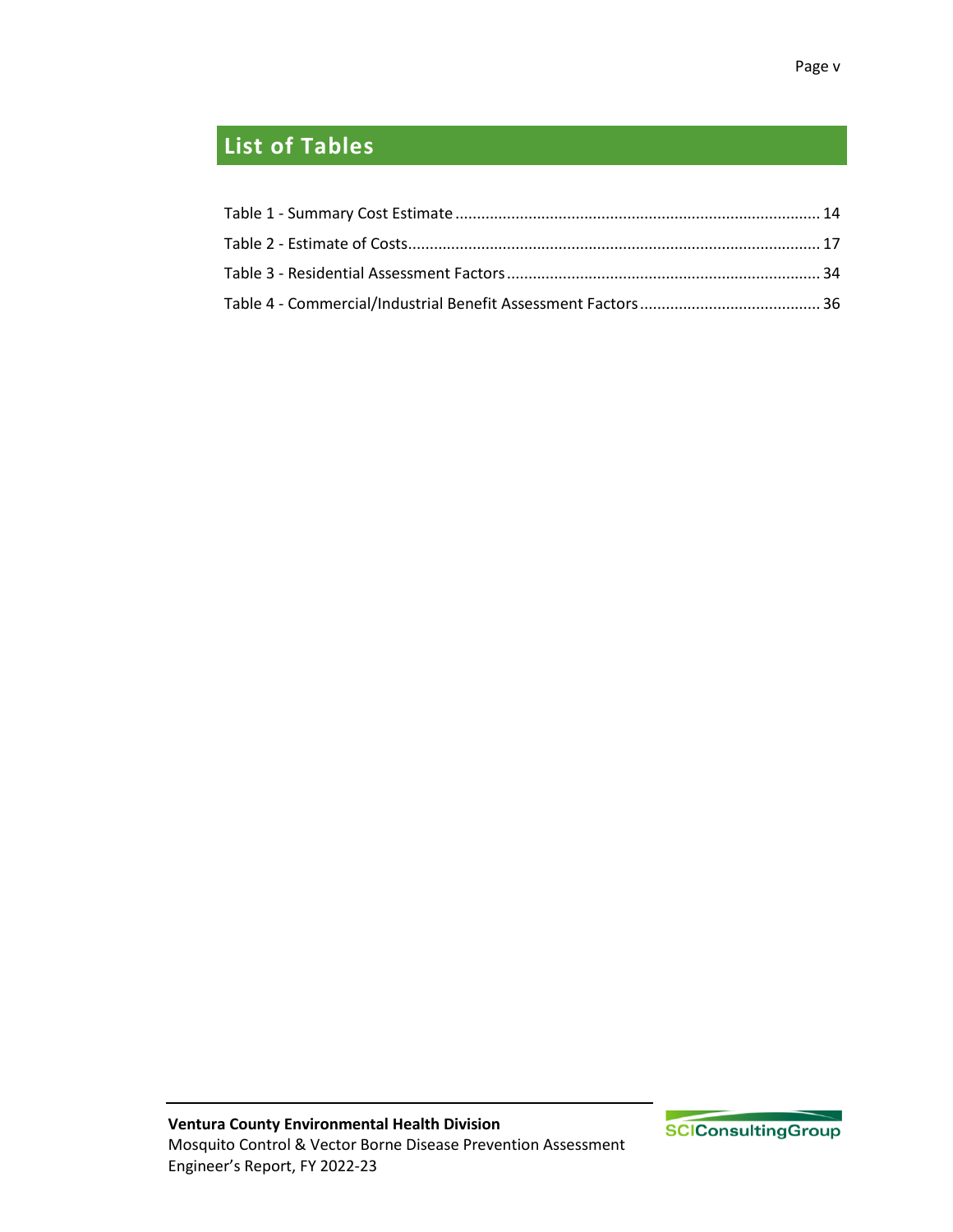### <span id="page-6-0"></span>**Introduction**

#### <span id="page-6-1"></span>**Overview**

The Ventura County Vector Control Program of the Environmental Health Division (the "Division") provides vital vector control services for Ventura County residents. The Division monitors mosquito-breeding sources and initiates control measures to reduce mosquito populations on properties within the Assessment boundaries and minimize the spread of mosquito transmitted diseases to those properties. The Division regularly tests for diseases carried by mosquitoes and provides information about how property owners and residents can protect themselves, their pets, and livestock from vector borne diseases. In addition, the Division also conducts surveillance for other vector borne diseases transmitted by ticks and rodents, and responds to service request calls to properties throughout Ventura County (with the exception of the City of Moorpark).

In 1993, the Division established a benefit assessment to provide funding for baseline services throughout much of Ventura County. Additionally, funding was provided by service contracts with the Ventura County Watershed Protection District and the cities of Simi Valley, Oxnard, and Camarillo.

Since 1993 when a fixed benefit assessment of \$1.12 per parcel was established, the Division has witnessed a dramatic increase in service requests and mosquito breeding sources without a proportional increase in the necessary funding to maintain service levels. In other words, as a result of increased demand combined with static funding, the baseline level of services established in 1993 was diminishing significantly. Furthermore, the Division needed to expand service options in response to the emergence of new vector-borne diseases that present a threat to public health. In order to maintain and increase the then-current level of service (as established in 1993) and prepare for future service needs, an increase in the level of funding was necessary.

Accordingly, the Division executed a Proposition 218-compliant mailed balloting in May of 2004, to establish a new assessment throughout Ventura County, except the City of Moorpark. A tabulation of returned ballots, weighted by their proposed assessment showed 70% support with a 36% return rate. Accordingly, on July 27, 2004 the Ventura County Board of Supervisors voted to establish new assessments and to levy these assessments beginning in fiscal year 2004-2005.

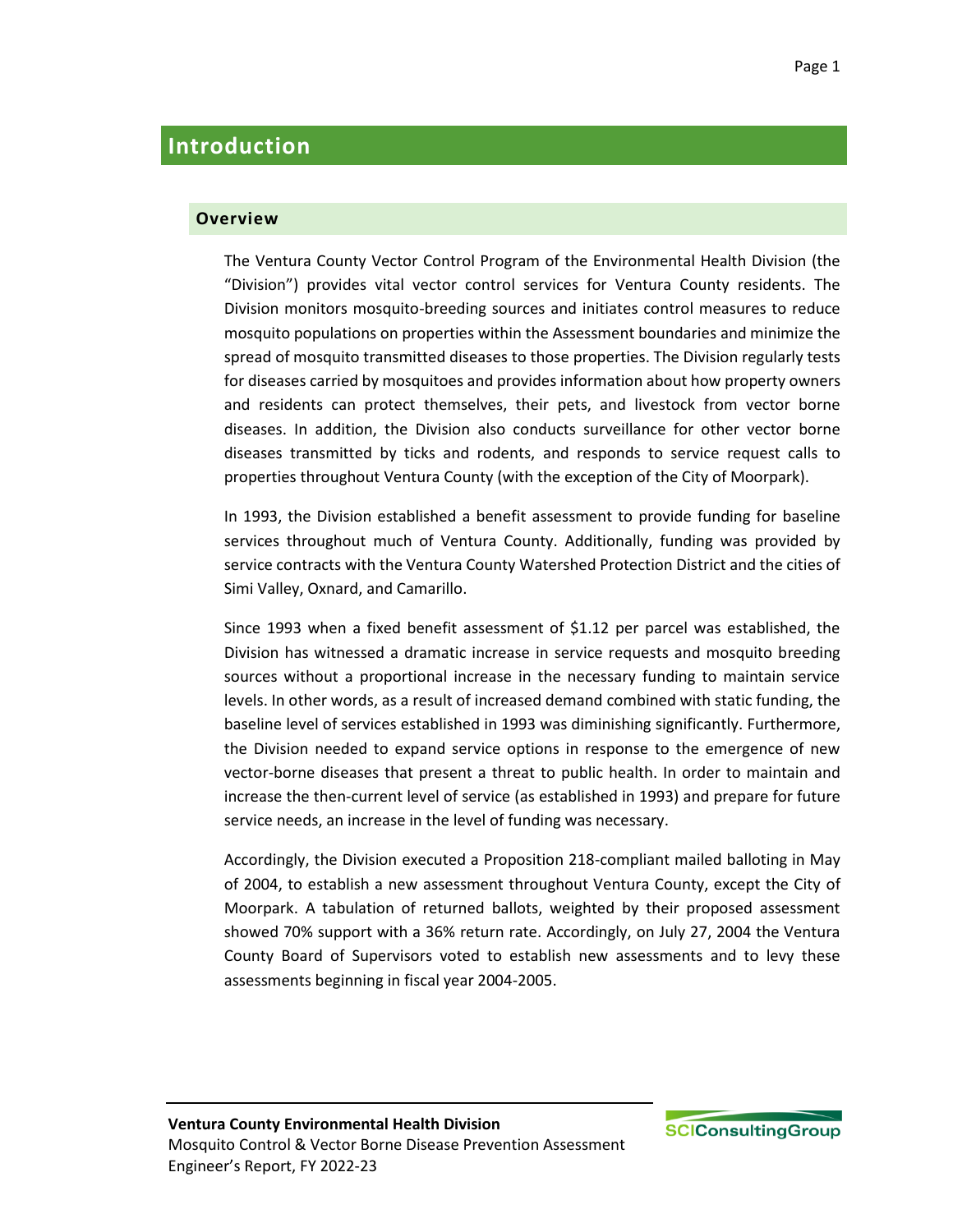#### **Annual Administration for 2022-23**

This Engineer's Report (Report) was prepared to establish the estimated costs for the mosquito vector control and disease surveillance services that would be funded by the proposed assessments in fiscal year 2022-23. Specifically, the Report is to determine the special benefits and general benefits received from the services and to apportion the proposed assessments to lots and parcels depicted in the Assessment Diagram included in this Report. The assessments are based on the estimated special benefit each parcel receives from the services to be funded by the proposed assessments.

Following submittal of this Report to the Board of Supervisors, the Board may, by resolution, authorize levy of assessments.

#### <span id="page-7-0"></span>**Definitions**

As used within this Report, the following terms are defined:

*"Vector" means any animal capable of transmitting the causative agent of human disease or capable of producing human discomfort or injury, including, but not limited to, mosquitoes, flies, mites, ticks, other arthropods, and small mammals and other vertebrates (Health and Safety Code Section 2002(k)).*

*"Vector Control" shall mean any system of public improvements or services that is intended to provide for the surveillance, prevention, abatement, and control of vectors as defined in subdivision (k) of Section 2002 of the Health and Safety Code and a pest as defined in Section 5006 of the Food and Agricultural Code (Government Code Section 53750(m)).*

Following are excerpts from the Mosquito Abatement and Vector Control District Law of 2002, codified in the Health and Safety Code, Section 2000, et. seq. which serve to summarize the State Legislature's findings and intent with regard to mosquito abatement and other vector control services:

*2001. (a) The Legislature finds and declares all of the following:*

 *(1) California's climate and topography support a wide diversity of biological organisms.*

 *(2) Most of these organisms are beneficial, but some are vectors of human disease pathogens or directly cause other human diseases such as hypersensitivity, envenomization, and secondary infections.*

 *(3) Some of these diseases, such as mosquitoborne viral encephalitis, can be fatal, especially in children and older individuals.*

 *(4) California's connections to the wider national and international economies increase the transport of vectors and pathogens.*



Mosquito Control & Vector Borne Disease Prevention Assessment Engineer's Report, FY 2022-23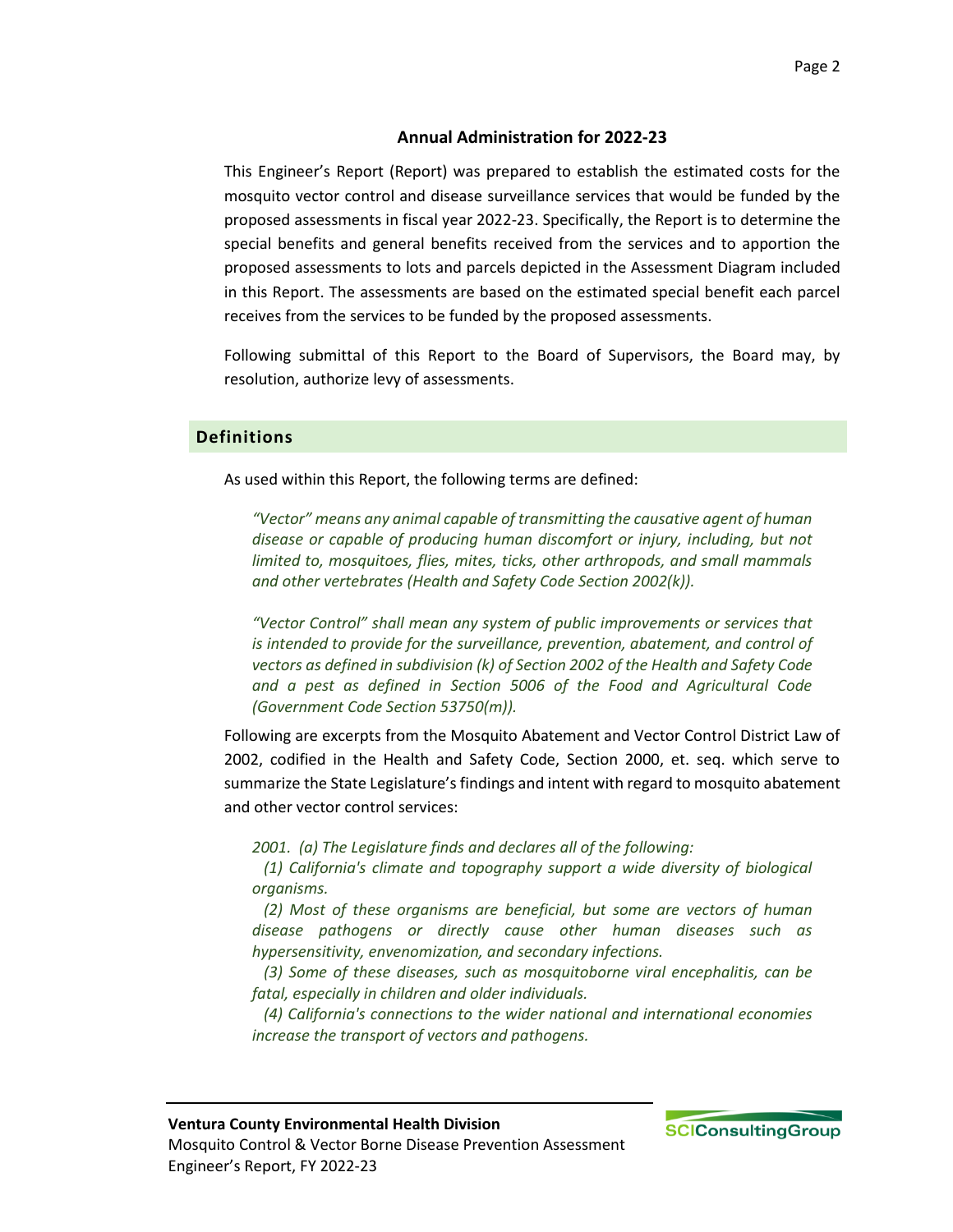*(5) Invasions of the United States by vectors such as the Asian tiger mosquito and by pathogens such as the West Nile virus underscore the vulnerability of humans to uncontrolled vectors and pathogens.*

 *(b) The Legislature further finds and declares:*

 *(1) Individual protection against the vectorborne diseases is only partially effective.*

 *(2) Adequate protection of human health against vectorborne diseases is best achieved by organized public programs.*

 *(3) The protection of Californians and their communities against the discomforts and economic effects of vectorborne diseases is an essential public service that is vital to public health, safety, and welfare.*

 *(4) Since 1915, mosquito abatement and vector control districts have protected Californians and their communities against the threats of vectorborne diseases.*

 *(c) In enacting this chapter, it is the intent of the Legislature to create and continue a broad statutory authority for a class of special districts with the power to conduct effective programs for the surveillance, prevention, abatement, and control of mosquitoes and other vectors.*

 *(d) It is also the intent of the Legislature that mosquito abatement and vector control districts cooperate with other public agencies to protect the public health, safety, and welfare. Further, the Legislature encourages local communities and local officials to adapt the powers and procedures provided by this chapter to meet the diversity of their own local circumstances and responsibilities.*

Further the Health and Safety Code, Section 2082 specifically authorizes the creation of benefit assessments for vector control, as follows:

(a) A district may levy special benefit assessments consistent with the requirements of Article XIIID of the California Constitution to finance vector control projects and programs.

#### <span id="page-8-0"></span>**Legislative Analysis**

#### <span id="page-8-1"></span>**Proposition 218**

The County of Ventura Vector Control Program benefit assessment wasformed consistent with Proposition 218, The Right to Vote on Taxes Act, which was approved by the voters of California on November 6, 1996, and is now Article XIIIC and XIIID of the California Constitution. Proposition 218 provides for benefit assessments to be levied to fund the cost of providing services, improvements, as well as maintenance and operation expenses to a public improvement which benefits the assessed property.

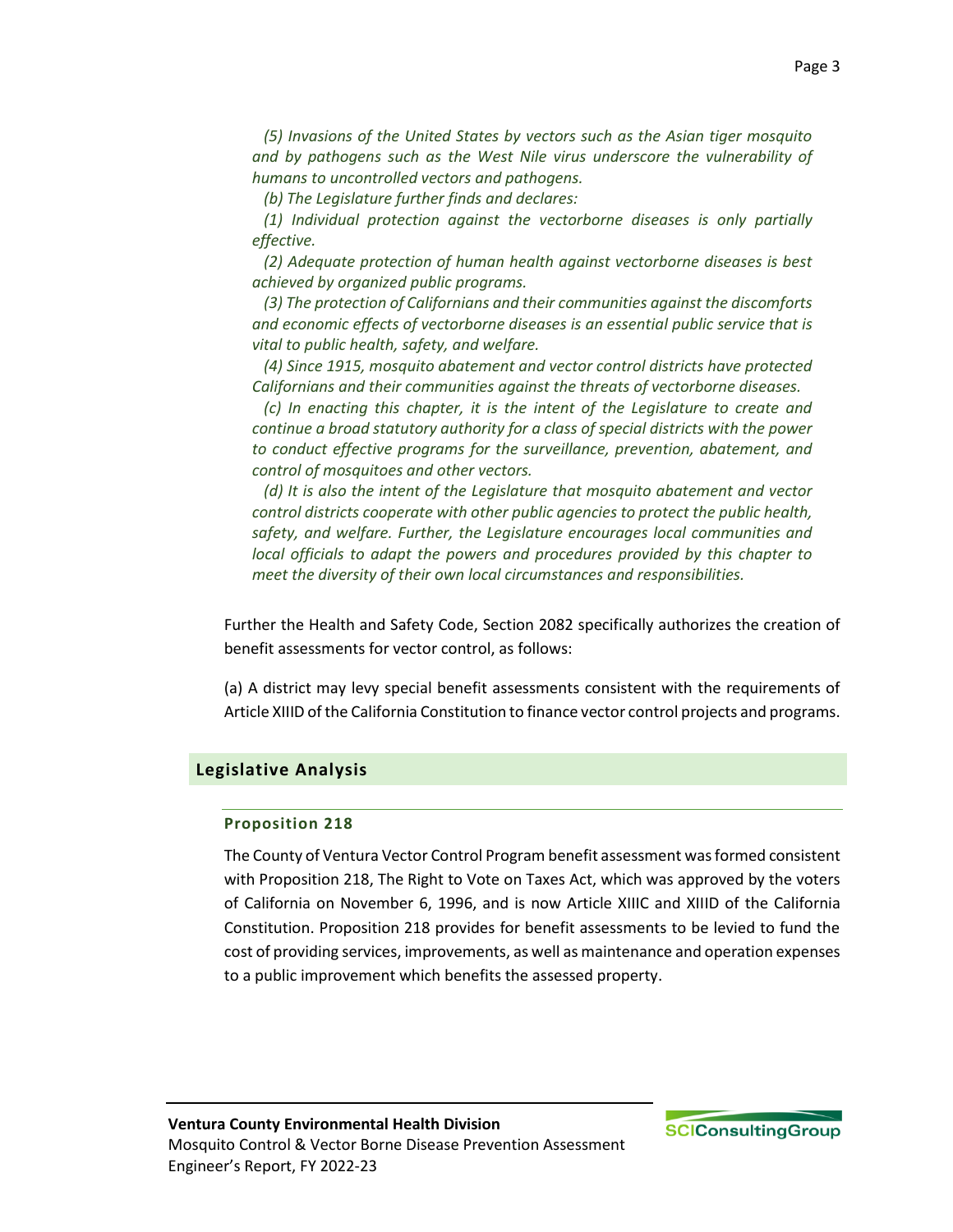Proposition 218 describes a number of important requirements, including a propertyowner balloting, for the formation and continuation of assessments, and these requirements are satisfied by the process used to establish this assessment. When Proposition 218 was initially approved in 1996, it allowed for certain types of assessments to be "grandfathered" in, and these were exempted from the property–owner balloting requirement.

Beginning July 1, 1997, all existing, new, or increased assessments shall comply with this article. Notwithstanding the foregoing, the following assessments existing on the effective date of this article shall be exempt from the procedures and approval process set forth in Section 4:

 *(a) Any assessment imposed exclusively to finance the capital costs or maintenance and operation expenses for sidewalks, streets, sewers, water, flood control, drainage systems or vector control.*

Vector control was specifically "grandfathered in," underscoring the fact that the drafters of Proposition 218 and the voters who approved it were satisfied that funding for vector control is an appropriate use of benefit assessments, and therefore confers special benefit to property.

#### <span id="page-9-0"></span>**Silicon Valley Taxpayers Association, Inc. v Santa Clara County Open Space Authority**

In July of 2008, the California Supreme Court issued its ruling on the Silicon Valley Taxpayers Association, Inc. v. Santa Clara County Open Space Authority ("SVTA vs. SCCOSA"). This ruling is the most significant court case in further legally clarifying the substantive assessment requirements of Proposition 218. Several of the most important elements of the ruling included further emphasis that:

- Benefit assessments are for special benefits to property, not general benefits<sup>1</sup>
- The services and/or improvements funded by assessments must be clearly defined
- Special benefits are directly received by and provide a direct advantage to property within an assessment boundary

This Engineer's Report, and the process used to establish this assessment are consistent with the SVTA vs. SCCOSA decision.



<sup>1</sup> Article XIII D, § 2, subdivision (d) of the California Constitution states defines "district" as "an area determined by an agency to contain all parcels which will receive a special benefit from the proposed public improvement or property-related service."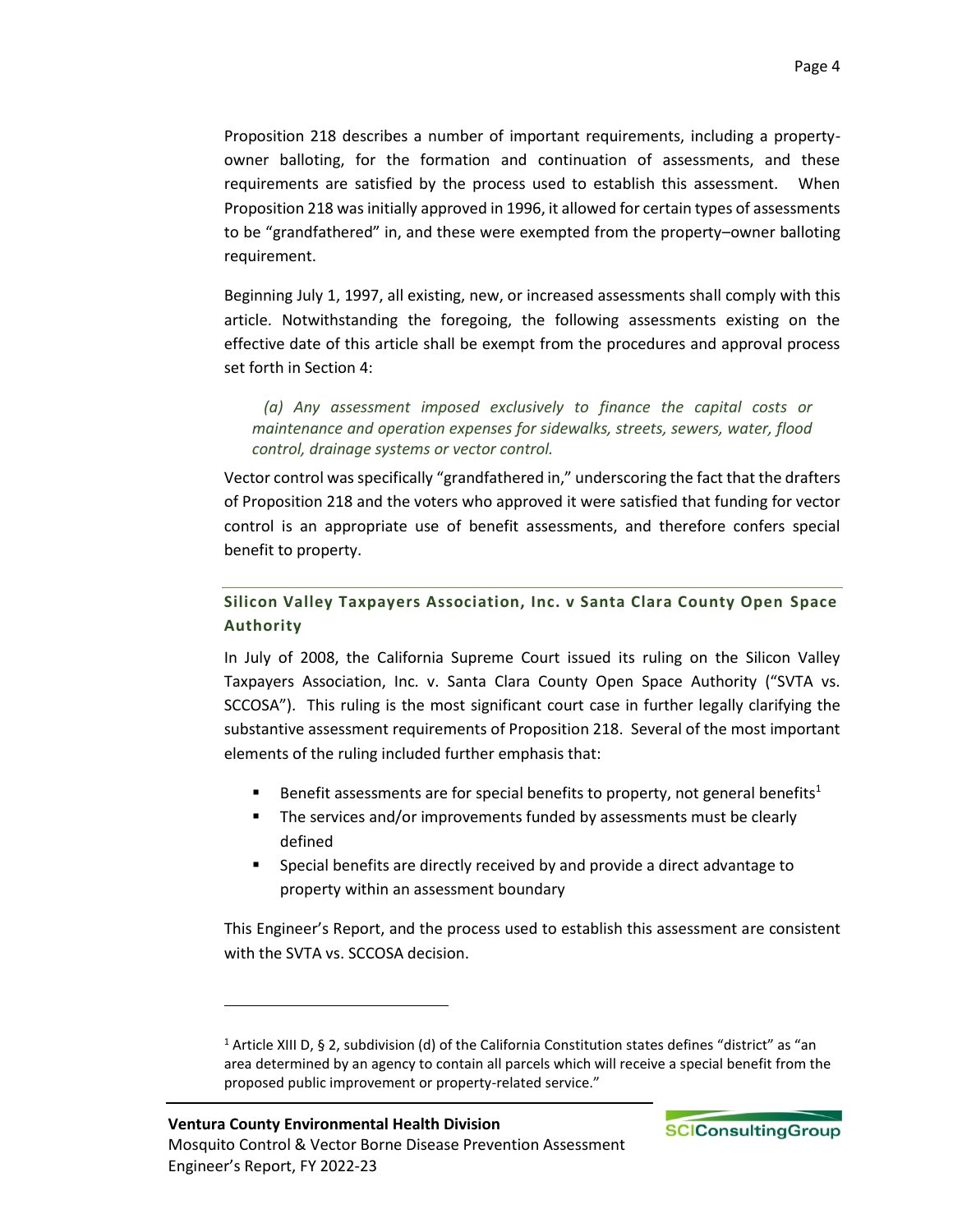#### <span id="page-10-0"></span>**Dahms v. Downtown Pomona Property**

On June 8, 2009, the  $4<sup>th</sup>$  Court of Appeal amended its original opinion upholding a benefit assessment for property in the downtown area of the City of Pomona. On July 22, 2009, the California Supreme Court denied review. On this date, Dahms became good law and binding precedent for assessments. In Dahms the Court upheld an assessment that was 100% special benefit (i.e. 0% general benefit) on the rationale that the services and improvements funded by the assessments were directly provided to property in the assessment district. The Court also upheld discounts and exemptions from the assessment for certain properties.

#### <span id="page-10-1"></span>**Bonander v. Town of Tiburon**

On December 31, 2009, the  $1<sup>st</sup>$  District Court of Appeal overturned a benefit assessment approved by property owners to pay for placing overhead utility lines underground in an area of the Town of Tiburon. The Court invalidated the assessments on the grounds that the assessments had been apportioned to assessed property based in part on relative costs within sub-areas of the assessment district instead of proportional special benefits.

#### <span id="page-10-2"></span>**Beutz v. County of Riverside**

On May 26, 2010, the 4<sup>th</sup> District Court of Appeal issued a decision on the Steven Beutz v. County of Riverside ("Beutz") appeal. This decision overturned an assessment for park maintenance in Wildomar, California, primarily because the general benefits associated with improvements and services were not explicitly calculated, quantified and separated from the special benefits.

#### <span id="page-10-3"></span>**Compliance with Current Law**

This Engineer's Report is consistent with the requirements of Article XIIIC and XIIID of the California Constitution and with the *SVTA* decision because the Services to be funded are clearly defined; the Services are available to and will be directly provided to all benefiting property in the Assessment District; and the Services provide a direct advantage to property in the Assessment District that would not be received in absence of the Assessments.

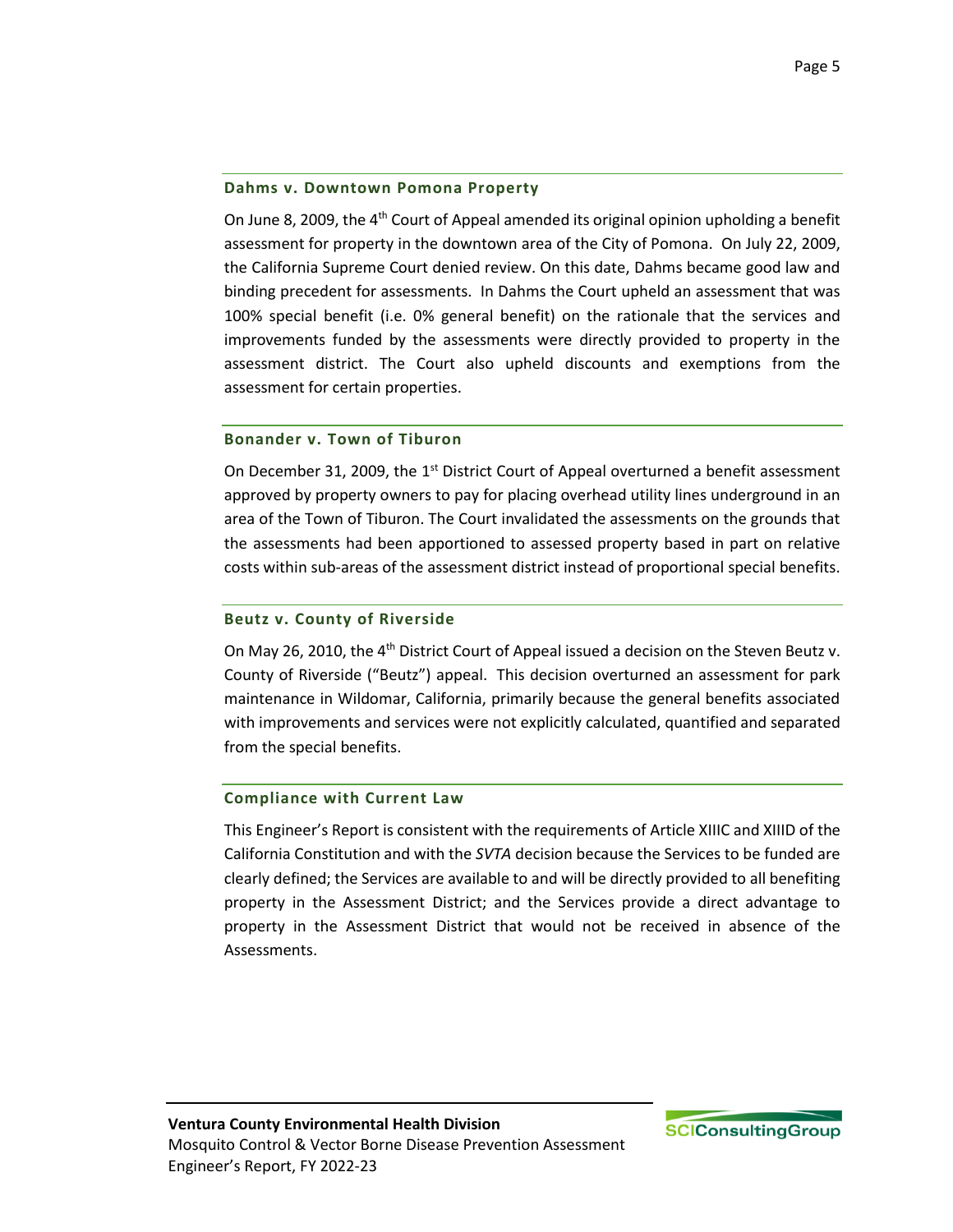This Engineer's Report is consistent with *Dahms* because, similar to the Downtown Pomona assessment validated in *Dahms*, the Services will be directly provided to property in the Assessment District. Moreover, while *Dahms* could be used as the basis for a finding of 0% general benefits, this Engineer's Report establishes a more conservative measure of general benefits.

The Engineer's Report is consistent with *Bonander* because the Assessments have been apportioned based on the overall cost of the Services and proportional special benefit to each property. Finally, the Assessments are consistent with *Beutz* because the general benefits have been explicitly calculated and quantified and excluded from the Assessments.

#### <span id="page-11-0"></span>**Special Note on Benefit throughout Assessment Boundaries**

The "Assessment boundaries" are narrowly drawn to include only properties that may request and/or receive direct and more frequent service, that are located within the scope of the vector surveillance area, that are located within flying or traveling distance of potential vector sources monitored by the Division, and that benefit from a reduction in the amount of vectors reaching and impacting the property as a result of the enhanced vector surveillance and control. The Assessment Diagram included in this report shows the boundaries of the Assessment.

In the winter of 2009, the Division conducted an analysis of levels of service throughout the Assessment boundaries, and confirmed that the special benefit to properties was evenly spread and effectively equivalent.

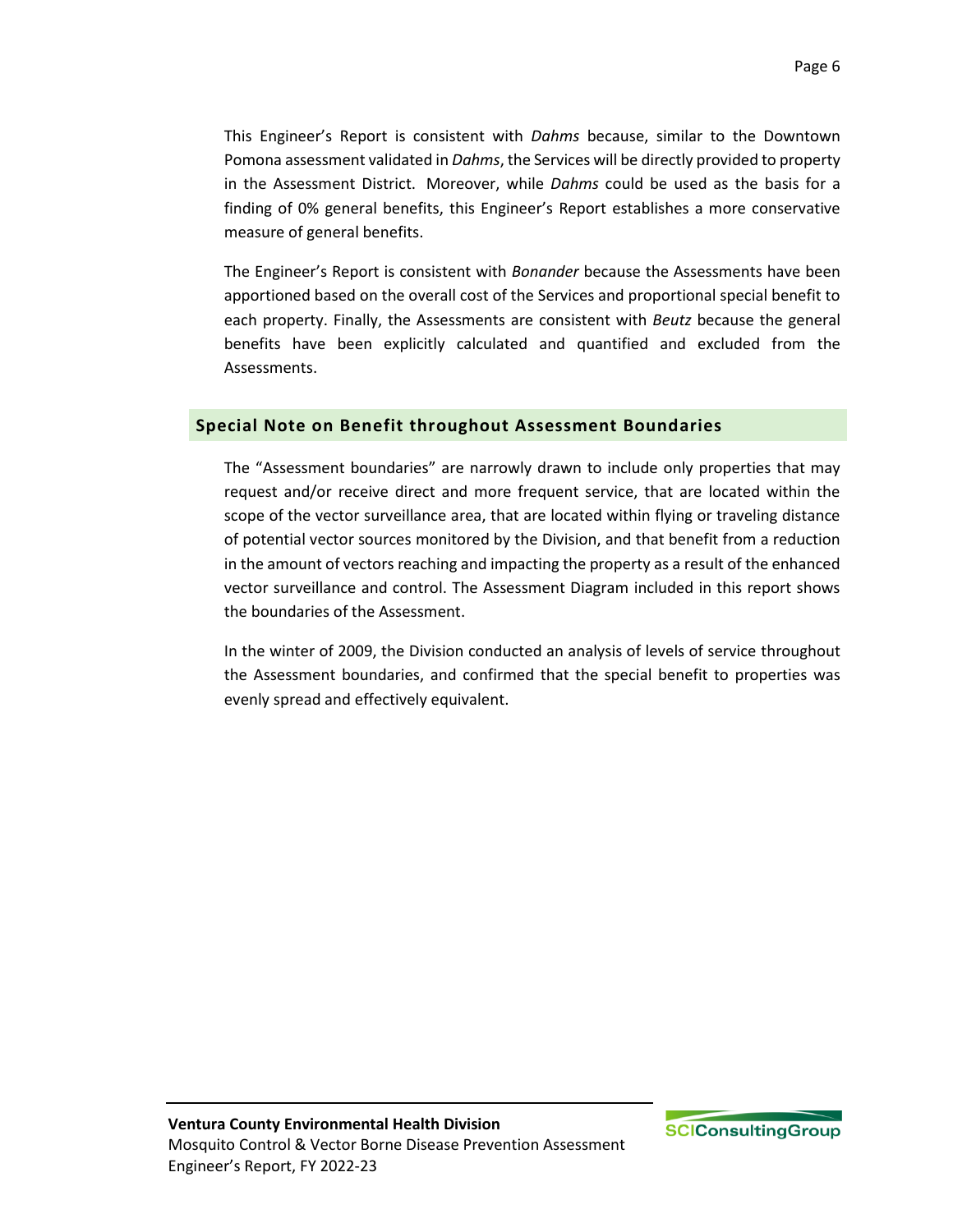## <span id="page-12-0"></span>**General Description of the Proposed Services**

#### <span id="page-12-1"></span>**Introduction**

Following are the Services, and corresponding level of service, for the Mosquito Control and Vector Borne Disease Prevention Assessment. As previously noted, beginning in 1993 and prior to 2004, the Division provided basic vector control services throughout Ventura County, except within the City of Moorpark. However, funding for the vector control services remained static while demand increased due to new development, as well as emerging public health and nuisance concerns. As a result, the baseline level of service established in 1993 was diminishing and would have continued to diminish had the 2004 assessment not been approved. The services described in this Engineer's Report are over and above the previous (prior to 2004) basic-level baseline level of service. The formula below describes the relationship between the final level of service, the existing baseline level of service, and the enhanced level of service to be funded by the assessment.

| <b>Final Level of</b> | $\qquad \qquad$ | <b>Baseline Level of</b> | <b>Enhanced Level of</b> |
|-----------------------|-----------------|--------------------------|--------------------------|
| Service               |                 | Service <sup>1</sup>     | Service <sup>2</sup>     |

1. Established in 1993 & diminishing through 2004

2. Established in 2004

In this case, the baseline level of service was basic control, and the final level of service is precisely the enhanced level of service funded by the assessment.

#### <span id="page-12-2"></span>**Summary of Services**

The purpose of the Environmental Health Division Vector Control Program is to minimize the spread of vector borne diseases such as St. Louis Encephalitis, Western Equine Encephalitis, West Nile Virus, Malaria, Lyme disease, Hanta Virus Pulmonary Syndrome, and Sylvatic Plague. The spread of these diseases are minimized through ongoing vector surveillance activities, source reduction, source treatment, abatement, and educational outreach. These efforts also minimize the nuisance impacts vectors can have on residents. To fulfill this purpose, the Division may take any and all necessary steps to control mosquitoes, and monitor rodents and other vectors and to perform other related vector control services.

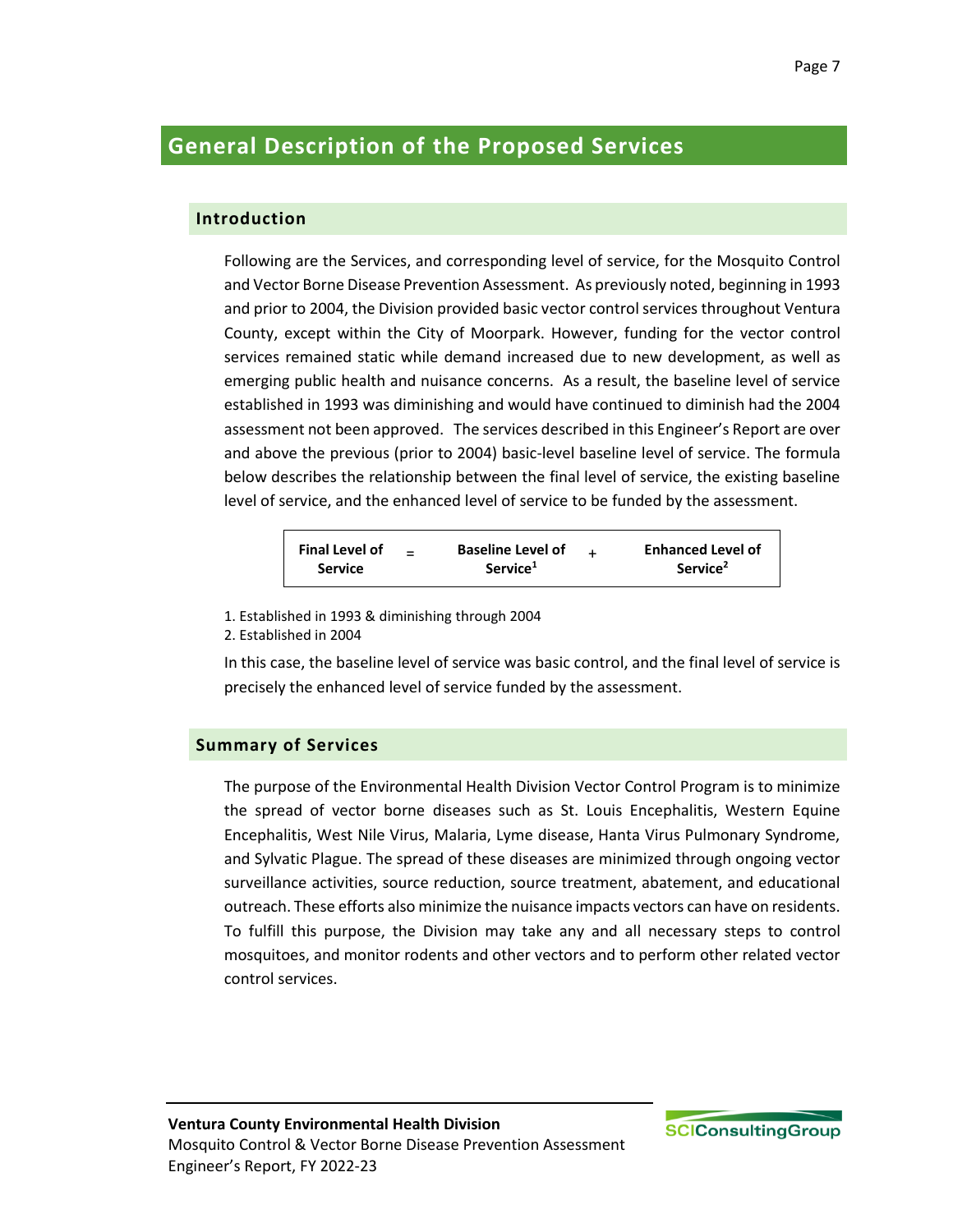Mosquito abatement and vector control projects and programs include, but are not limited to source reduction, larvicide applications, disease monitoring, public education, reporting, accountability, research and interagency cooperative activities, as well as capital costs, maintenance, and operation expenses (collectively "Services"). The cost of these services also includes capital costs comprised of equipment, capital improvements and facilities necessary and incidental to the vector control program. Currently, the Division provides vector control and disease surveillance service as well as general public information.

The Services are further defined as follows:

- Response to mosquito problems as well as other pestiferous or disease carrying organisms.
- Control of mosquito larvae in catch basins, industrial drains, agricultural sources, ditches, drain lines, vaults, wastewater treatment plants, under buildings, residences, horse troughs, freshwater marshes, salt marshes, creeks, and other sources.
- Control of rodents through public education and information dissemination.
- Monitoring of Hanta Virus-bearing rodents, and other harmful vectors, such as Wood Rats, Deer Mice, Harvest Mice, and Meadow Voles, through surveillance, recommendations for exclusion, control, and public education.
- Survey and data analysis of mosquito larvae populations to assess public health risks and allocate control efforts.
- Monitoring of mosquito populations using carbon dioxide baited traps, New Jersey light traps, Reiter Gravid traps, Autocidal Gravid Ovitraps, and BG Sentinel 2s (specifically designed for Invasive Aedes).
- Monitoring for diseases carried and transmitted by mosquitoes and other arthropods, such as Encephalitis, Malaria, West Nile Virus, and plague.
- Deployment of sentinel chicken flocks, virus tested mosquito pools, and blood analytical studies for State and local public health agencies.
- Testing of new insecticide materials and investigation of their efficacy.
- Cooperate with the California Department of Public Health, Vector-Borne Disease Section and State Universities to survey and identify arthropod-borne diseases such as Lyme disease and Plague found in parks, on trails and other locations frequented by the public.
- Facilitate testing and monitoring for diseases carried and transmitted by ticks, such as Lyme disease, Ehrlichiosis, Rocky Mountain Spotted Fever, and Babesiosis.

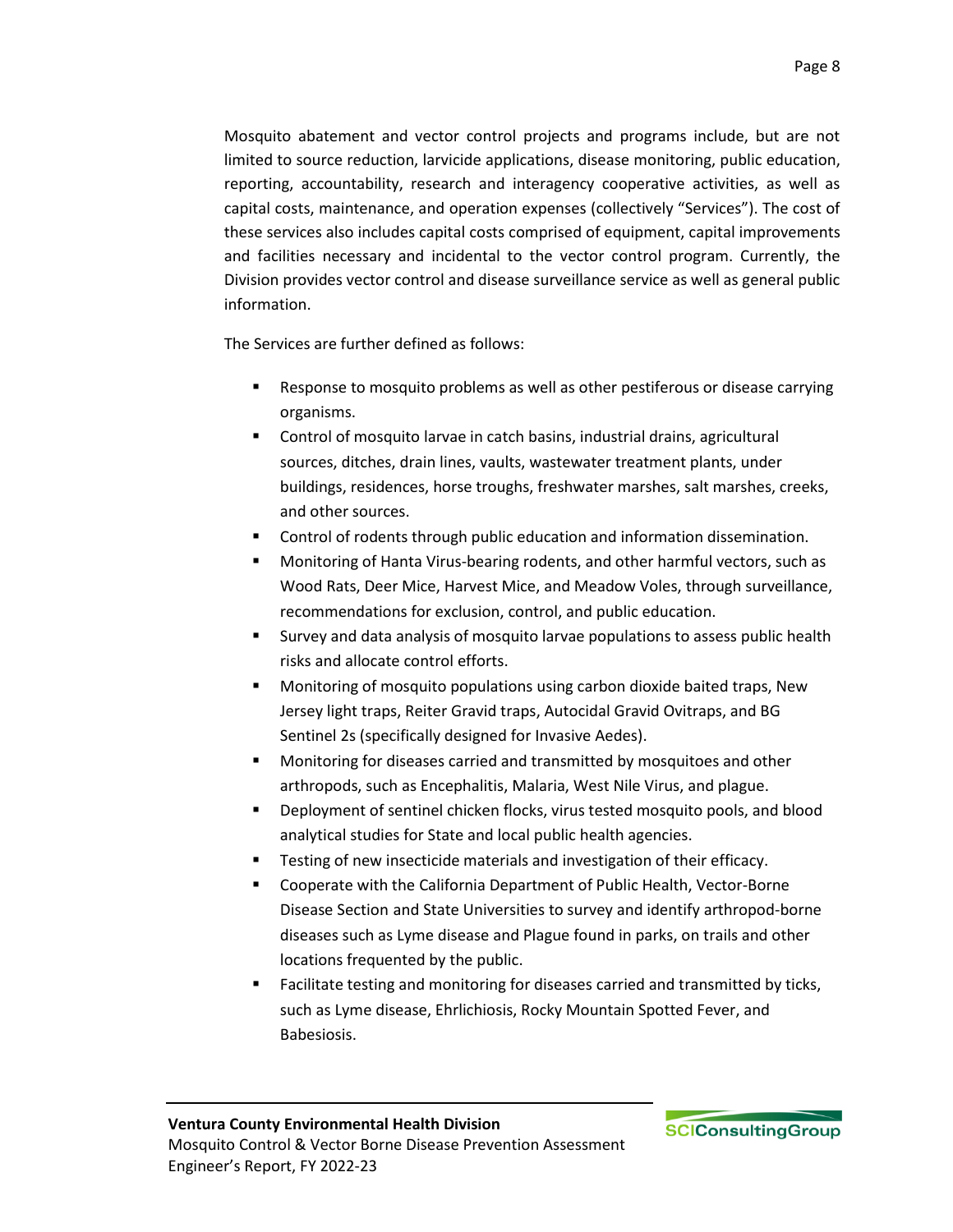- Monitoring and/or advice for controlling other nuisance and potentially hazardous organisms and vectors such as ticks, mites, and fleas.
- Education of residents about the risks of diseases carried by insects and small mammals and how to better protect themselves and their pets.
- Assist State and universities in testing for Hanta Virus, Arenavirus, Plague and other diseases carried by small mammal populations.
- Monitoring of new and emerging vectors such as the Invasive Aedes Mosquitoes (*Aedes aegypti)*.
- Testing for and control of new and emerging pathogens such as West Nile Virus.
- Participate in the California Department of Public Health, Vector-Borne Disease Section dead wild bird collection and testing program to test for the presence of the West Nile Virus.

#### <span id="page-14-0"></span>**Introduction to Surveillance and Monitoring**

Mosquitoes and other vectors most often breed in areas of standing water, including catch basins, vaults, wastewater treatment plants, water under buildings, horse troughs, pools, ponds, gutters, flood control devices, freshwater and saltwater marshes and wetlands, as well as organic waste and debris.

The Division performs surveillance of adult mosquitoes and other vectors in order to uncover new sites of larval development, allocation of control efforts, determine level of public health risk, identify population densities, and determine species composition. The Division primarily uses New Jersey light traps, Autocidal Gravid Ovitraps, BG Sentinel 2s and carbon dioxide traps for this surveillance. Additionally, the Division monitors vectorborne diseases in efforts to prevent human cases. Three pathogenic mosquito-borne Encephalitis viruses occur in California: Western Equine Encephalitis, St. Louis Encephalitis and West Nile virus. All three are carried in birds and can be transferred to horses or humans through the bite of an infected mosquito. There is neither a specific cure nor human vaccine for these diseases, so the Division regularly monitors two flocks of sentinel chickens for the presence of these viruses. Malaria; chikungunya, dengue, and Zika viruses; Lyme Disease, and small-mammal-borne diseases such as Plague, Hanta Virus and Arenavirus can also be monitored.

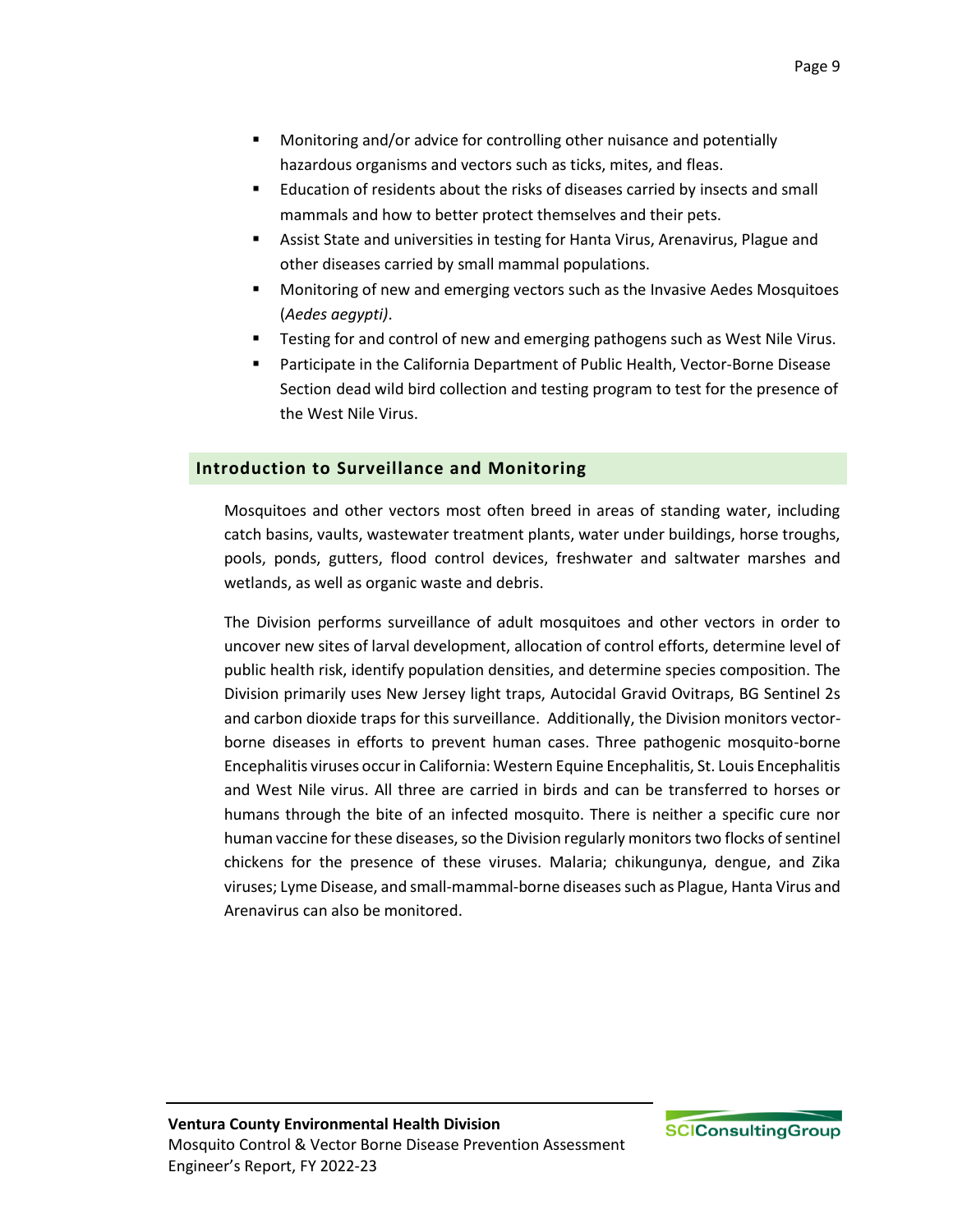#### <span id="page-15-0"></span>**Larval Mosquito Surveillance Program**

Catch basins, sewage treatment facilities, river estuaries, storm drain systems, and marsh and wetlands areas are the largest mosquito breeding sources in Ventura County. Several types of mosquitoes from these sources are efficient vectors and, therefore are a serious public health concern. To disrupt the larval stages of mosquito development, these sources are regularly inspected and when evidence of mosquito breeding is observed, vector control technicians use biorational materials to prevent the emergence of adult mosquitoes.

In fiscal year 2010-11 the Environmental Health Division devoted additional staff resources to monitor and control mosquito breeding at these large sources. The purpose of this effort was to determine the cost benefit and efficacy of controlling mosquitoes at these sources through an increase in personnel and mosquito control activities. As a result of the increase in monitoring and control activities, there was a noticeable reduction in the number of public complaints received from areas surrounding these mosquito breeding sources. The levy assessments proposed in this report reflect the continuation of additional mosquito monitoring and control efforts.

The Division will monitor insect resistance levels and determine the efficacy of available larvicides for local mosquito populations.

Mosquito fish are also used to control mosquito larvae in large containers of water and are available for residents to use in their backyard ponds.

#### <span id="page-15-1"></span>**Adult Mosquito Surveillance Program**

Vector control personnel will monitor mosquito populations to assess the level of public health risk and effectiveness of control measures.

A variety of adult mosquito surveillance traps of are regularly deployed to monitor adult mosquito populations. Encephalitis surveillance traps are collected after one night and their contents are identified, counted, and may be sent for virus testing. Other trap types are deployed throughout the year to obtain information about species present and population density. Information obtained from traps is maintained in a statewide database and used to track long-term trends in mosquito prevalence and relative disease risks.

Division personnel will monitor abnormal spring rainfall patterns and preexisting sources. These are early seasonal environmental precursors for adult mosquito populations.

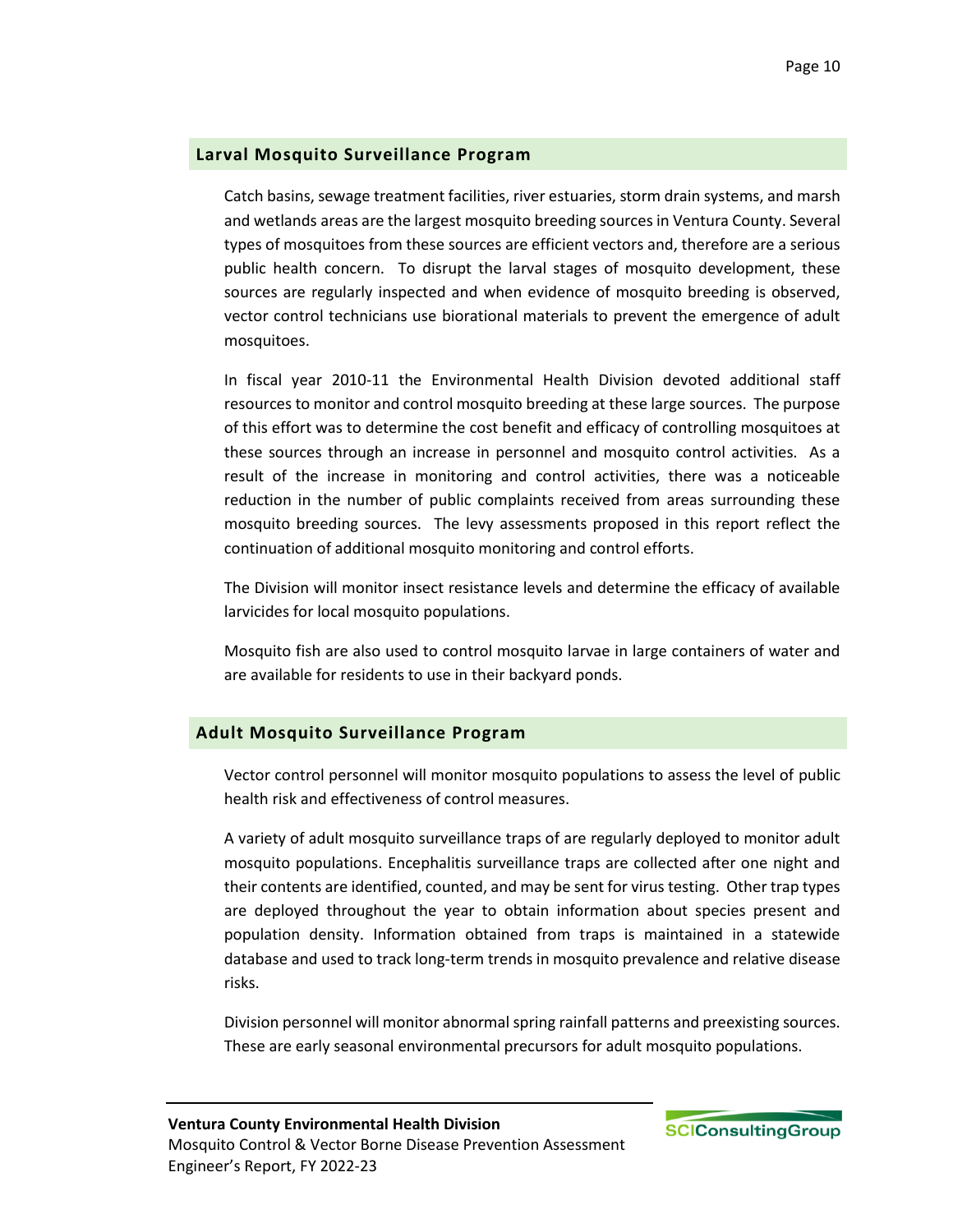#### <span id="page-16-0"></span>**West Nile Virus Surveillance Program**

The Division maintains two sentinel chicken flocks to detect the presence of West Nile virus and other mosquito transmitted viruses. Blood samples are collected from these flocks every two weeks from April to November and the samples are submitted to the California Department of Public Health, Vector-Borne Disease Section laboratory for analysis. Vector control staff also use specialized traps to collect live adult mosquitoes for testing. Collected mosquitoes are anesthetized, identified, and shipped on dry ice the same day to the State laboratory.

The Division participates in a statewide program to collect and test dead wild birds for the West Nile Virus. Dead birds are picked up within 24 hours, samples collected and sent to the California Department of Public Health, Vector-Borne Disease Section for testing. The Division will assist other participating agencies with shipping and transportation of collected specimens to the State laboratory.

If a wild bird, mosquito sample, or chicken blood specimen tests positive for the West Nile Virus, the Division conducts additional surveillance and control measures when appropriate in the area around a WNV positive specimen and issues a press release informing the public that a West Nile Virus positive specimen was collected. The press release also describes what actions homeowners can take to eliminate mosquito breeding sources from around their houses, and precautions individuals can take to protect themselves from mosquitoes.

#### <span id="page-16-1"></span>**Introduction to Treatment and Control**

Strategically, the Division controls mosquitoes through an Integrated Mosquito Management approach that is based on eliminating or reducing mosquito breeding sources as well as controlling mosquitoes during the larval stage of development. Thus, preventing the emergence of adult mosquitoes that have the ability to transmit diseases and create nuisance conditions. Mosquito larval control has the following benefits:

Less toxic: Larval control uses biological agents that are target specific and environmentally safe. Mosquito fish are provided to residents free of charge to be used in on-site pools and ornamental ponds. Pesticides containing bacteriological agents are used to disrupt larval development and prevent the emergence of adult mosquitoes.

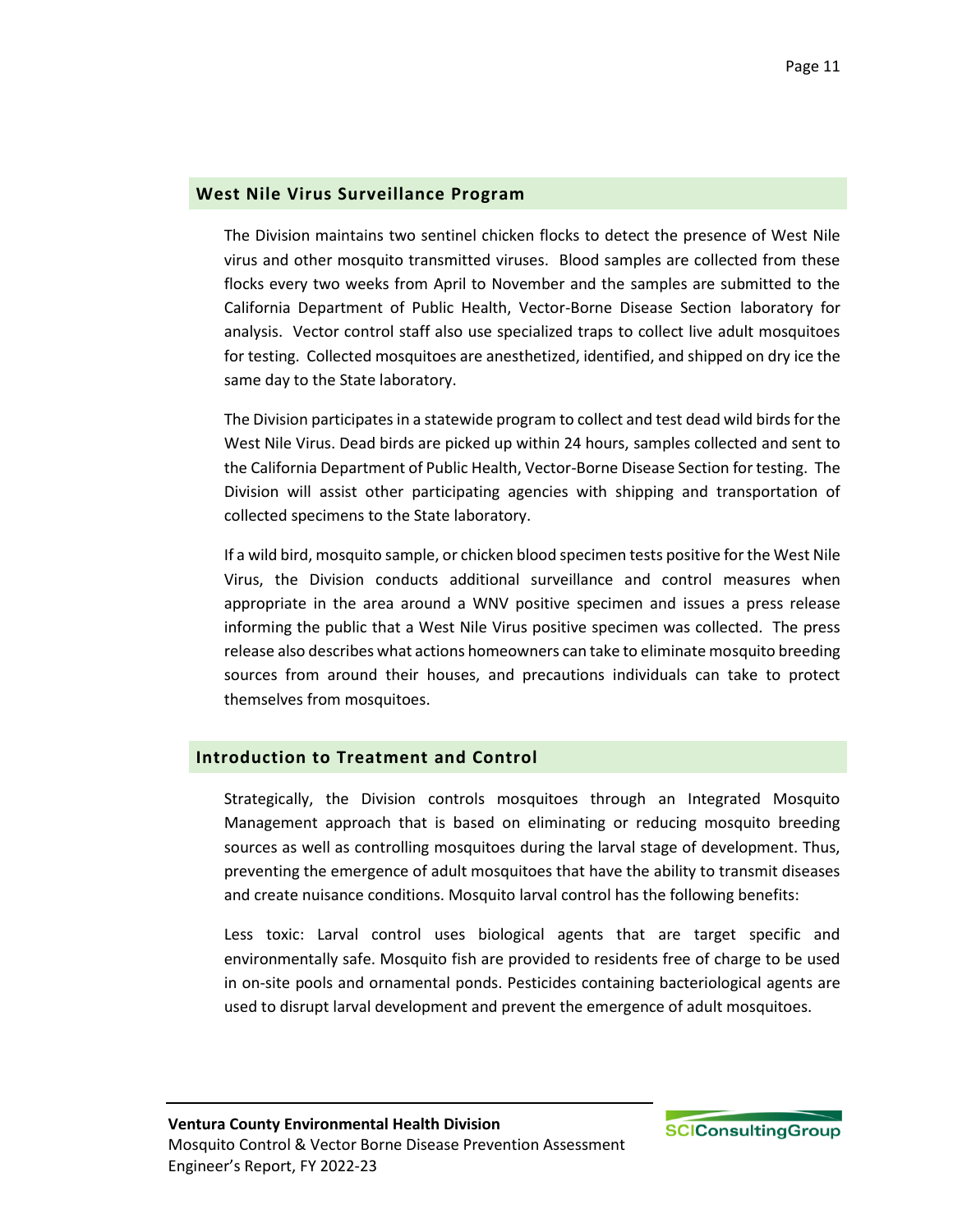Fewer pesticides: Biological pesticides are applied to specific mosquito breeding sources that are much smaller than areas that would be impacted as a result of aerial spraying for controlling adult mosquitoes. Larvicides are the most efficient and cost effective method of mosquito control.

Minimize the spread of mosquito transmitted diseases: Minimizing the emergence of adult mosquitoes through larval control significantly reduces the potential for transmission of mosquito borne diseases.

The end result is a program that protects public health, is more cost effective than other methods, and has low impact on the environment. Currently, the Division primarily uses pesticides with seven biorational materials as the active ingredient; Bacillus thurengiensis israelensis (Bti), B. sphaericus, Spinosad, Beauveria bassiana, methoprene, mineral oil, and pyriproxyfen. These materials have been shown to have minimal effects on nontarget species and are regulated by the US EPA and the California Department of Pesticide Regulation. They are approved for use in aquatic habitats. Furthermore, the Environmental Health Division has filed a Notice of Intent and Pesticide Application Plan/Statement of Best Management Practices for application of aquatic pesticides with the State Water Resources Control Board, in conformance with National Pollutant Discharge Elimination System (NPDES) requirements.

#### <span id="page-17-0"></span>**Larval Mosquito Control Program**

Catch basins, sewage treatment plants, and storm drain systems are the largest sources of common house mosquitoes in Ventura County. These mosquitoes are efficient vectors of West Nile Virus and therefore a serious public health concern. To control the larval stage of the common house mosquito, catch basins are inspected and when mosquito breeding is observed, vector control technicians use biorational materials to prevent the emergence of adult mosquitoes.

The Division will monitor insect resistance levels and determine the efficacy of available larvicides for local mosquito populations.

Mosquito fish are also used to control mosquito larvae in large containers of water and are available for residents to use in their backyard ponds.

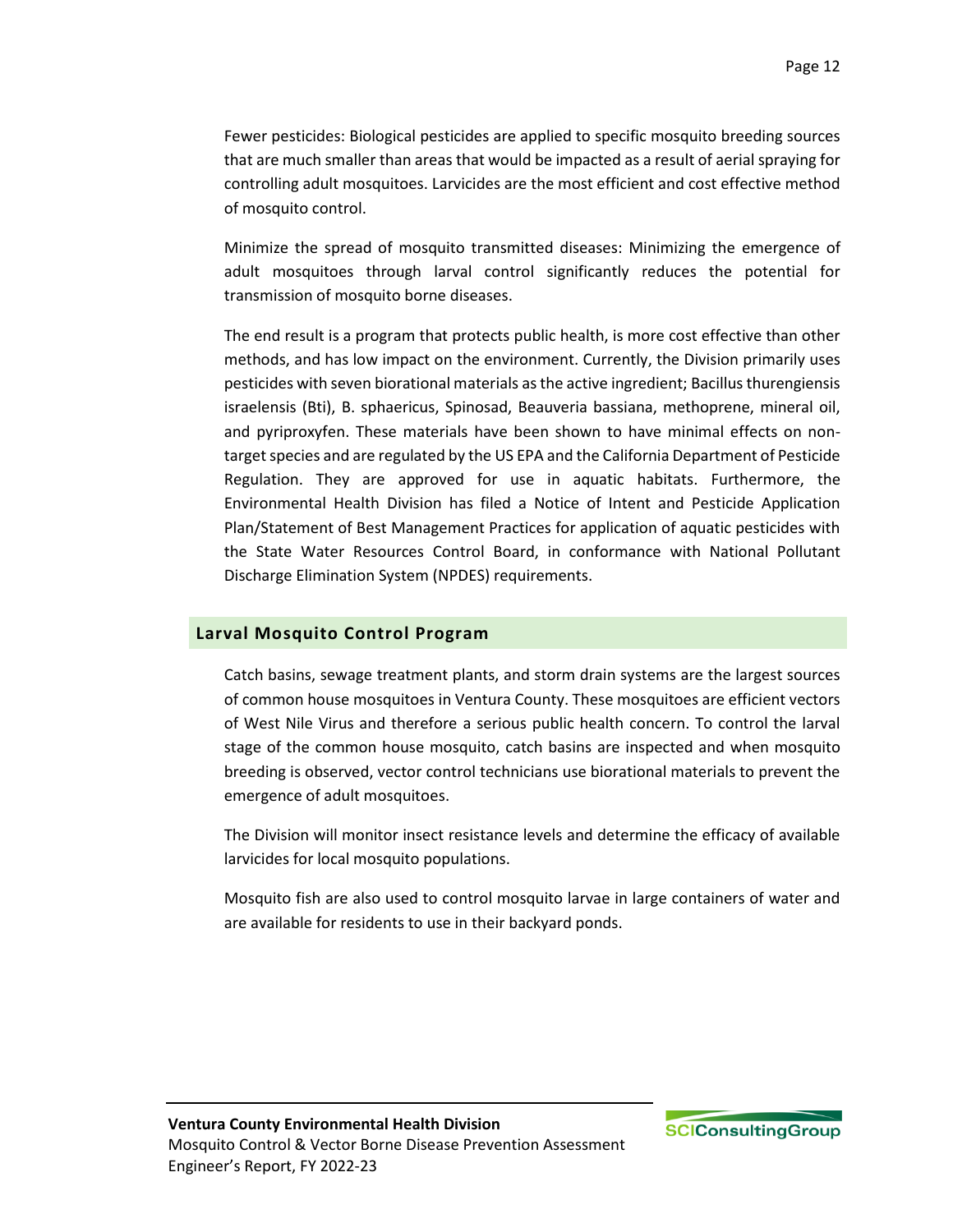#### <span id="page-18-0"></span>**Adult Mosquito Control Program**

In the event of a declared public health emergency, the Division may conduct application of adulticide materials after consultation with state health officials, the county health officer, and at the direction of the county Board of Supervisors. In addition, an expanded and intensified larvicide program may be implemented to interrupt the mosquito development cycle and reduce the emergence of adult mosquitoes.

The Division will monitor insect resistance levels and determine the efficacy of available adulticide for local mosquito populations. Any additional descriptions and plans for the services will be filed with the Vector Control Program Manager of the Ventura County.

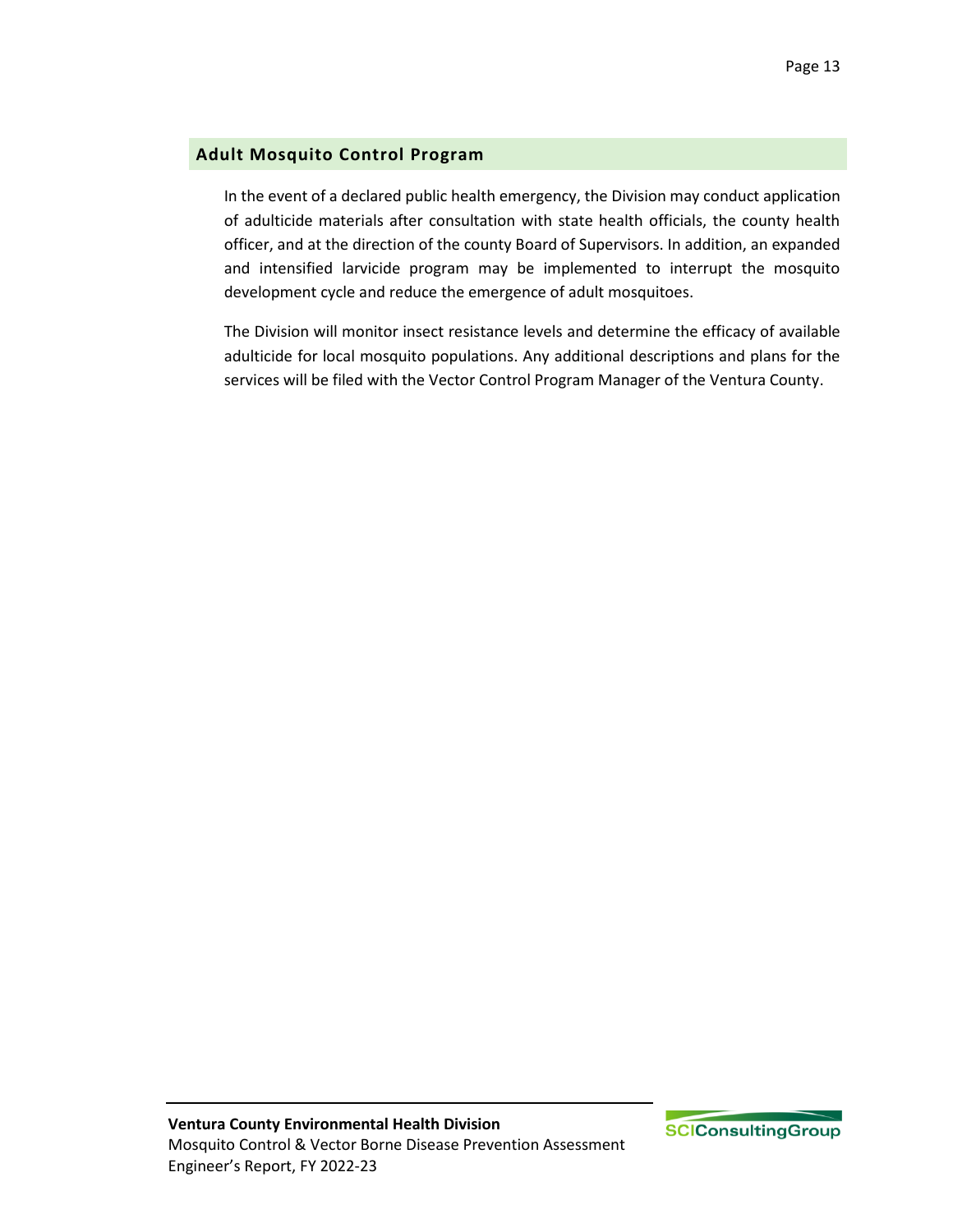#### <span id="page-19-0"></span>**Assessment**

WHEREAS, the Ventura County Board of Supervisors contracted with the undersigned Engineer of Work to prepare and file a report presenting an estimate of costs of Services, a diagram for an assessment and an assessment of the estimated costs of Services, and the special benefit conferred thereby, upon all assessable parcels within the County, except for parcels within the City of Moorpark, as depicted in the Assessment Diagram included in this report;

NOW, THEREFORE, the undersigned in accordance with the provisions of Article XIIID of the California Constitution, the Government Code and the Health and Safety Code and the order of the Ventura County Board of Supervisors, hereby make the following determination of an assessment to cover the portion of the estimated cost of said Services, and the costs and expenses incidental thereto to be paid by the Ventura County Environmental Health Division.

The amount to be paid for said services and improvements and the expenses incidental thereto, to be paid by the Ventura County Environmental Health Division for the fiscal year 2022-23 is generally as follows:

<span id="page-19-1"></span>

| <b>SUMMARY COST ESTIMATE</b>                                                           |             |
|----------------------------------------------------------------------------------------|-------------|
|                                                                                        |             |
| <b>Vector Control Services and Related Expenditures</b>                                | \$1,082,286 |
| Vector Control and Disease Prevention Services and Supplies                            | \$346,730   |
| Administrative                                                                         | \$150,618   |
| <b>Total Costs</b>                                                                     | \$1,579,634 |
| Cost reduction funded by Vector Control Trust Account, penalties and investment income | (\$87,000)  |
| INET AMOUNT TO ASSESSMENT                                                              | \$1.492.634 |

An Assessment Diagram is hereto attached and made a part hereof showing the exterior boundaries. The distinctive number of each parcel or lot of land is its Assessor Parcel Number appearing on the Assessment Roll.

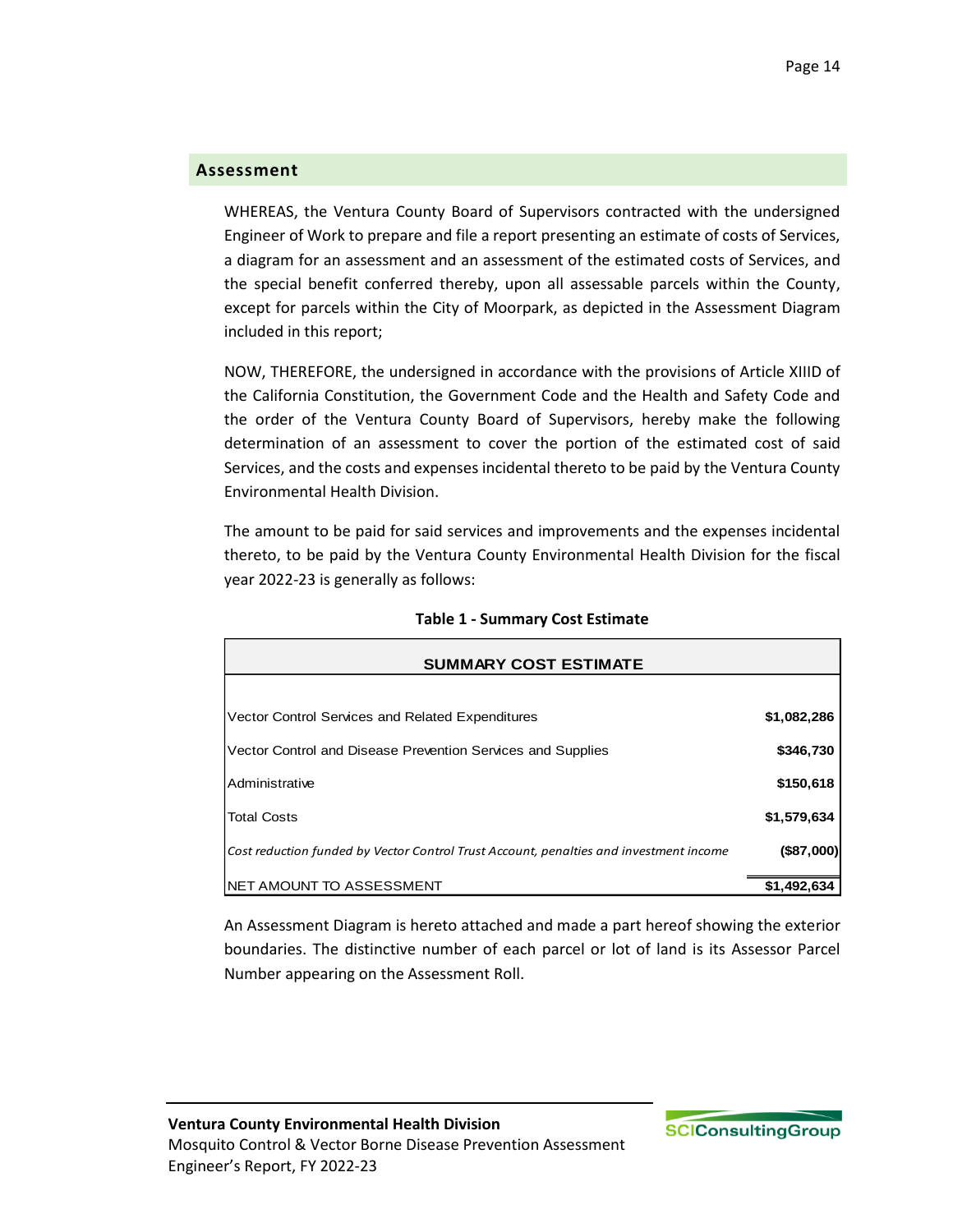I do hereby determine and apportion said net amount of the cost and expenses of said Services, including the costs and expenses incidental thereto, upon the parcels and lots of land within said County, in accordance with the special benefits to be received by each parcel or lot, from the Services, and more particularly set forth in the Cost Estimate hereto attached and by reference made a part hereof.

Said assessment determination is made upon the parcels or lots of land within said County in proportion to the special benefits to be received by said parcels or lots of land, from said Services.

The Division may finance the cost of acquiring or constructing capital facilities over time and pledge a portion of assessment revenues received in any fiscal year towards the repayment of the principal amount of such borrowed funds together with interest over the repayment period.

The assessment is subject to an annual adjustment tied to the Consumer Price Index (CPI) for the Los Angeles-Riverside Area as of December of each succeeding year with a maximum annual adjustment not to exceed 3%. The assessment may be continued to be levied annually and may be adjusted by the maximum annual adjustment without any additional assessment ballot proceeding. The rate approved by the property owners in 2004 was \$4.00 per single family equivalent plus a CPI increase. The actual CPI increase for last year, fiscal year 2021-22, was 6.47%. Based on an annual maximum CPI adjustment not to exceed 3% per year since 2004, and considering the use of excess CPI of 3.39% from previous years, the assessment rate for fiscal year 2022-23 can be as high as \$6.14 per single family equivalent. The assessment for 2022-23 will increase by 3.00% to \$6.14 per Single Family Equivalent, based upon the total required budget to perform the Services divided by the total Single Family Equivalent benefit units. There remains 6.96% CPI banked for use in future years as allowable.

Each parcel or lot of land is described in the Assessment Roll by reference to its parcel number as shown on the Assessor's Maps of the County of Ventura for the fiscal year 2022-23. For a more particular description of said property, reference is hereby made to the deeds and maps on file and of record in the office of the County Recorder of the County of Ventura.

I hereby place opposite the Assessor Parcel Number for each parcel or lot within the Assessment Roll, the proposed amount of the assessment for the fiscal year 2022-23 for each parcel or lot of land within the said County.

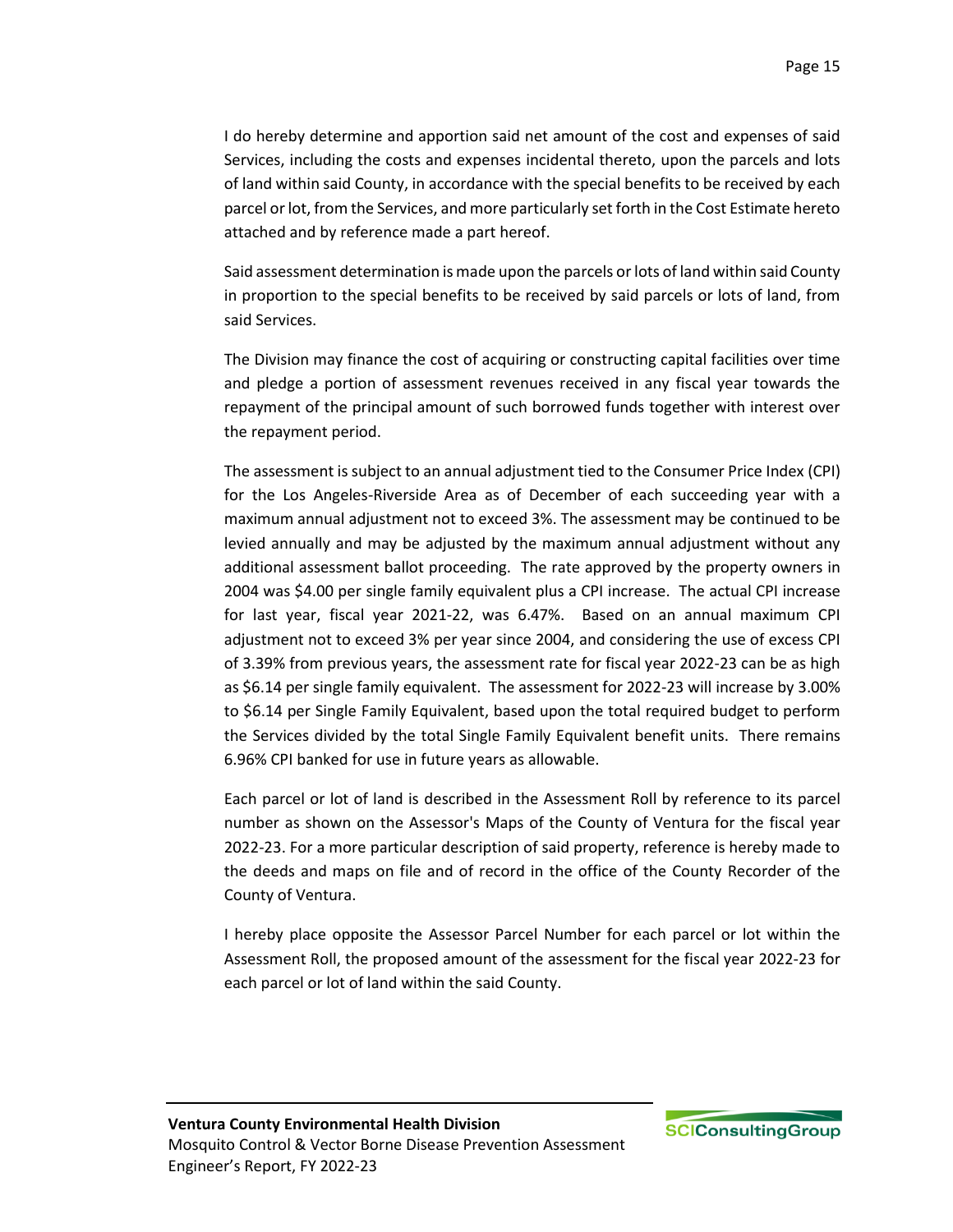

Dated: June 7, 2022 Engineer of Work

 $L 9v$ 

 $By$ <sub>\_\_\_\_\_</sub> John W. Bliss, License No. C052091

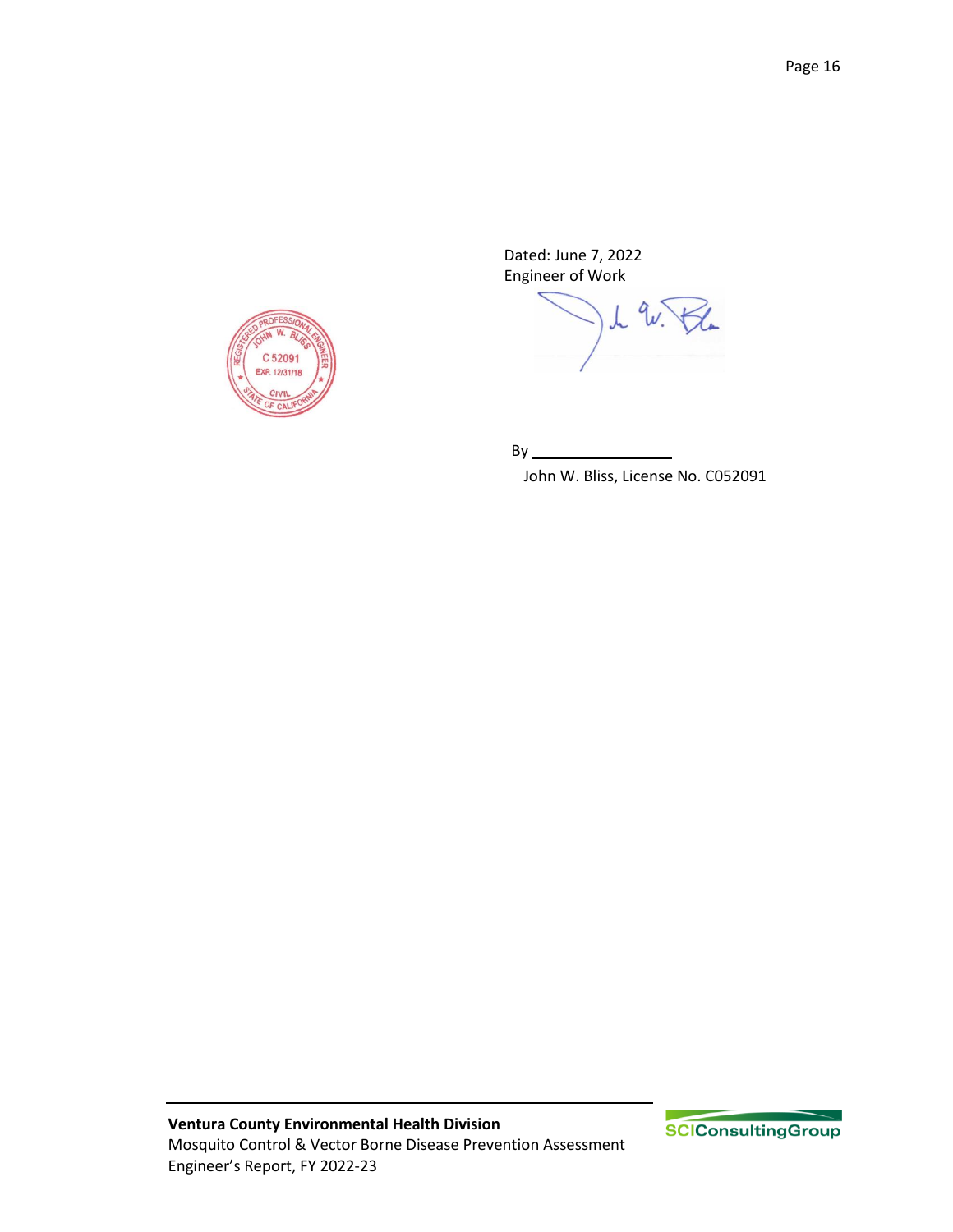#### <span id="page-22-1"></span><span id="page-22-0"></span>**Costs and Budget**

#### **Table 2 - Estimate of Costs**

| <b>VENTURA COUNTY ENVIRONMENTAL HEALTH DIVISION</b>                                     |            |                 |
|-----------------------------------------------------------------------------------------|------------|-----------------|
| <b>Mosquito Control &amp; Disease Prevention Program</b>                                |            | Total           |
|                                                                                         |            | <b>Budget</b>   |
|                                                                                         |            |                 |
| Vector Control Services and Related Expenditures                                        |            |                 |
|                                                                                         |            |                 |
| Vector Control and Disease Prevention Salaries and Benefits                             |            | \$<br>1,082,286 |
| Vector Control and Disease Prevention Services and Supplies                             |            | \$<br>346,730   |
| Total Services and Operation                                                            |            | \$1,429,016     |
|                                                                                         |            |                 |
| Administrative                                                                          |            |                 |
| <b>Agency Costs</b>                                                                     |            | \$<br>100,000   |
| <b>County Costs</b>                                                                     |            | \$<br>50,618    |
|                                                                                         |            | \$<br>150,618   |
|                                                                                         |            |                 |
| Net Cost of Vector Control, Fixed Asset Equipment, Operation                            |            | \$1,579,634     |
|                                                                                         |            |                 |
|                                                                                         |            |                 |
| Cost reduction funded by Vector Control Trust Account, penalties and investment income. |            | (87,000)        |
| <b>Total Vector Control Services and Incidental Expenses</b>                            |            | \$1,492,634     |
| (Net Amount to be Assessed)                                                             |            |                 |
|                                                                                         |            |                 |
| <b>Budget Allocation to Property</b>                                                    |            |                 |
|                                                                                         | Assessment | Total           |
| Total SFE Units <sup>1</sup>                                                            | per SFE    | Assessment      |
| 243.100                                                                                 | \$6.14     | \$1,492,634     |
|                                                                                         |            |                 |

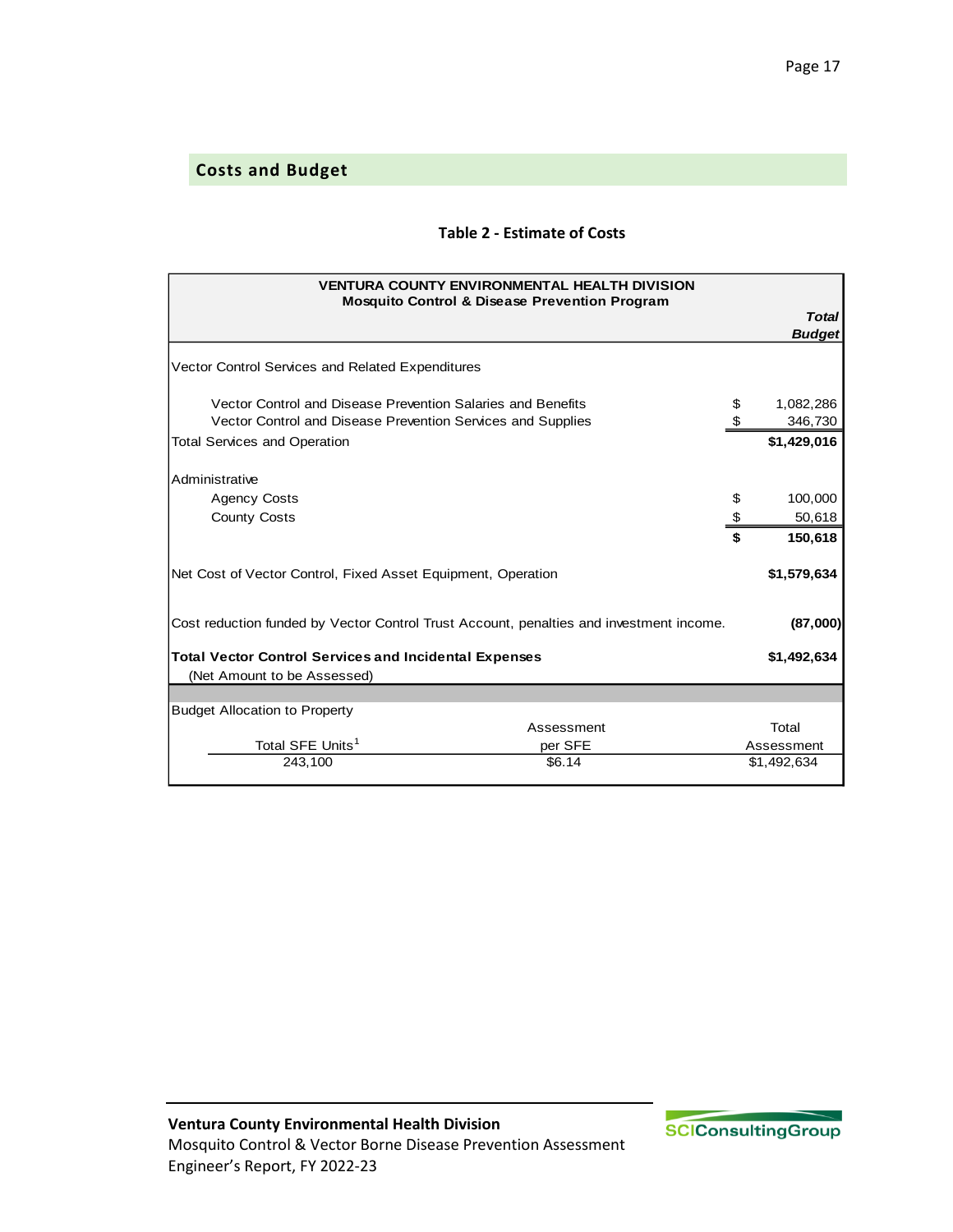## <span id="page-23-0"></span>**Method of Assessment**

#### <span id="page-23-1"></span>**Overview**

This section of the Report includes an explanation of the benefits to be derived from the Services provided by the Division, and the methodology used to apportion the total assessment to properties within the County.

The Assessment boundaries consist of all Assessor Parcels within the boundaries of Ventura County, excluding the City of Moorpark, as defined by the attached assessment diagram. The assessments will allow the Division to provide mosquito abatement, disease control and other enhanced vector control services at current service levels throughout the serviced areas within Ventura County.

The method used for apportioning the assessment is based upon the proportional special benefits to be derived by the Ventura County properties over and above general benefits conferred on real property or to the public at large. The apportionment of special benefit is a multi-step process as listed below:

- 1. Identification of total benefit to the properties derived from the Services
- 2. Calculation of the proportion of these benefits that are special vs. general
- 3. Determination of the relative special benefit within different areas within the Assessment boundaries
- 4. Determination of the relative special benefit per property type and property characteristic
- 5. Calculation of the specific assessment for each individual parcel based upon special vs. general benefit; location, property type and property characteristics,

#### <span id="page-23-2"></span>**Benefit Factors**

The below benefit factors, when applied to property in the Assessment boundaries, confer special benefits to property and ultimately improve the safety, utility, functionality and usability of property in the Assessment boundaries. These are special benefits to property in the Assessment boundariesin much the same way that storm drainage, sewer service, water service, sidewalks and paved streets enhance the utility and functionality of each parcel of property served by these improvements, providing them with more utility of use and making them safer and more usable for occupants.

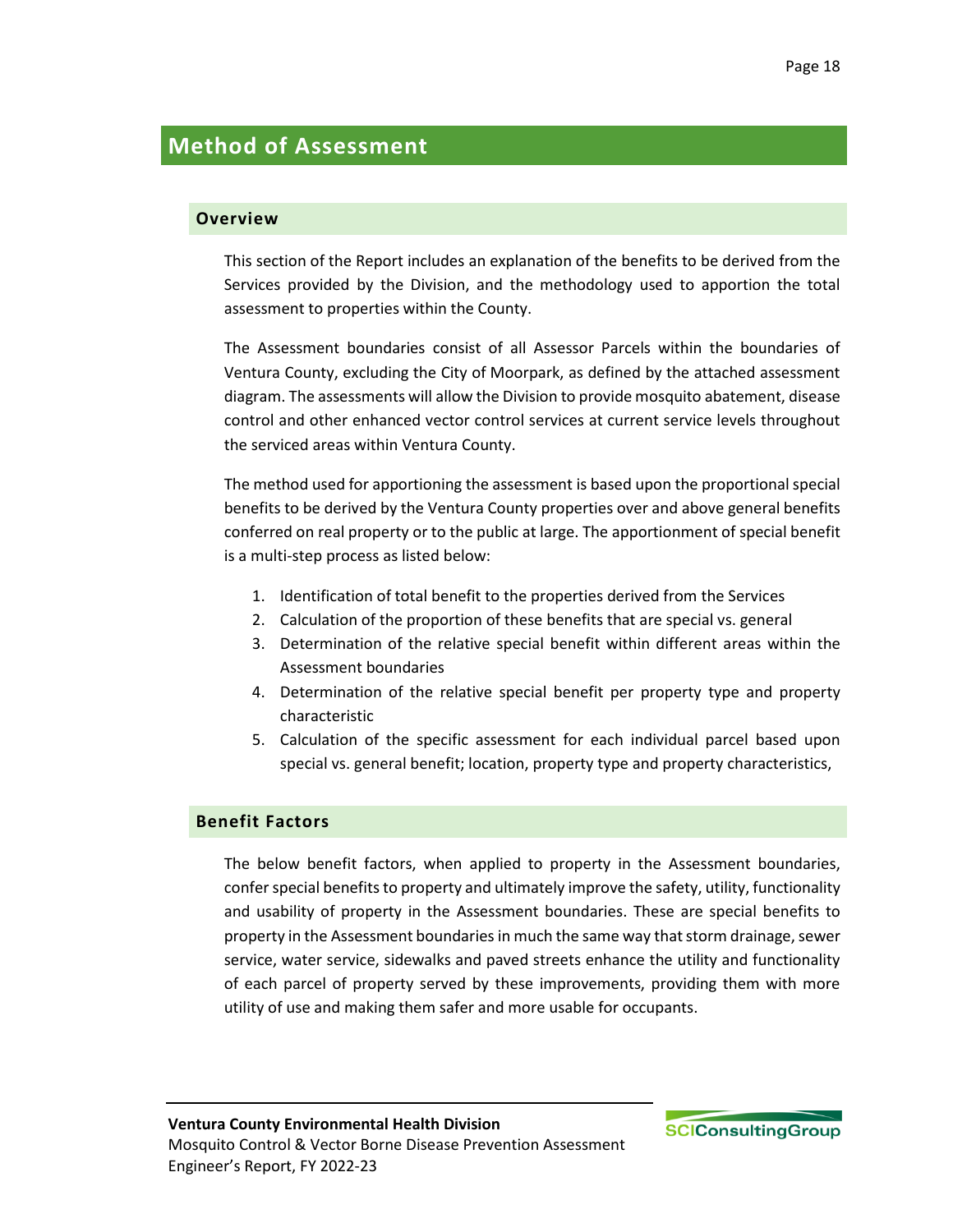#### <span id="page-24-0"></span>**Mosquito Control is a Special Benefit to Properties**

As described below, this Engineer's Report concludes that mosquito control is a special benefit that provides direct advantages to property in the Assessment boundaries. For example, the assessment provides for 1) surveillance throughout the Assessment boundaries to measure and track the levels and sources of mosquitoes impacting property in the area and the people who live and work on the property, 2) mosquito and mosquito source control, treatment and abatement throughout the Assessment boundaries such that all property in the area benefits from a comparable reduction of mosquito levels, 3) monitoring throughout the Assessment boundaries to evaluate the effectiveness of Division's treatment and control and to ensure that all properties are receiving the equivalent level of mosquito reduction benefits, and 4) the properties in the Assessment boundaries that are eligible for service requests which result in Division staff directly visiting, inspecting and treating property. Moreover, the Services funded by the assessments reduce the level of mosquitoes and vectors arriving at and negatively impacting properties within the Assessment boundaries.

The following section, Benefit Factors, describes how the Services specially benefit properties in the Assessment boundaries. These benefits are particular and distinct from its effect on property in general or the public at large.

#### <span id="page-24-1"></span>**Description of Special Benefits**

In order to allocate the assessments, the Engineer identified the types of special benefit arising from the Services and that are provided to property within the Assessment boundaries. These types of special benefit are as follows:

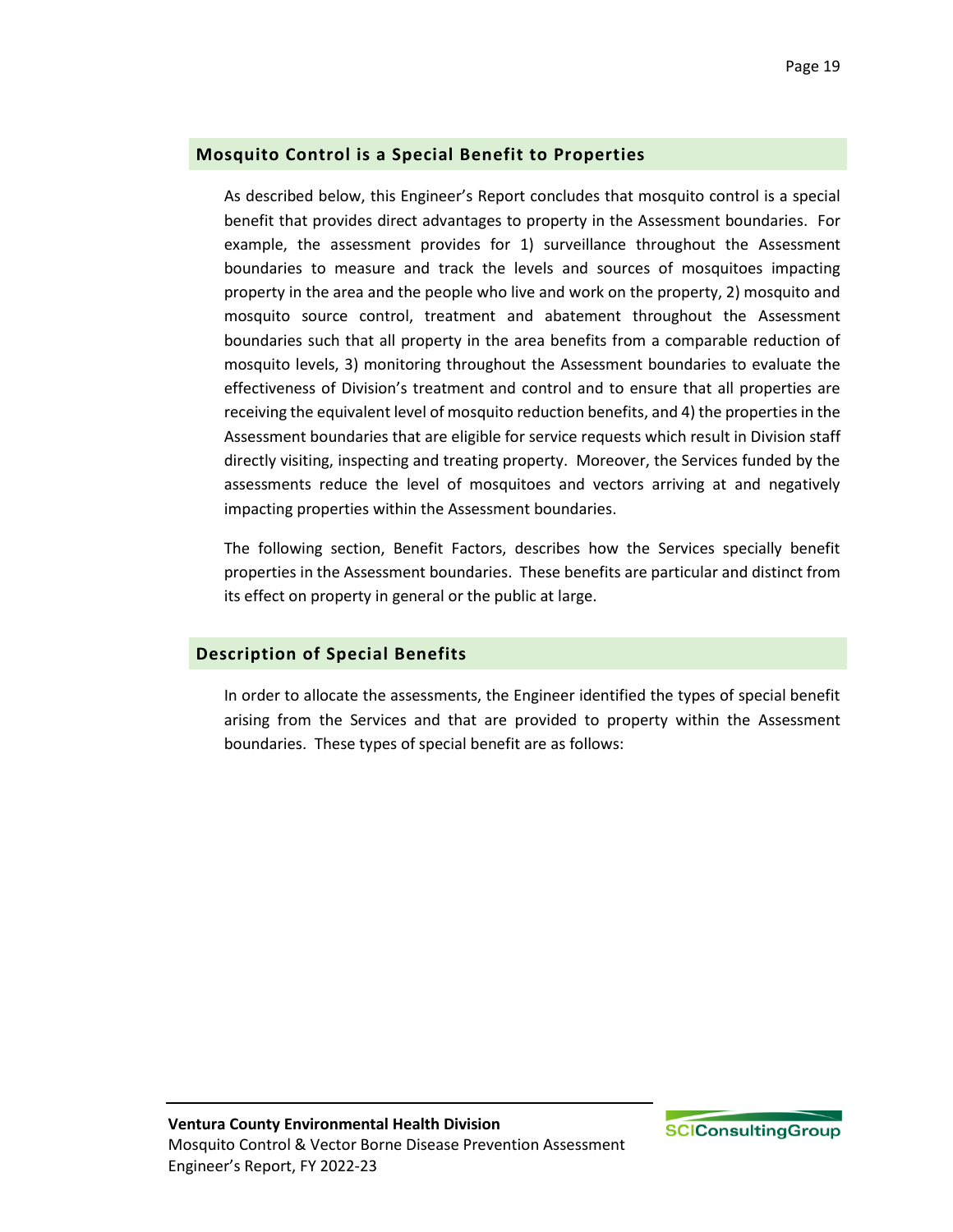#### <span id="page-25-0"></span>**Reduced mosquito and vector populations on property and as a result, enhanced desirability, utility, usability and functionality of pro perty in the Assessment boundaries.**

The assessments provide a continuation of proactive services for the control and abatement of nuisance and disease-carrying mosquitoes (*over and above the pre-2004 service level*). These Services materially reduce the number of vectors on properties throughout the Assessment boundaries. The lower mosquito and vector populations on property in the Assessment boundaries is a direct advantage to property that serves to increase the desirability and "usability" of property. Clearly, properties are more desirable and usable in areas with lower mosquito populations and with a reduced risk of vectorborne disease. This is a special benefit to residential, commercial, agricultural, industrial and other types of properties because all such properties directly benefit from reduced mosquito and vector populations and properties with lower vector populations are more usable, functional and desirable.

Excessive mosquitoes and other vectors materially diminish the utility and usability of property. For example, prior to the commencement of mosquito control and abatement services by agencies and districts, properties in many areas in the State were considered to be nearly uninhabitable during the times of year when the mosquito populations were high.*<sup>2</sup>* The prevention or reduction of such diminished utility and usability of property caused by mosquitoes is a clear and direct advantage and special benefit to property in the Assessment boundaries.

The State Legislature made the following finding on this issue:

*"Excess numbers of mosquitoes and other vectors spread diseases of humans, livestock, and wildlife, reduce enjoyment of outdoor living spaces, both public and private, reduce property values, hinder outdoor work, reduce livestock productivity; and mosquitoes and other vectors can disperse or be transported long distances from their sources and are, therefore, a health risk and a public nuisance; and professional mosquito and vector control based on scientific research has made great advances in reducing mosquito and vector populations and the diseases they transmit." <sup>3</sup>*

<sup>3</sup> Assembly Concurrent Resolution 52, chaptered April 1, 2003



<sup>&</sup>lt;sup>2</sup> Anecdotal evidence indicates that prior to the commencement of modern mosquito control services, areas in the State of California such as the San Mateo Peninsula, Napa County and areas in Marin and Sonoma Counties had such high mosquito populations that they were considered to be nearly unlivable during certain times of the year and were largely used for part-time vacation cottages that were occupied primarily during the months when the natural mosquito populations were lower.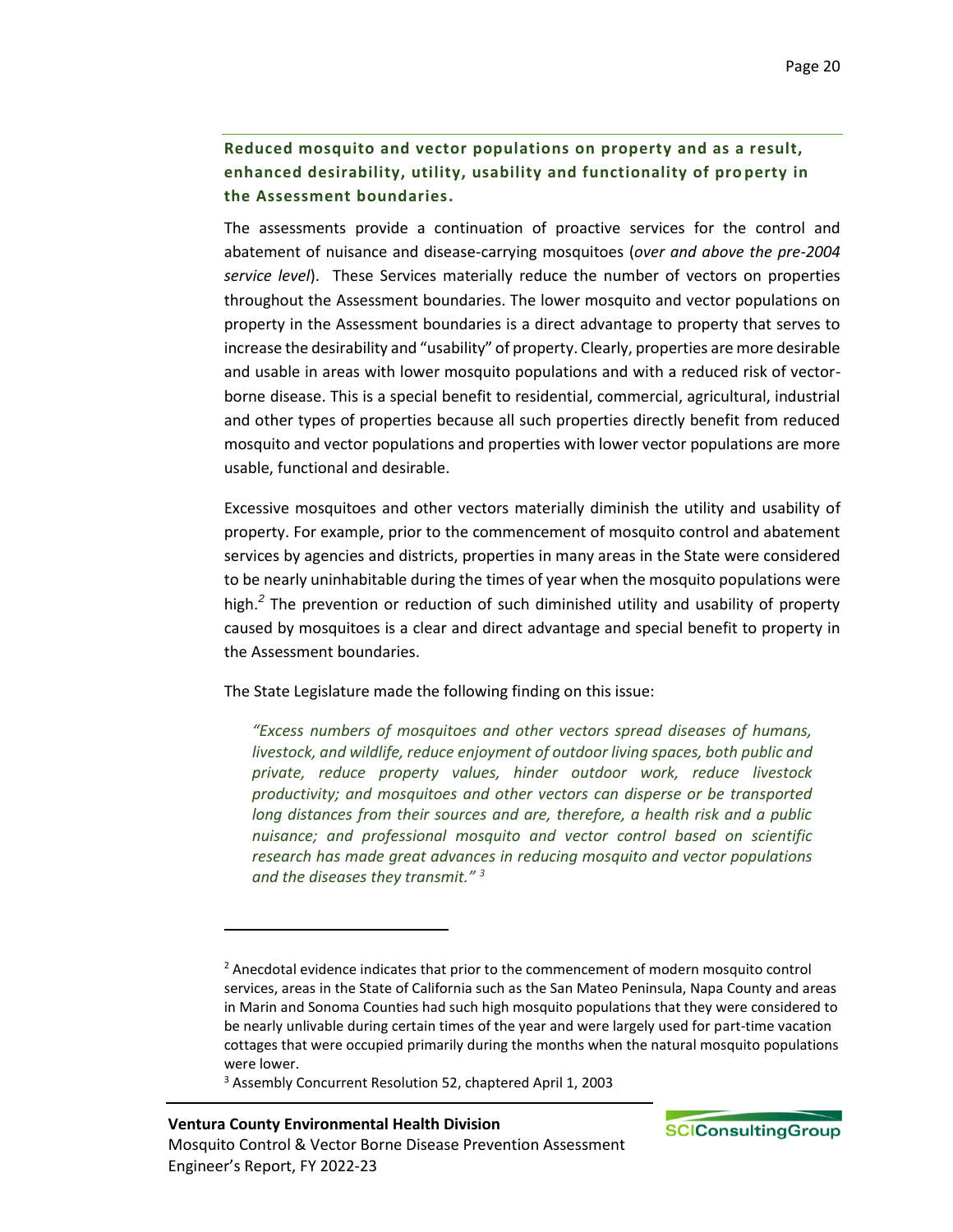Mosquitoes emerge from sources throughout the Assessment boundaries, and with an average flight range of two miles, mosquitoes from known sources can reach all properties in the Assessment boundaries. These sources include standing water in rural areas, such as marshes, pools, wetlands, ponds, drainage ditches, drainage systems, tree holes and other removable sources such as old tires and containers. The sources of mosquitoes also include numerous locations throughout the urban areas in the Assessment boundaries. These sources include underground drainage systems, containers, unattended swimming pools, leaks in water pipes, tree holes, flower cups in cemeteries, over-watered landscaping and lawns and many other sources. By controlling mosquitoes at known and new sources, the Services materially reduce mosquito populations on property throughout the Assessment boundaries.

A recently increasing source of mosquitoes is unattended swimming pools:

*"Anthropogenic landscape change historically has facilitated outbreaks of pathogens amplified by peridomestic vectors such as Cx. pipiens complex mosquitoes and associated commensals such as house sparrows. The recent widespread downturn in the housing market and increase in adjustable rate mortgages have combined to force a dramatic increase in home foreclosures and abandoned homes and produced urban landscapes dotted with an expanded number of new mosquito habitats. These new larval habitats may have contributed to the unexpected early season increase in WNV cases in Bakersfield during 2007 and subsequently have enabled invasion of urban areas by the highly competent rural vector Cx. tarsalis. These factors can increase the spectrum of competent avian hosts, the efficiency of enzootic amplification, and the risk for urban epidemics." <sup>4</sup>*



<sup>&</sup>lt;sup>4</sup> Riesen William K. (2008). Delinquent Mortgages, Neglected Swimming Pools, and West Nile Virus, California. Emerging Infectious Diseases. Vol. 14(11).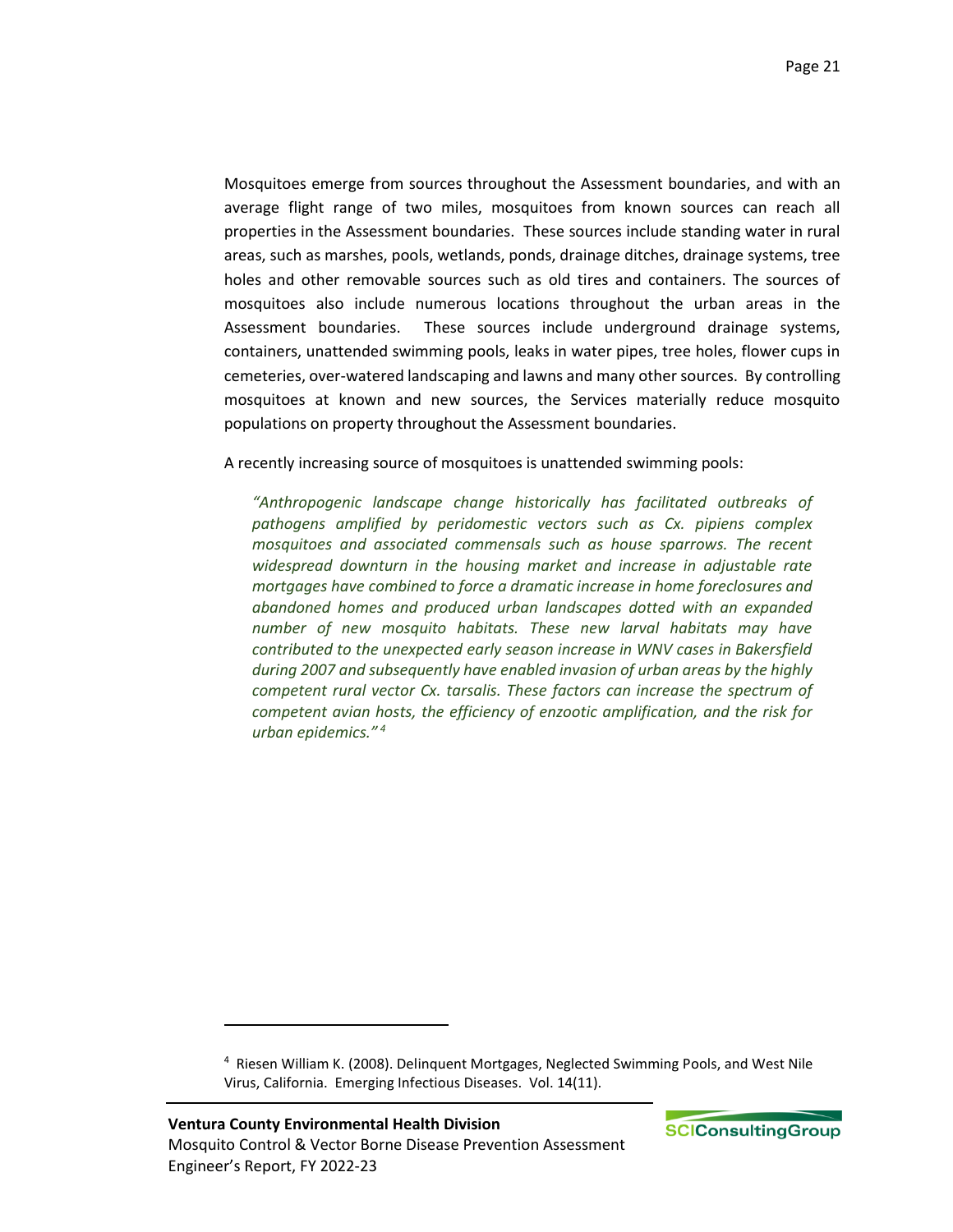#### <span id="page-27-0"></span>**Increased safety of property in the Assessment boundaries.**

The assessments will allow the continuation of year-round proactive Services, over and above the pre-2004 service level, to control and abate mosquitoes and other vectors that otherwise would occupy properties throughout the Assessment boundaries. Mosquitoes and other vectors are transmitters of diseases, so the reduction of mosquito populations makes property in the Assessment boundaries safer for use and enjoyment. In absence of the assessments, these Services would not be provided, so the Services funded by the assessments make properties in the Assessment boundaries safer, which is a distinct special benefit to property in the Assessment boundaries. 5 This is not a general benefit to property in the Assessment boundaries or the public at large because the Services are tangible mosquito and disease control services that are provided directly to the properties in the Assessment boundaries and the Services are over and above what otherwise would be provided by the Division or any other agency.

This finding was confirmed in 2003 by the State Legislature:

*"Mosquitoes and other vectors, including but not limited to, ticks, Africanized honey bees, rats, fleas, and flies, continue to be a source of human suffering, illness, death, and a public nuisance in California and around the world. Adequately funded mosquito and vector control, monitoring and public awareness programs are the best way to prevent outbreaks of West Nile Virus and other diseases borne by mosquitoes and other vectors." <sup>6</sup>*

Also, the Legislature, in Health and Safety Code Section 2001, finds that:

*"The protection of Californians and their communities against the discomforts and economic effects of vectorborne diseases is an essential public service that is vital to public health, safety, and welfare."*

#### <span id="page-27-1"></span>**Reductions in the risk of new diseases and infections on property in the Assessment boundaries.**

Mosquitoes have proven to be a major contributor to the spread of new diseases such as West Nile Virus, among others. A highly mobile population combined with migratory bird patterns can introduce new mosquito-borne diseases into previously unexposed areas.



 $5$ . By reducing the risk of disease and increasing the safety of property, the proposed Services will materially increase the usefulness and desirability of certain properties in the assessment area.

<sup>6</sup> Assembly Concurrent Resolution 52, chaptered April 1, 2003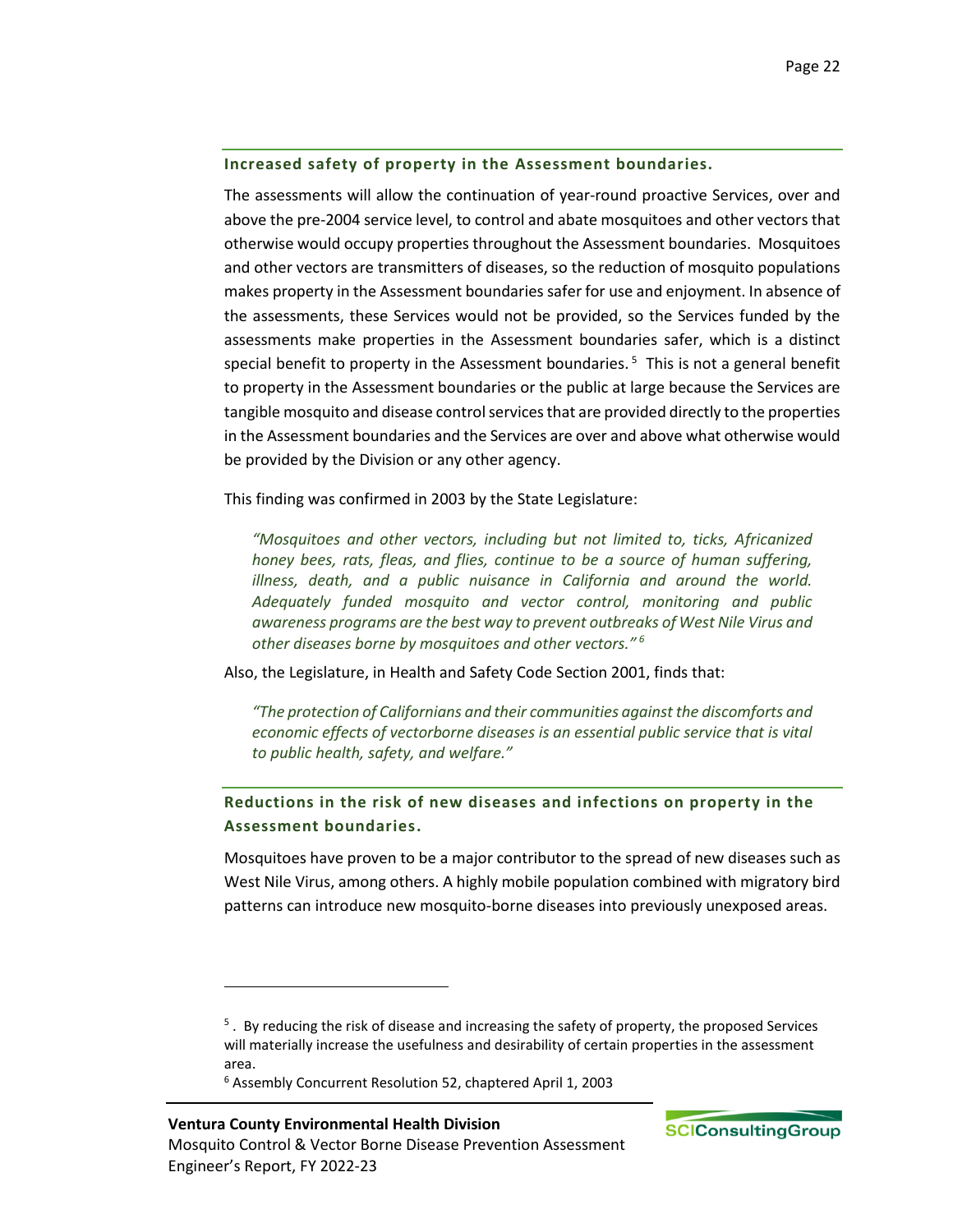*"Vector-borne diseases (including a number that are mosquito-borne) are a major public health problem internationally. In the United States, dengue and malaria are frequently brought back from tropical and subtropical countries by travelers or migrant laborers, and autochthonous transmission of malaria and dengue occasionally occurs. In 1998, 90 confirmed cases of dengue and 1,611 cases of malaria were reported in the USA and dengue transmission has occurred in Texas."<sup>7</sup>*

*"During 2004, 40 states and the District of Columbia (DC) have reported 2,313 cases of human WNV illness to CDC through ArboNET. Of these, 737 (32%) cases were reported in California, 390 (17%) in Arizona, and 276 (12%) in Colorado. A total of 1,339 (59%) of the 2,282 cases for which such data were available occurred in males; the median age of patients was 52 years (range: 1 month--99 years). Date of illness onset ranged from April 23 to November 4; a total of 79 cases were fatal." <sup>8</sup> (According to the Centers for Disease Control and Prevention on January 19, 2004, a total of 2,470 human cases and 88 human fatalities from WNV have been confirmed).*

The Services funded by the assessments help prevent, on a year-round basis, the presence of vector-borne diseases on property in the Assessment boundaries. This is another tangible and direct special benefit to property in the Assessment boundaries that would not be received in the absence of the assessments.

The first West Nile Virus positive bird in Ventura County was discovered in April 2004. The dead crow was found near El Paseo Road and Ojai Avenue in Ojai during the week of April 2, 2004. The following chart identifies the number of humans, birds, horses, mosquitoes, and sentinel chickens that have tested positive for the West Nile Virus in Ventura County since 2004. As a result of increased surveillance activity by EHD since fiscal year 2004/2005, approximately 995 mosquito breeding sources have been added to the Division's source inventory. The EHD routinely monitors and treats approximately 2,121 breeding sources. These West Nile Virus cases and an increase in the number of mosquito breeding sources confirm the need for comprehensive mosquito control and disease surveillance services.



 $7$  Rose, Robert. (2001). Pesticides and Public Health: Integrated Methods of Mosquito Management. Emerging Infectious Diseases. Vol. 7(1); 17-23.

<sup>8</sup> Center for Disease Control. (2004). West Nile Virus Activity --- United States, November 9--16, 2004. Morbidity and Mortality Weekly Report. 53(45); 1071-1072.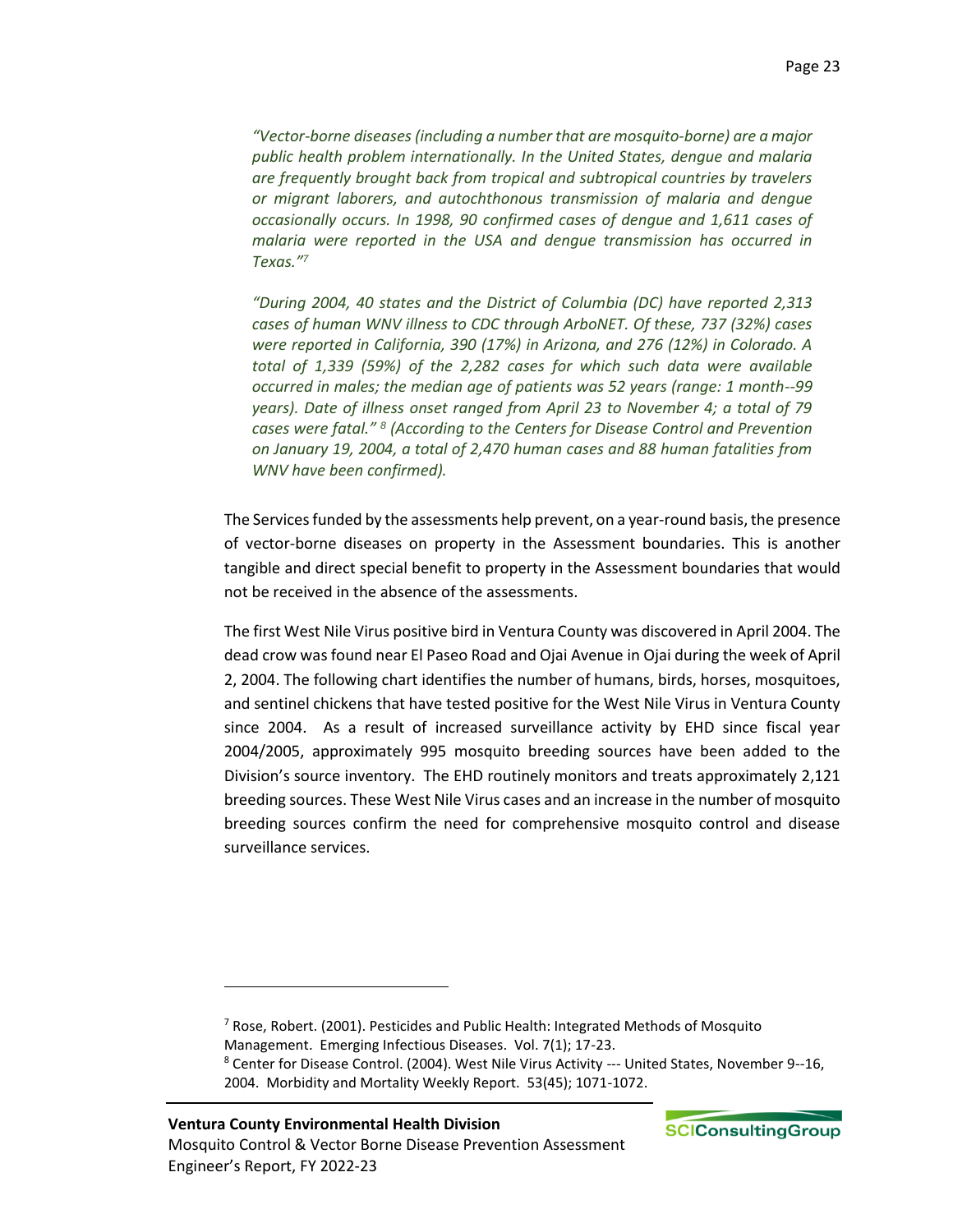| Year    | Human          | <b>Bird</b>             | Equine         | Mosquito Pools* | Chickens**     |
|---------|----------------|-------------------------|----------------|-----------------|----------------|
| 2004-05 | $\overline{2}$ | 24                      | 3              | 0               | $\mathbf{1}$   |
| 2005-06 | $\mathbf{1}$   | 62                      | 8              | $\overline{2}$  | $\overline{7}$ |
| 2006-07 | 3              | 62                      | 0              | $\overline{2}$  | $1***$         |
| 2007-08 | $\mathbf{1}$   | 15                      | 0              | 0               | $\mathbf{1}$   |
| 2008-09 | 0              | 24                      | $\mathbf{1}$   | 0               | 4              |
| 2009-10 | 0              | 3                       | 0              | 0               | 0              |
| 2010-11 | 0              | $\overline{2}$          | 0              | 0               | 0              |
| 2011-12 | 0              | $\overline{\mathbf{4}}$ | $\mathbf 0$    | $\mathbf 0$     | 0              |
| 2012-13 | $\overline{7}$ | 56                      | $\mathbf 0$    | $\overline{2}$  | $2***$         |
| 2013-14 | $\overline{2}$ | 8                       | 0              | 0               | 0              |
| 2014-15 | $\mathbf{1}$   | $\overline{7}$          | $\overline{0}$ | $\mathbf 0$     | $\overline{0}$ |
| 2015-16 | 6              | 26                      | $\mathbf{1}$   | 0               | 11             |
| 2016-17 | $\overline{7}$ | 34                      | $\overline{2}$ | 0               | 0              |
| 2017-18 | $\mathbf{1}$   | 3                       | 0              | 3               | 0              |
| 2018-19 | $\mathbf{1}$   | 0                       | 0              | 0               | 0              |
| 2019-20 | $\overline{2}$ | $\overline{2}$          | $\mathbf{1}$   | $\mathbf{1}$    | 3              |
| 2020-21 | 0              | 0                       | 0              | 0               | $1***$         |
| 2021-22 | 0              | $\mathbf{1}$            | $\mathbf 0$    | $\mathbf 0$     | 0              |

\* Each mosquito pool consists of approximately 50 mosquitoes.

\*\* Sentinel chickens maintained by the Environmental Health Division

<span id="page-29-0"></span>\*\*\*WNV positive chickens were from sentinel chicken flock maintained by the City of Moorpark

#### **Protection of economic activity on property in the Assessment boundaries.**

Mosquitoes hinder, annoy and harm residents, guests, visitors, farm workers, and employees. A vector-borne disease outbreak and other related public health threats would have a drastic negative effect on agricultural, business and residential activities in the Assessment boundaries.

The economic impact of diseases is well documented. According to a study prepared for the Centers for Disease Control and Prevention, economic losses due to the transmission of West Nile Virus in Louisiana was estimated to cost over \$20 million over approximately one year:

*The estimated cost of the Louisiana epidemic was \$20.1 million from June 2002 to February 2003, including a \$10.9 million cost of illness (\$4.4 million medical and \$6.5 million nonmedical costs) and a \$9.2 million cost of public health response.*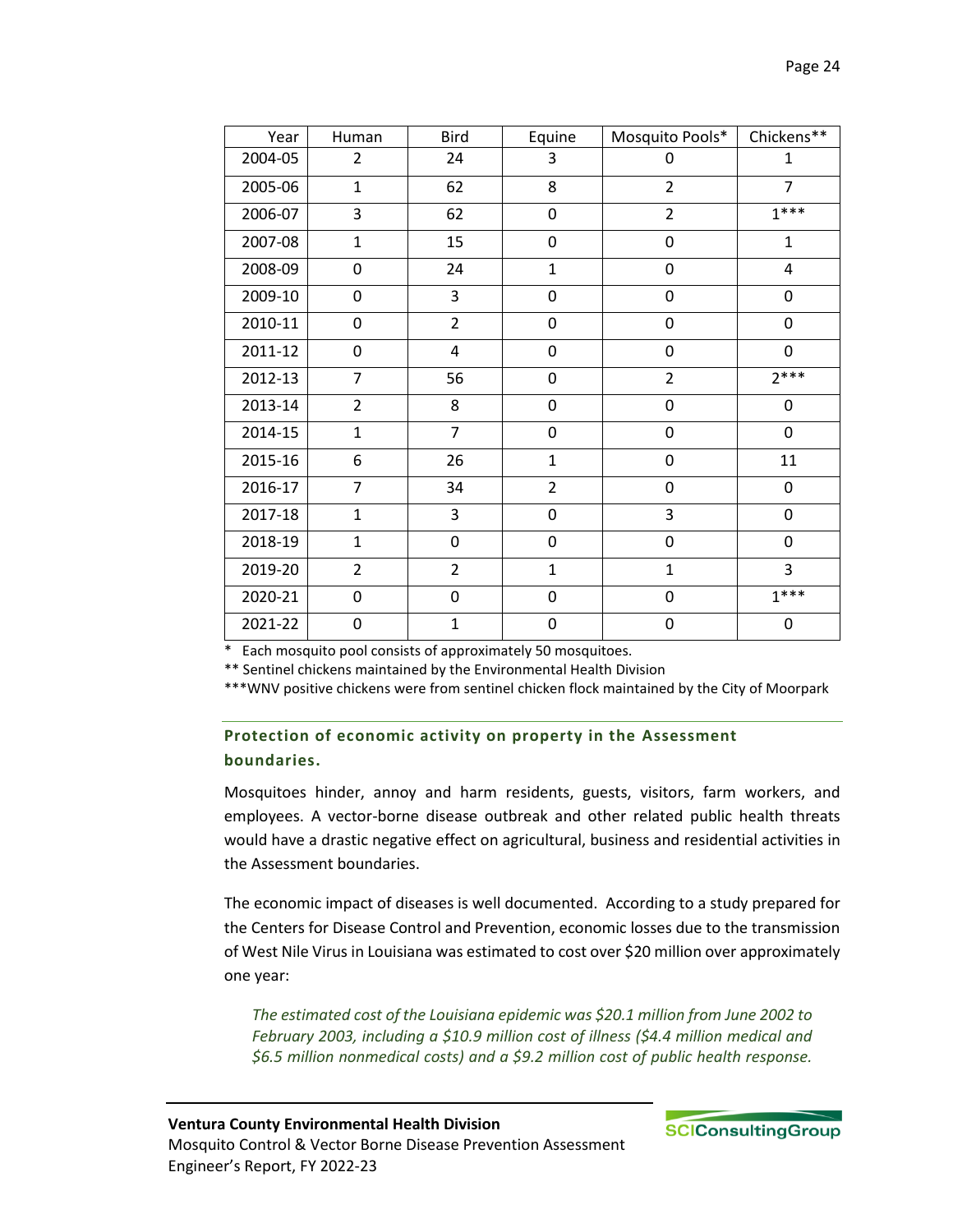#### *These data indicate a substantial short-term cost of the WNV disease epidemic in Louisiana. <sup>9</sup>*

Moreover, a study conducted in 1996-97 of La Crosse Encephalitis (LACE), a human illness caused by a mosquito-transmitted virus, found a lifetime cost per human case at \$48,000 to \$3,000,000 and found that the disease significantly impacted lifespans of those who were infected. Following is a quote from the study which references the importance and value of active vector control services of the type that would be funded by the assessments:

#### *The socioeconomic burden resulting from LACE is substantial, which highlights the importance of the illness in western North Carolina, as well as the need for active surveillance, reporting, and prevention programs for the infection.* <sup>10</sup>

The Services funded by the assessments prevent the likelihood of such outbreaks on property in the Assessment boundaries and reduce the harm to economic activity on property caused by existing mosquito populations. This is another direct advantage in the Assessment boundaries that would not be received in absence of the assessments.

#### <span id="page-30-0"></span>**Protection of the Assessment boundaries' agriculture, tourism, and business industries.**

The agriculture, tourism and business industries in the Assessment boundaries benefit from reduced levels of harmful or nuisance mosquitoes and other vectors. Conversely, any outbreaks of emerging vectorborne pathogens such as West Nile Virus could also materially negatively affect these industries. Diseases transmitted by mosquitoes and other vectors can adversely impact business and recreational functions.

*A study prepared for the United States Department of Agriculture in 2003 found that over 1,400 horses died from West Nile Virus in Colorado and Nebraska and that these fatal disease cases created over \$1.2 million in costs and lost revenues. In addition, horse owners in these two states spent over \$2.75 million to vaccinate their horses for this disease. The study states that "Clearly, WNV has had a marked impact on the Colorado and Nebraska equine industry." <sup>11</sup>*



<sup>9</sup> Zohrabian A, Meltzer MI, Ratard R, Billah K, Molinari NA, Roy K, et al. West Nile Virus economic impact, Louisiana, 2002. Emerging Infectious Disease, 2004 Oct. Available from http://www.cdc.gov/ncidod/EID/vol10no10/03-0925.htm

<sup>10</sup> Utz, J. Todd, Apperson, Charles S., Maccormack, J. Newton, Salyers, Martha, Dietz, E. Jacquelin, Mcpherson, J. Todd, Economic And Social Impacts Of La Crosse Encephalitis In Western North Carolina, Am J Trop Med Hyg 2003 69: 509-518

<sup>&</sup>lt;sup>11</sup> S. Geiser, A. Seitzinger, P. Salazar, J. Traub-Dargatz, P. Morley, M. Salman, D. Wilmot, D. Steffen, W. Cunningham, Economic Impact of West Nile Virus on the Colorado and Nebraska Equine Industries: 2002, April 2003, Available from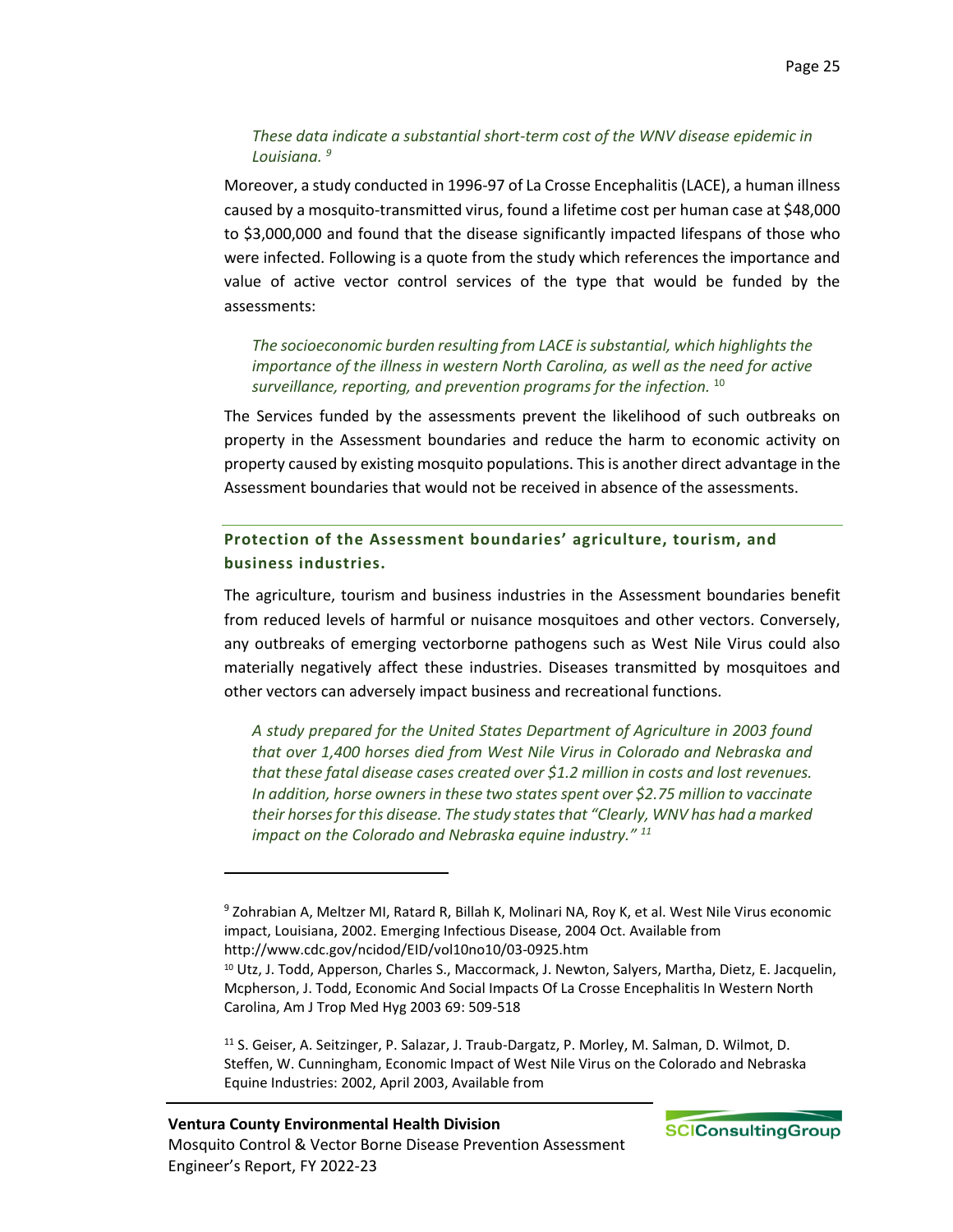*Pesticides for mosquito control impart economic benefits to agriculture in general. Anecdotal reports from farmers and ranchers indicate that cattle, if left unprotected, can be exsanguinated by mosquitoes, especially in Florida and other southeast coastal areas. Dairy cattle produce less milk when bitten frequently by mosquitoes* <sup>12</sup>

The assessments serve to protect the businesses and industries in the Assessment boundaries. This is a direct advantage and special benefit to property in the Assessment boundaries.

#### <span id="page-31-0"></span>**Reduced risk of nuisance and liability on property in the Assessment boundaries.**

In addition to health related factors, uncontrolled mosquito and vector populations create a nuisance for residents, employees, customers, tourists, farm workers and guests in the Assessment boundaries. Properties in the Assessment boundaries benefit from the reduced nuisance factor that are created by the Services. Agricultural and rangeland properties also benefit from the reduced nuisance factor and harm to livestock and employees from lower mosquito and vector populations.

Agricultural, range, golf course, cemetery, open space and other such lands in the Assessment boundaries contain large areas of mosquito and vector habitat and are therefore a significant source of mosquito and vector populations. In addition, residential and business properties in the Assessment boundaries can also contain significant sources.<sup>13</sup> It is conceivable that sources of mosquitoes could be held liable for the transmission of diseases or other harm. For example, in August 2004, the City of Los Angeles approved new fines of up to \$1,000 per day for property owners who don't remove standing water sources of mosquitoes on their property.

The Services provided by the Division reduce the mosquito and vector related nuisance and health liability to properties in the Assessment boundaries. The reduction of that risk of liability constitutes a special benefit to property in the Assessment boundaries and this special benefit would not be received in absence of the Services funded by the assessments.

 $13$ . Sources of mosquitoes on residential, business, agricultural, range and other types of properties include removable sources such as containers that hold standing water.



http://www.aphis.usda.gov/vs/ceah/cnahs/nahms/equine/wnv2002\_CO\_NB.pdf

<sup>&</sup>lt;sup>12</sup>. Jennings, Allen. (2001). USDA Letter to EPA on Fenthion IRED. United States Department of Agriculture, Office of Pest Management Policy. March 8, 2001.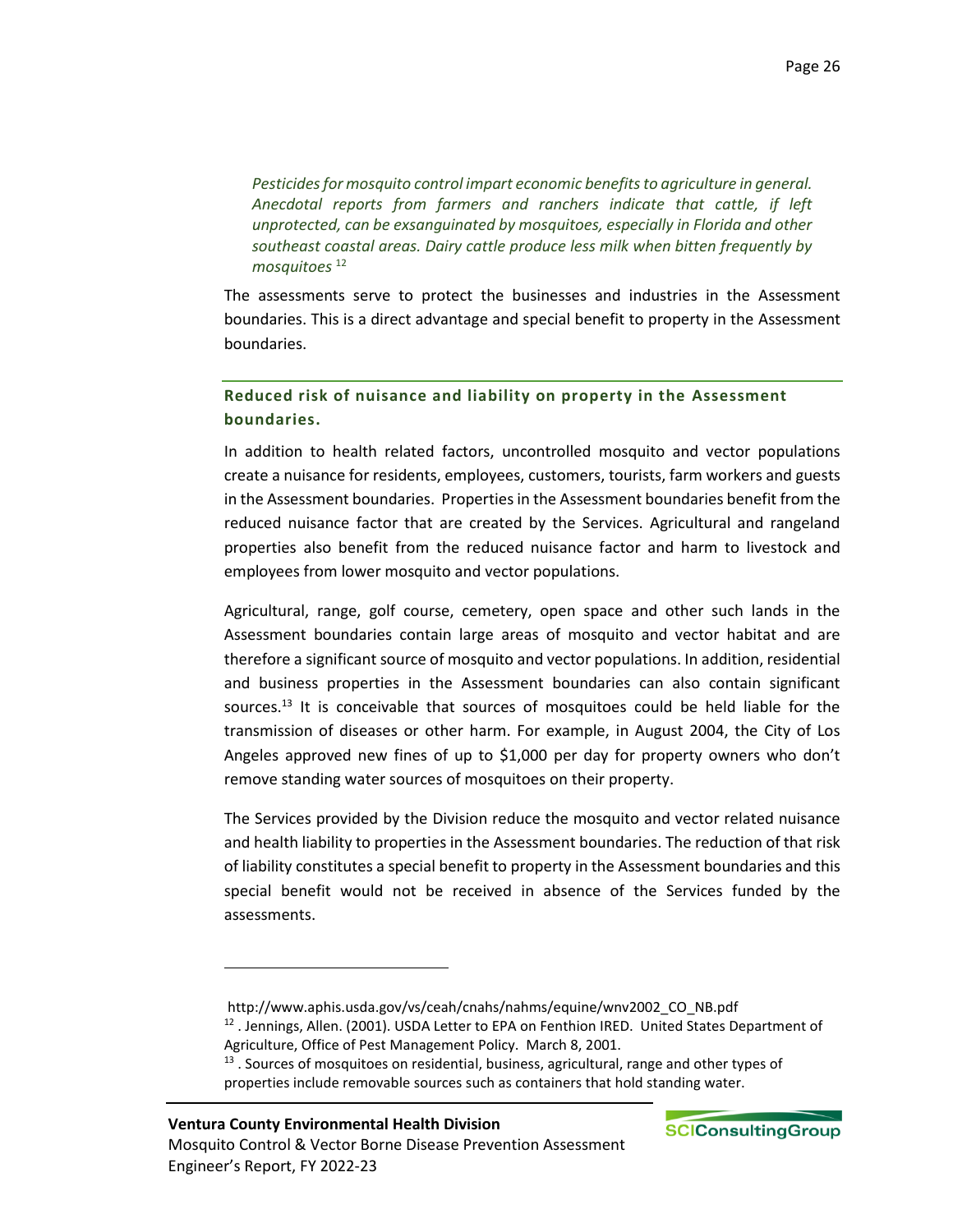#### <span id="page-32-0"></span>**Improved marketability of property.**

As described previously, the Services specially benefit properties in the Assessment boundaries by making them more useable, livable and functional. The Services also make properties in the Assessment boundaries more desirable, and more desirable properties also benefit from improved marketability. This is another tangible special benefit to certain property in the Assessment boundaries which will not be enjoyed in absence of the Services.<sup>14</sup>

#### <span id="page-32-1"></span>**Zones of Benefit**

The Assessment boundaries have been carefully drawn to include the properties in Ventura County (not including Moorpark) that previously only received baseline mosquito and disease control services and that would materially benefit from the Services. The current and future population of property is a conduit of benefit to property because people, pets and livestock are ultimately affected by mosquitoes and vector-borne diseases and the special benefit factors of desirability, utility, usability, livability and marketability are ultimately determined by the population and usage potential of property. The boundaries of the Assessment have been narrowly drawn to include only properties that specially benefit from the mosquito control services, and only received baseline services from the Division through 2004.

The SVTA vs. SCCOSA decision indicates:

*In a well-drawn district — limited to only parcels receiving special benefits from the improvement — every parcel within that district receives a shared special benefit. Under section 2, subdivision (i), these benefits can be construed as being general benefits since they are not "particular and distinct" and are not "over and above" the benefits received by other properties "located in the district."*

*We do not believe that the voters intended to invalidate an assessment district that is narrowly drawn to include only properties directly benefitting from an improvement. Indeed, the ballot materials reflect otherwise. Thus, if an assessment district is narrowly drawn, the fact that a benefit is conferred throughout the district does not make it general rather than special. In that circumstance, the characterization of a benefit may depend on whether the parcel* 

<sup>&</sup>lt;sup>14</sup>. If one were to compare two hypothetical properties with similar characteristics, the property with lower mosquito infestation and reduced risk of vector-borne disease will clearly be more desirable, marketable and usable.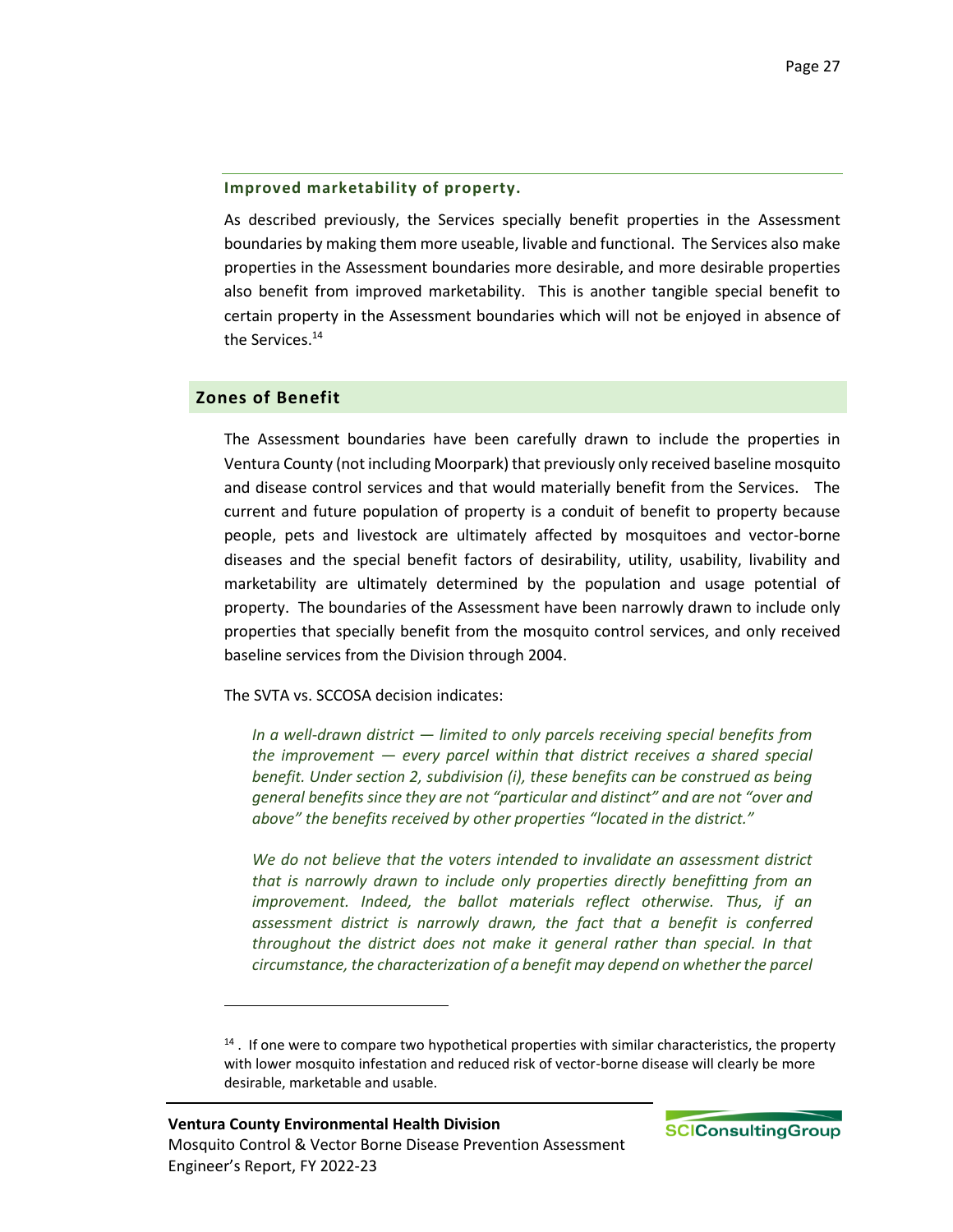*receives a direct advantage from the improvement (e.g., proximity to park) or receives an indirect, derivative advantage resulting from the overall public benefits of the improvement (e.g., general enhancement of the district's property values).*

In the assessment, the advantage that each parcel receives from the mosquito control services is direct, and the boundaries are narrowly drawn to include only parcels that benefit from the assessment. Therefore, the even spread of assessment throughout the narrowly drawn Assessment boundaries is indeed consistent with the OSA decision. Within the Assessment boundaries, zones of benefit are not justified or needed because the Services are provided relatively evenly across the entire area and for all parcels within the Assessment boundaries, and the surveillance, monitoring and treatment are applied in such a manner as to attain a relatively even level of mosquito control throughout the area. As previously described, the even spread of benefit was confirmed by an analysis, conducted by the Division, in the winter of 2010

#### <span id="page-33-0"></span>**General vs. Special Benefit**

Article XIIIC of the California Constitution requires any local agency proposing to increase or impose a benefit assessment to "separate the general benefits from the special benefits conferred on a parcel." The rationale for separating special and general benefits is to ensure that property owners subject to the benefit assessment are not paying for general benefits. The assessment can fund the special benefits to property in the Assessment boundaries but cannot fund any general benefits. Accordingly, a separate estimate of the special and general benefit is given in this section.

In other words:



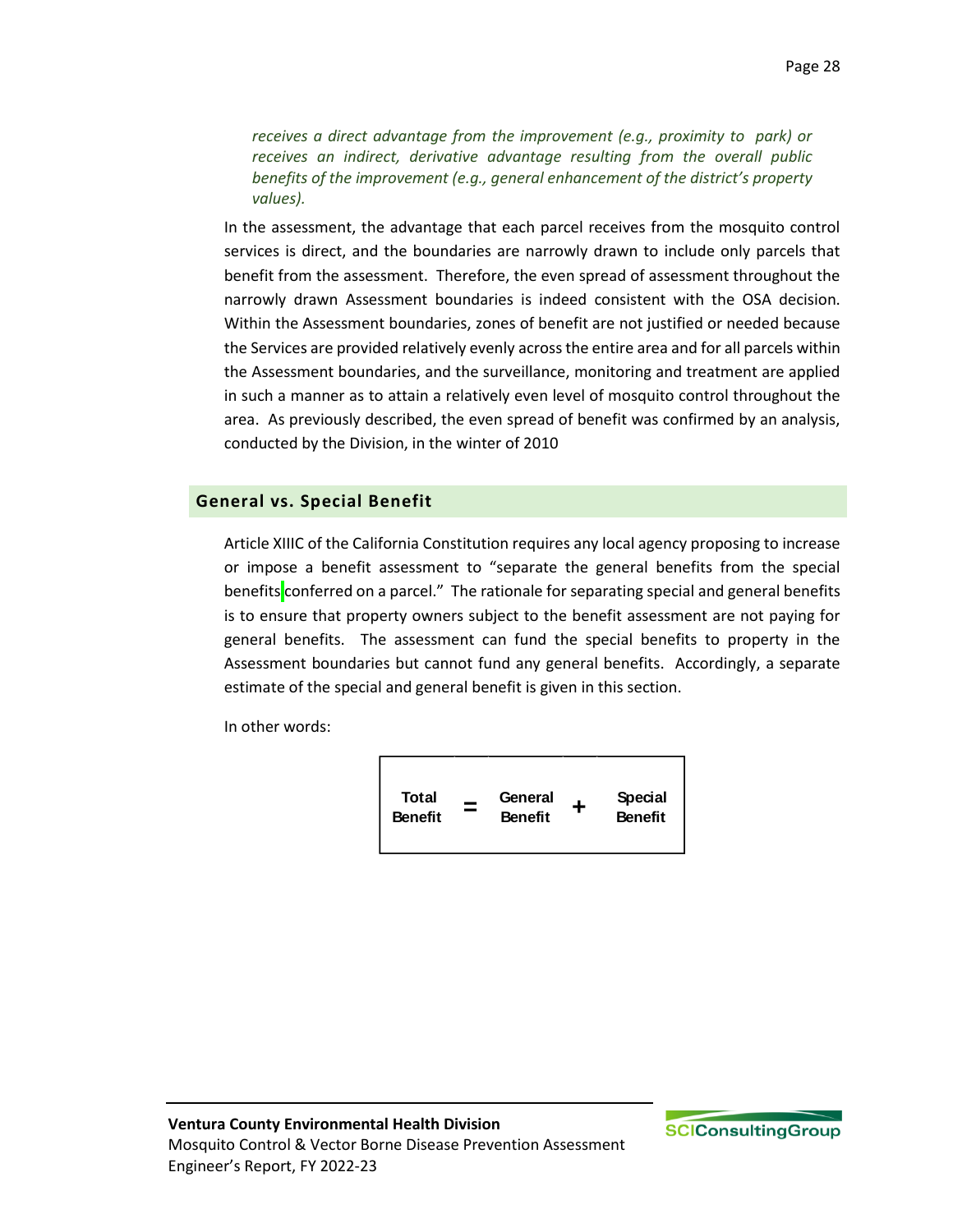There is no widely-accepted or statutory formula for general benefit from vector control services. General benefits are benefits from improvements or services that are not special in nature, are not "particular and distinct" and are not "over and above" benefits received by other properties. General benefits are conferred to properties located "in the Assessment District,<sup>15</sup>" but outside the narrowly-drawn Assessment boundaries and to "the public at large." SVTA vs. SCCOSA provides some clarification by indicating that general benefits provide "an indirect, derivative advantage" and are not necessarily proximate to the improvements and services funded by the assessments.

A formula to estimate the general benefit is listed below:

| General<br>=<br><b>Benefit</b> | <b>Benefit to Real</b><br><b>Property outside</b><br>٠<br>the Assessment<br>boundaries | <b>Benefit to Real Property</b><br>inside the Assessment<br>boundaries that is Indirect<br>and Derivative |  | <b>Benefit to</b><br>the Public<br>at Large |
|--------------------------------|----------------------------------------------------------------------------------------|-----------------------------------------------------------------------------------------------------------|--|---------------------------------------------|
|--------------------------------|----------------------------------------------------------------------------------------|-----------------------------------------------------------------------------------------------------------|--|---------------------------------------------|

We do not believe that the voters intended to invalidate an assessment district that is narrowly drawn to include only properties directly benefiting from an improvement. Indeed, the ballot materials reflect otherwise. Thus, if an assessment district is narrowly drawn, the fact that a benefit is conferred throughout the district does not make it general rather than special.



<sup>15</sup> SVTA vs. SCCOSA explains as follows:

OSA observes that Proposition 218's definition of "special benefit" presents a paradox when considered with its definition of "district." Section 2, subdivision (i) defines a "special benefit" as "a particular and distinct benefit over and above general benefits conferred on real property located in the district or to the public at large." (Art. XIII D, § 2, subd. (i), italics added.) Section 2, subdivision (d) defines "district" as "an area determined by an agency to contains all parcels which will receive a special benefit from a proposed public improvement or property-related service." (Art. XIII D, § 2, subd. (d), italics added.) In a well-drawn district — limited to only parcels receiving special benefits from the improvement — every parcel within that district receives a shared special benefit. Under section 2, subdivision (i), these benefits can be construed as being general benefits since they are not "particular and distinct" and are not "over and above" the benefits received by other properties "located in the district."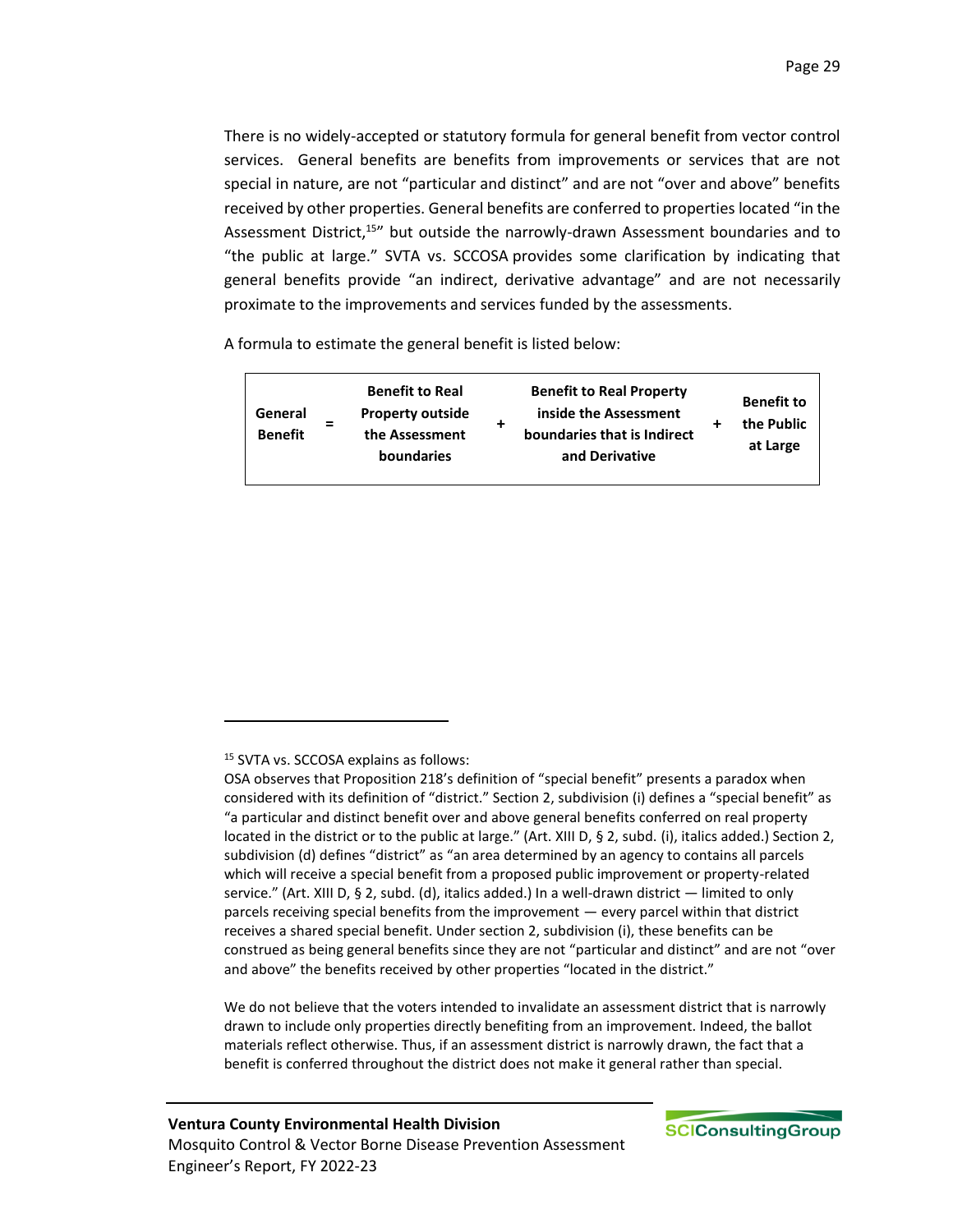Special benefit, on the other hand, is defined in the state constitution as "a particular and distinct benefit over and above general benefits conferred on real property located in the district or to the public at large." The SVTA v. SCCOSA decision indicates that a special benefit is conferred to a property if it "receives a direct advantage from the improvement (e.g., proximity to a park)." In these assessments, the overwhelming proportion of the benefits conferred to property is special, since the advantages from the mosquito and disease protection funded by the assessments are directly received by the properties in the Assessment boundaries and are only minimally received by property outside the Assessment boundaries or the public at large. Arguably, all of the Services funded by the assessment therefore are special benefit because the Services particularly and distinctly benefit and protect the Assessment boundaries over and above the baseline benefits and service which were established in 1994 and were diminishing significantly prior to this assessment in 2004.

Nevertheless, arguably some of the Services benefit the public at large and properties outside the Assessment boundaries. In this report, the general benefit is conservatively estimated and described, and then budgeted so that it is funded by sources other than the assessment.

#### <span id="page-35-0"></span>**Calculating General Benefit**

#### <span id="page-35-1"></span>**Benefit to Property Outside the Assessment Boundaries**

Properties within the Assessment boundaries effectively receive virtually all of the special benefits from the Services because the Services funded by the assessments are provided directly to protect property within the Assessment boundaries from mosquitoes and vector-borne disease. However, properties adjacent to, but just outside of, the Assessment boundaries may receive some benefit from the Services in the form of reduced mosquito populations on property outside the Assessment boundaries. Since this benefit is conferred to properties outside the assessment boundaries, it contributes to the overall general benefit calculation and will not be funded by the assessment. However, in this case, populated areas within the City of Moorpark, and Santa Barbara and Los Angeles counties, which lie adjacent to Ventura County, also have sophisticated mosquito and vector control programs. Therefore, any general benefit to properties just outside of the Assessment boundaries is offset by general benefit received by properties within the Assessment boundaries. Therefore, the general benefit contribution to property just outside of the Assessment boundaries is negligible.

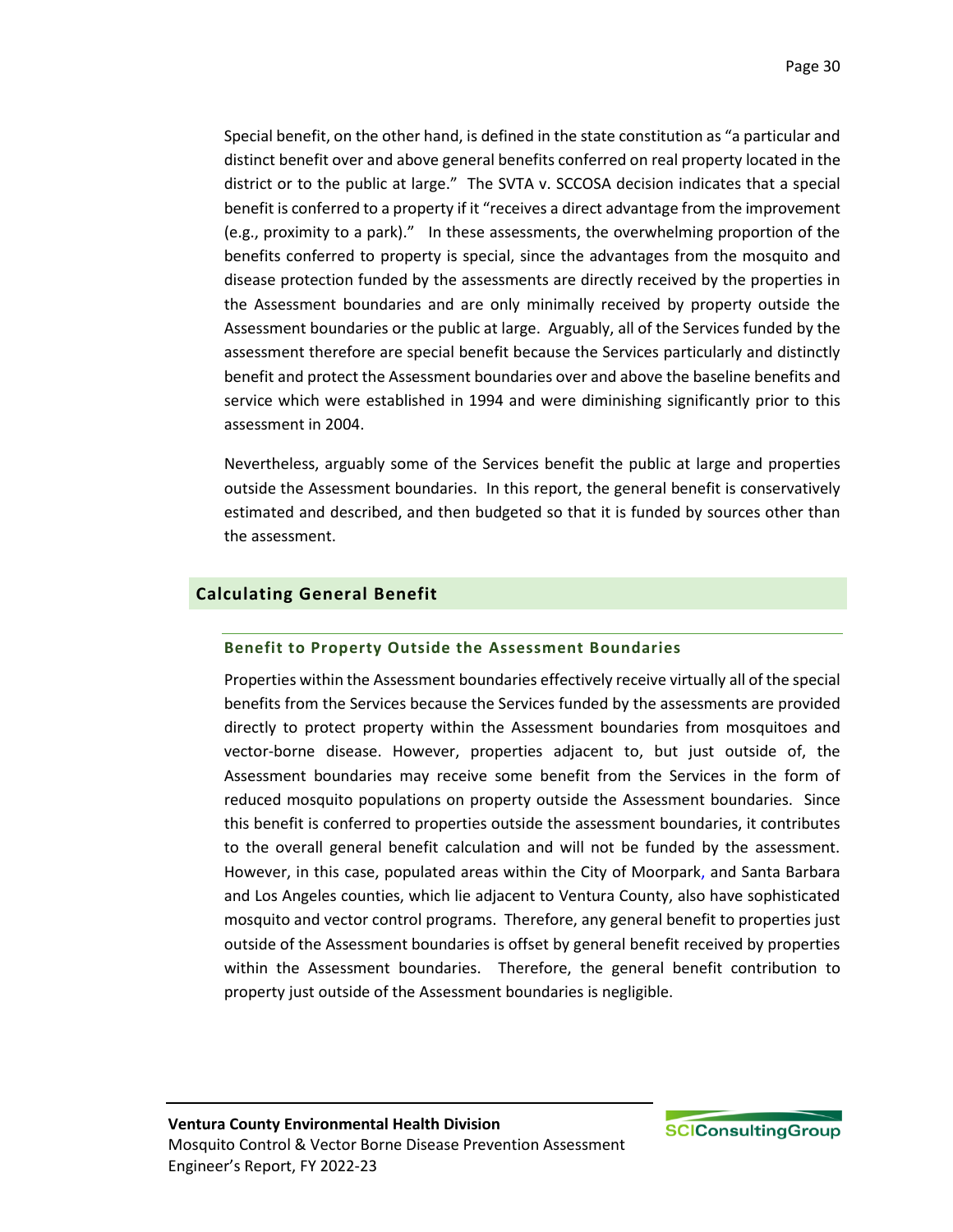#### <span id="page-36-0"></span>**Benefit to Property** *Inside* **the Assessment boundaries that is** *Indirect and Derivative*

The "indirect and derivative" benefit to property within the Assessment boundaries is particularly difficult to calculate. As explained above, all benefit within the Assessment boundaries is special because the mosquito and disease control services in the Assessment boundaries would provide direct service and protection that is clearly "over and above" and "particular and distinct" when compared with the lack of such protection if there were no mosquito control or mosquito transmitted disease surveillance program. Further the properties are within the Assessment boundaries and this Engineer's Report demonstrates the direct benefits received by individual properties from mosquito and disease control services.

In determining the Assessment boundaries, the Division has been careful to limit it to an area of parcels that directly receive the Services. All parcels directly benefit from the surveillance, monitoring and treatment that are provided on an equivalent basis throughout the Assessment boundaries in order to maintain the same improved level of protection against mosquitoes and reduced mosquito populations throughout the area. The surveillance and monitoring sites are spread on a balanced basis throughout the area. Mosquito control and treatment would be provided as needed throughout the area based on the surveillance and monitoring results. The shared special benefit -reduced mosquito levels and reduced presence of vector-borne diseases - are received on an equivalent basis by all parcels in the Assessment boundaries. Furthermore, all parcels in the Assessment boundaries would directly benefit from the ability to request service from the Division and to have a Division field technician promptly respond directly to the parcel and address the owner's or resident's service need. The SVTA vs. SCCOSA decision indicates that the fact that a benefit is conferred throughout the Assessment boundaries does not make the benefit general rather than special, so long as the Assessment boundaries is narrowly drawn and limited to the parcels directly receiving shared special benefits from the service. This concept is particularly applicable in situations involving a landowner-approved assessment-funded extension of a local government service to benefit lands previously not receiving that particular level of service. The Division therefore concludes that, other than the negligible general benefit to properties outside the Assessment boundaries (discussed above) and to the public at large (discussed below), all of the benefits of the Services to the parcels within the Assessment boundaries are special benefits and it is not possible or appropriate to separate any general benefits from the benefits conferred on parcels in the Assessment boundaries.

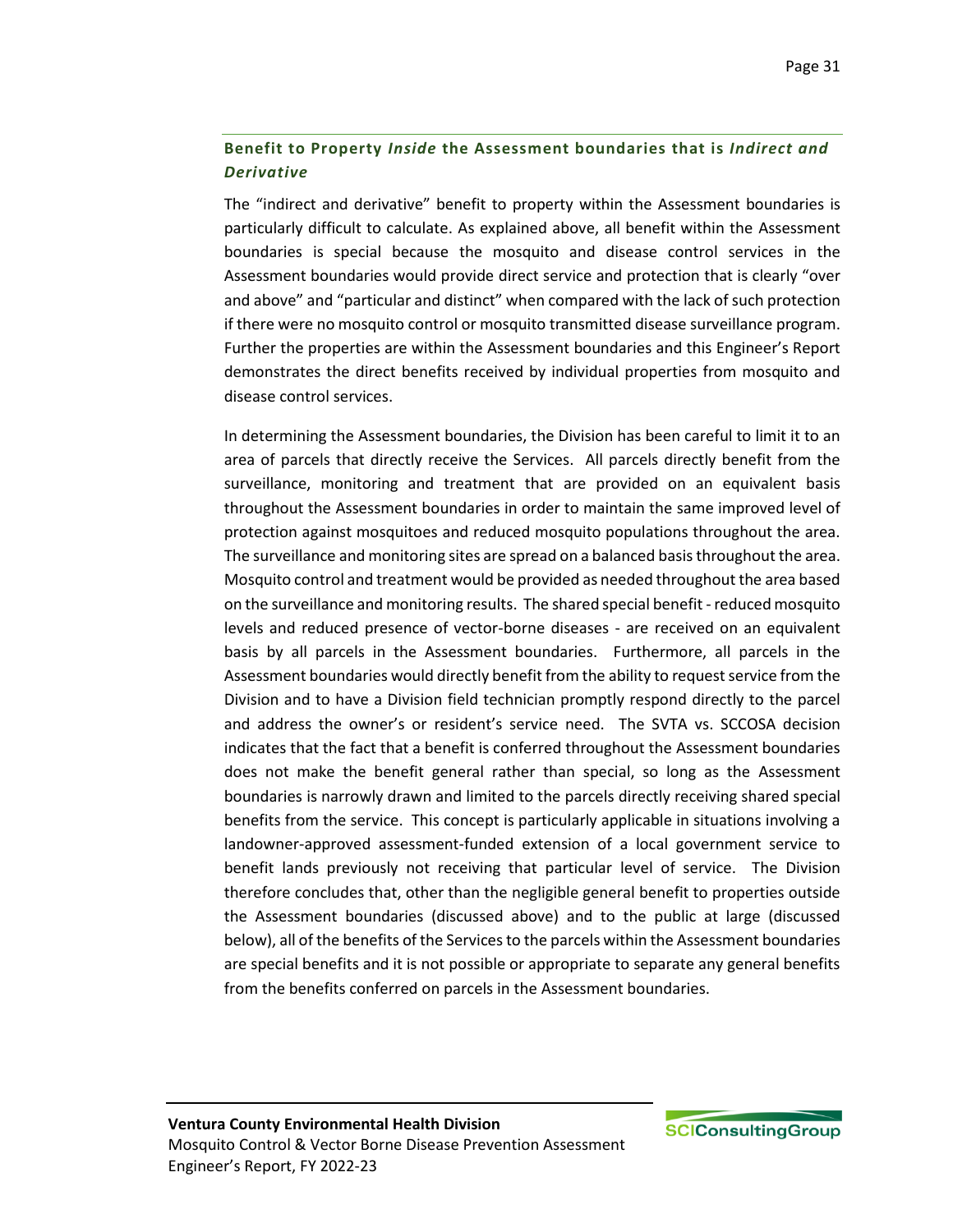#### <span id="page-37-0"></span>**Benefit To The Public At Large**

With the type and scope of Services provided to the Assessment boundaries, it is very difficult to calculate and quantify the scope of the general benefit conferred on the public at large. Because the Services directly serve and benefit all of the property in the Assessment boundaries, any general benefit conferred on the public at large would be small. Nevertheless, there may be some indirect general benefit to the public at large.

The public at large uses the regional facilities when traveling in and through the Assessment boundaries and they benefit from the Services. A fair and appropriate measure of the general benefit to the public at large therefore is the amount of regional facilities area within the Assessment boundaries relative to the overall land area. An analysis of maps of the Assessment boundariesshows that a negligible portion of the land area in the Assessment boundaries is covered by regional facilities.

#### <span id="page-37-1"></span>**Summary of General Benefits**

Using a sum of the measures of general benefit for the public at large and land outside

| <b>General Benefit Calculation</b> |                                                                                                                                         |
|------------------------------------|-----------------------------------------------------------------------------------------------------------------------------------------|
| $+ 0.0\%$<br>+ Negligible          | Negligible (Outside the Assessment District)<br>(Property within the Assessment Boundary– indirect and derivative)<br>(Public at Large) |
| = Negligible                       | (Total General Benefit)                                                                                                                 |

the Assessment boundaries, we find that an insignificant portion of the benefits conferred by the Mosquito Control & Vector Borne Disease Prevention Assessment may be general in nature and should be funded by sources other than the assessment.

This analysis supports the finding that a negligible amount of the benefit may provide general benefit. Hence, effectively 100% of the benefit is special.

In the 2009 Dahms case, the court upheld an assessment that was 100% special benefit on the rationale that the services funded by the assessments were directly provided to property in the assessment district. Similar to the assessments in Pomona that were validated by Dahms, the Assessments described in this Engineer's Report fund mosquito, and disease control services directly provided to property in the assessment area. Moreover, as noted in this Report, the Services directly reduce mosquito populations on all property in the assessment area. Therefore, Dahms establishes a basis for minimal or zero general benefits from the Assessments.

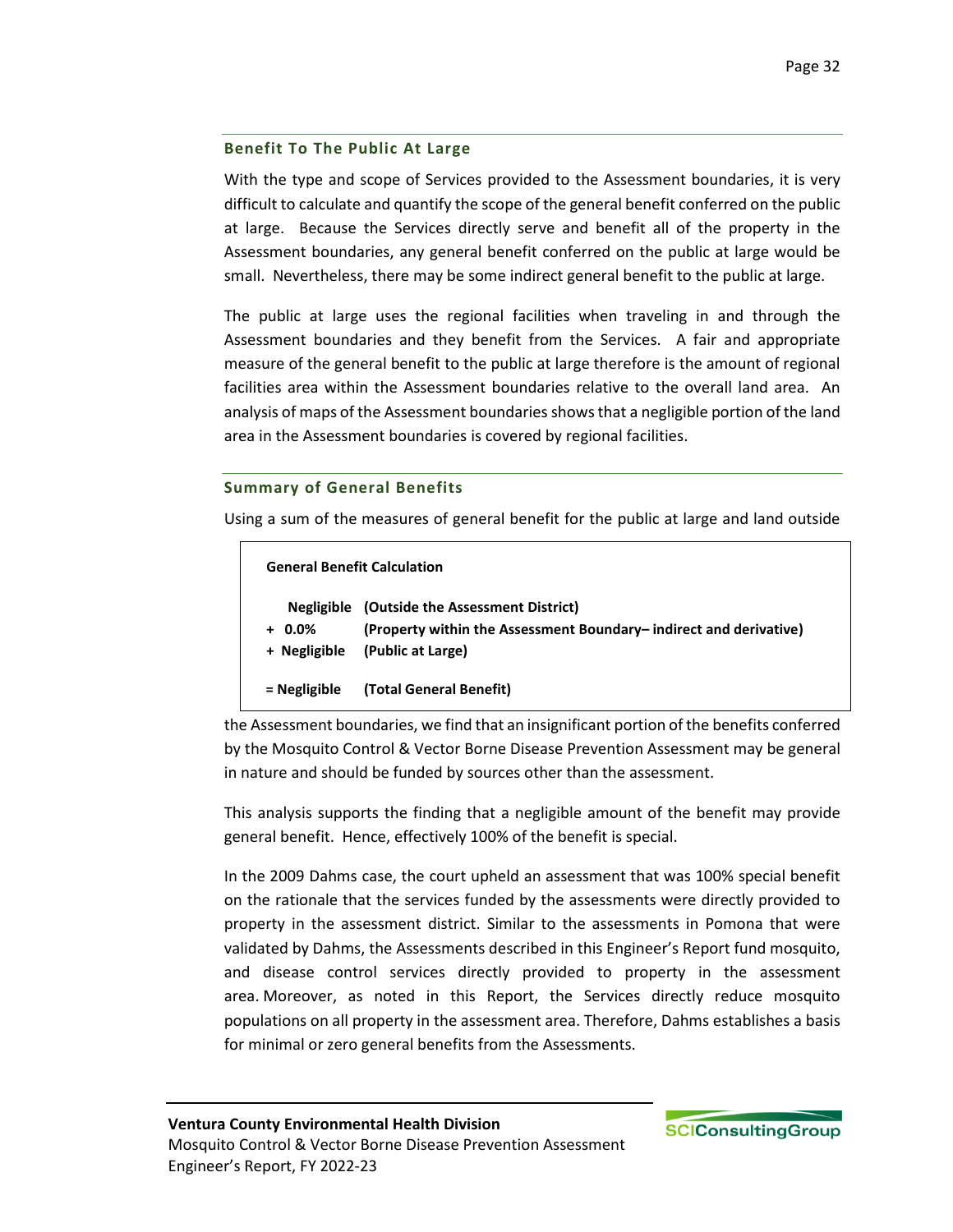#### <span id="page-38-0"></span>**Method of Assessment**

The third step in apportioning assessments is to determine the relative special benefit for each property. This process involves determining the relative benefit received by each property in relation to a single family home, or, in other words, on the basis of Single Family Equivalents (SFE). This SFE methodology is commonly used to distribute assessments in proportion to estimated special benefit and is generally recognized as providing the basis for a fair and appropriate distribution of assessments. For the purposes of this Engineer's Report, all properties are designated a SFE value, which is each property's relative benefit in relation to a single family home on an average sized residential parcel. The "benchmark" property is the single family detached dwelling which is one Single Family Equivalent or one SFE.

In the process of determining the appropriate method of assessment, the Engineer considered various alternatives. For example, a fixed assessment amount per parcel for all residential improved property was considered but was determined to be inappropriate because agricultural lands, commercial property and other property also receive benefits from the assessments. Likewise, an assessment exclusively for agricultural land was considered because the sources of mosquitoes and vectors are generally located on such property. However, other types of property, such as residential and commercial, also receive the special benefit factors listed above from reduced mosquito and vector populations that would otherwise fly or migrate to these properties and/or to the inhabited community areas. Furthermore, residential properties can and do generate their own populations of mosquito and vector organisms.

A fixed or flat assessment was deemed to be inappropriate because larger properties receive a higher degree of benefit than other similarly used properties that are significantly smaller. (For two properties used for commercial purposes, there is clearly a higher benefit provided to a property that covers several acres in comparison to a smaller commercial property that is on a 0.20 acre site because the larger property generally has a larger coverage area and higher usage by employees, customers, tourists and guests that would benefit from reduced mosquito and vector populations as well as the reduced threat from diseases carried by mosquitoes and other vectors. This benefit ultimately flows to the property). Larger parcels, therefore, receive an increased benefit from the assessments.

Therefore, the Engineer determined that the appropriate method of assessment should be based on the type and potential use of property and the relative size of the property. This method is further described below.

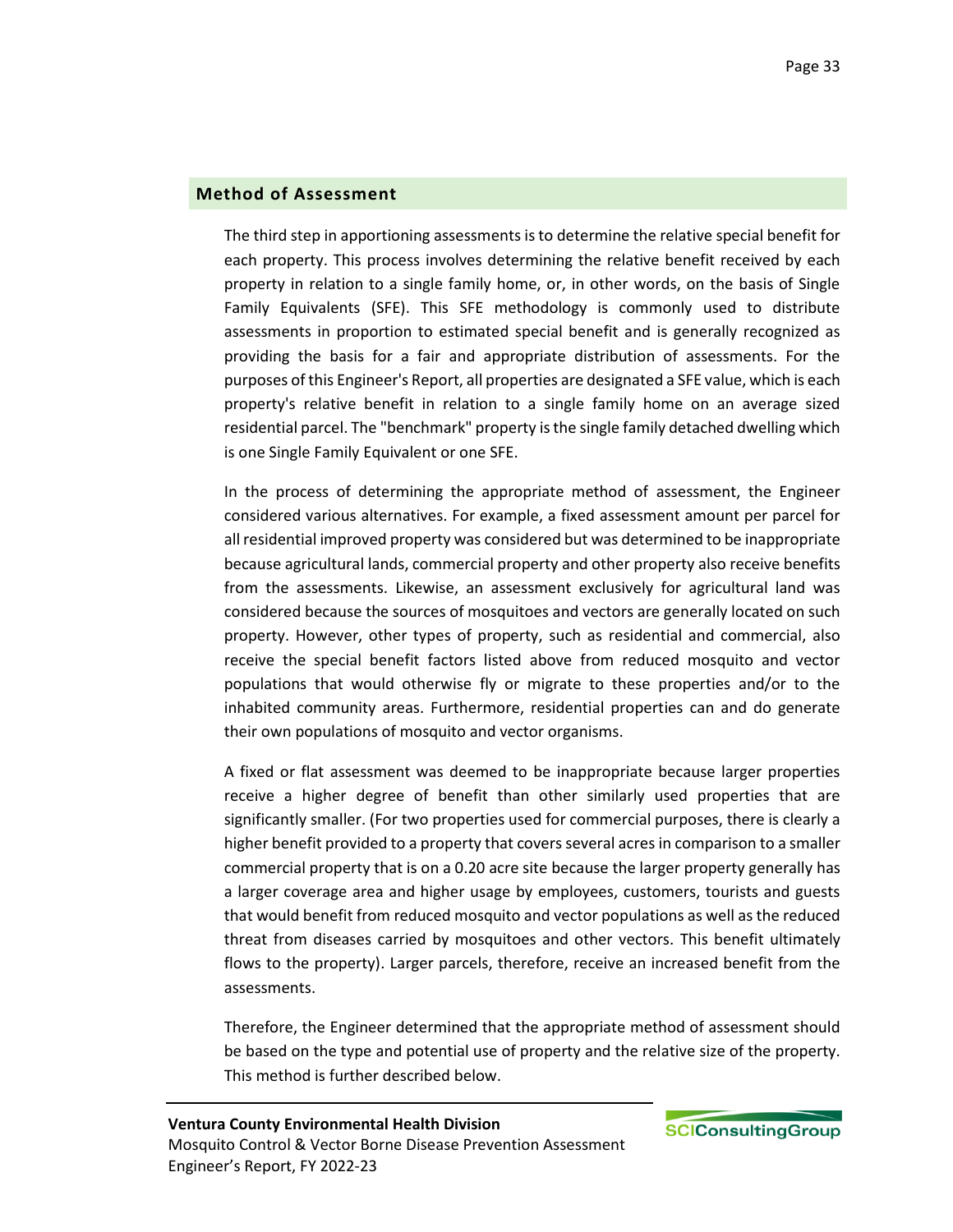#### <span id="page-39-0"></span>**Assessment Apportionment**

#### <span id="page-39-1"></span>**Residential Properties**

All improved residential properties that represent a single residential dwelling unit are assigned one Single Family Equivalent or 1.0 SFE. Traditional houses, zero-lot line houses, and townhomes are included in this category.

Properties with more than one residential unit are designated as multi-family residential properties. These properties, along with condominiums, benefit from the services and improvements in proportion to the number of dwelling units that occupy each property, the average number of people who reside in each property, and the average size of each property in relation to a single family home in Ventura County. This Report analyzed Ventura County population density factors from the 2000 US Census as well as average dwelling unit size for each property type. After determining the Population Density Factor and Square Footage Factor for each property type, an SFE rate is generated for each residential property structure, as indicated in Table 3 below.

The SFE factor of 0.40 per dwelling unit for multifamily residential properties applies to such properties with 20 or fewer units. Properties in excess of 20 units typically offer onsite management, monitoring and other control services that tend to offset some of the benefits provided by the Division. Therefore the benefit for properties in excess of 20 units is determined to be 0.40 SFE per unit for the first 20 units and 0.10 SFE per each additional unit in excess of 20 dwelling units.

<span id="page-39-2"></span>

|                             | Total             | <b>Occupied</b>   | Persons       | Pop. Density      | SaFt   | <b>Proposed</b> |
|-----------------------------|-------------------|-------------------|---------------|-------------------|--------|-----------------|
|                             | <b>Population</b> | <b>Households</b> | per Household | <b>Equivalent</b> | Factor | Rate            |
| Single Family Residential   | 517.701           | 156.288           | 3.31          | 1.00              | 1.00   | 1.00            |
| Condominium                 | 69.449            | 26.376            | 2.63          | 0.80              | 0.73   | 0.60            |
| Multi-Family Residential    | 128.209           | 48.989            | 2.62          | 0.79              | 0.51   | 0.40            |
| Mobile Home on Separate Lot | 23,999            | 11.202            | 2.14          | 0.65              | 0.30   | 0.20            |

**Table 3 - Residential Assessment Factors**

Source: 2000 Census, Ventura County and property dwelling size information from the Ventura County Assessor

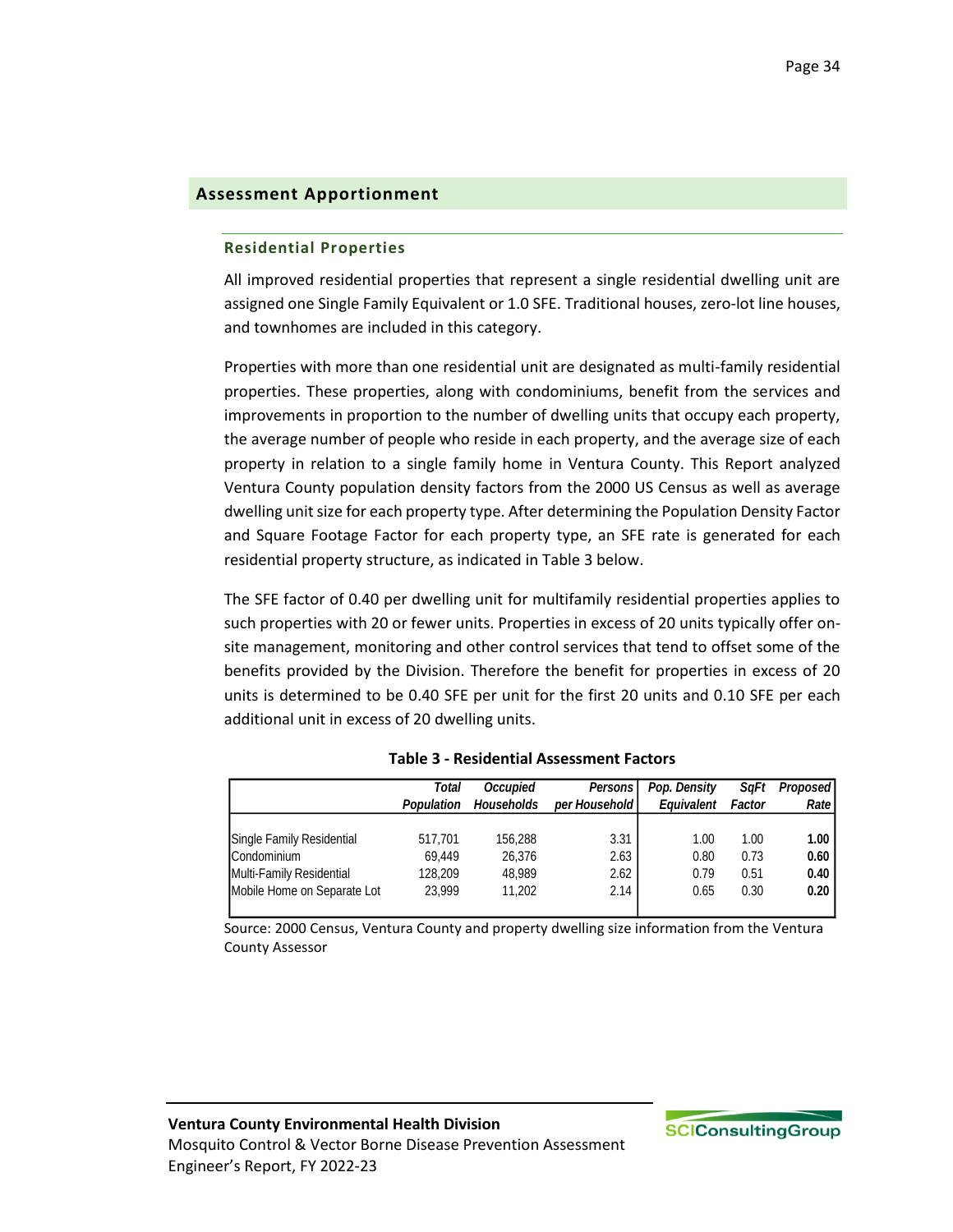#### <span id="page-40-0"></span>**Commercial/Industrial Properties**

The commercial and industrial properties are generally open and operated for more limited times, relative to residential properties. Therefore, the relative hours of operation can be used as a measure of benefits, since residents and employees also provide a measure of the relative benefit to property. Since commercial and industrial properties are typically open and occupied by employees approximately one-half the time of residential properties, it is reasonable to assume that commercial land uses receive onehalf of the special benefit on a land area basis relative to single family residential property.

The average size of a single family home with 1.0 SFE factor in Ventura County is 0.20 acres. Therefore, a commercial property with 0.20 acres receives one-half the relative benefit, or a 0.50 SFE factor.

The SFE values for various commercial and industrial land uses are further defined by using average employee densities because the special benefit factors described previously are also related to the average number of people who work at commercial/industrial properties.

To determine employee density factors, this Report utilizes the findings from the San Diego Association of Governments Traffic Generators Study (the "SANDAG Study") because these findings were approved by the State Legislature which determined the SANDAG Study to be a good representation of the average number of employees per acre of land area for commercial and industrial properties. As determined by the SANDAG Study, the average number of employees per acre for commercial and industrial property is 24. As presented in Table 4, the SFE factors for other types of businesses are determined relative to their typical employee density in relation to the average of 24 employees per acre of commercial property.

Commercial and industrial properties in excess of 5 acres generally involve uses that are more land intensive relative to building areas and number of employees (lower coverage ratios). As a result, the benefit factors for commercial and industrial property land area in excess of 5 acres is determined to be the SFE rate per fifth acre for the first 5 acres and the relevant SFE rate per each additional acre over 5 acres. Institutional properties that are used for residential, commercial or industrial purposes are also assessed at the appropriate residential, commercial or industrial rate.

Table 4 below lists the benefit assessment factors for business properties.

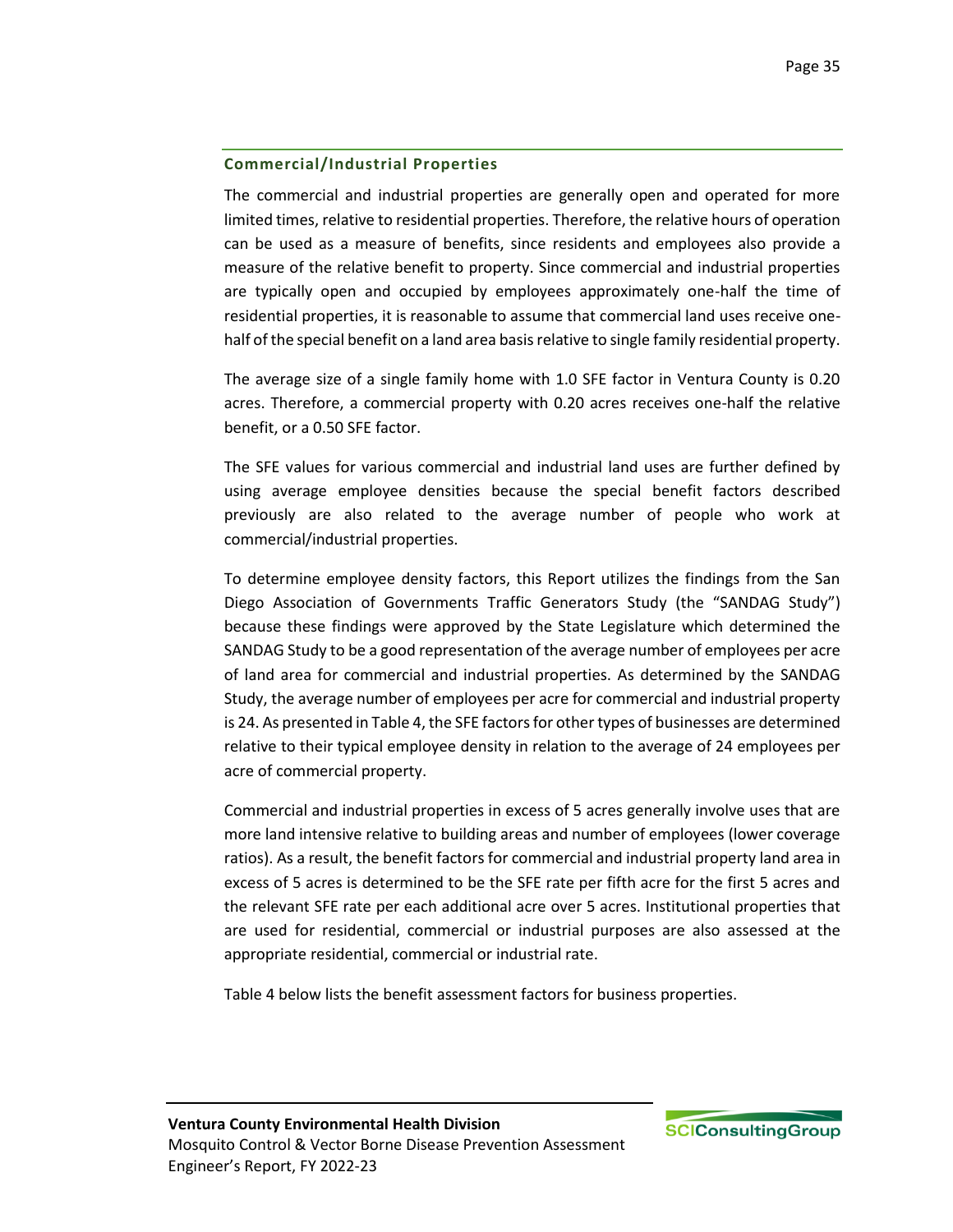<span id="page-41-2"></span>

| <b>Type of Commercial/Industrial</b><br><b>Land Use</b> | Average<br><b>Employees</b><br>Per Acre <sup>1</sup> | <b>SFE Units</b><br>per<br>Fraction Acre <sup>2</sup> | <b>SFE Units</b><br>per<br><b>Acre After 5</b> |
|---------------------------------------------------------|------------------------------------------------------|-------------------------------------------------------|------------------------------------------------|
|                                                         |                                                      |                                                       |                                                |
| ICommercial                                             | 24                                                   | 0.500                                                 | 0.50                                           |
| <b>O</b> ffice                                          | 68                                                   | 1.420                                                 | 1.42                                           |
| <b>Shopping Center</b>                                  | 24                                                   | 0.500                                                 | 0.50                                           |
| Industrial                                              | 24                                                   | 0.500                                                 | 0.50                                           |
| Self Storage or Parking Lot                             |                                                      | 0.021                                                 | 0.02                                           |
| Agriculture                                             | 0.05                                                 | 0.002                                                 | 0.002                                          |

#### **Table 4 - Commercial/Industrial Benefit Assessment Factors**

1. Source: San Diego Association of Governments Traffic Generators Study.

2. The SFE factors for commercial and industrial parcels indicated above are applied to each fifth acre of land area or portion thereof. (Therefore, the minimum assessment for any assessable parcel in these categories is the SFE Units listed herein.)

#### <span id="page-41-0"></span>**Vacant Properties**

The benefit to vacant properties is determined to be proportional to the corresponding benefits for similar type developed properties. However, vacant properties are assessed at a lower rate due to the lack of active benefits. A measure of the benefits accruing to the underlying land is the average value of land in relation to improvements for developed property. An analysis of the assessed valuation data from the County of Ventura found that 40% of the assessed value of improved properties is classified as land value. It is reasonable to assume, therefore, that approximately 40% of the benefits are related to the underlying land and 60% are related to the day-to-day use of the property. Using this ratio, the SFE factor for vacant parcels is 0.40 per parcel.

#### <span id="page-41-1"></span>**Other Properties**

Article XIIID stipulates that publicly owned properties must be assessed unless there is clear and convincing evidence that those properties receive no special benefit from the assessment.

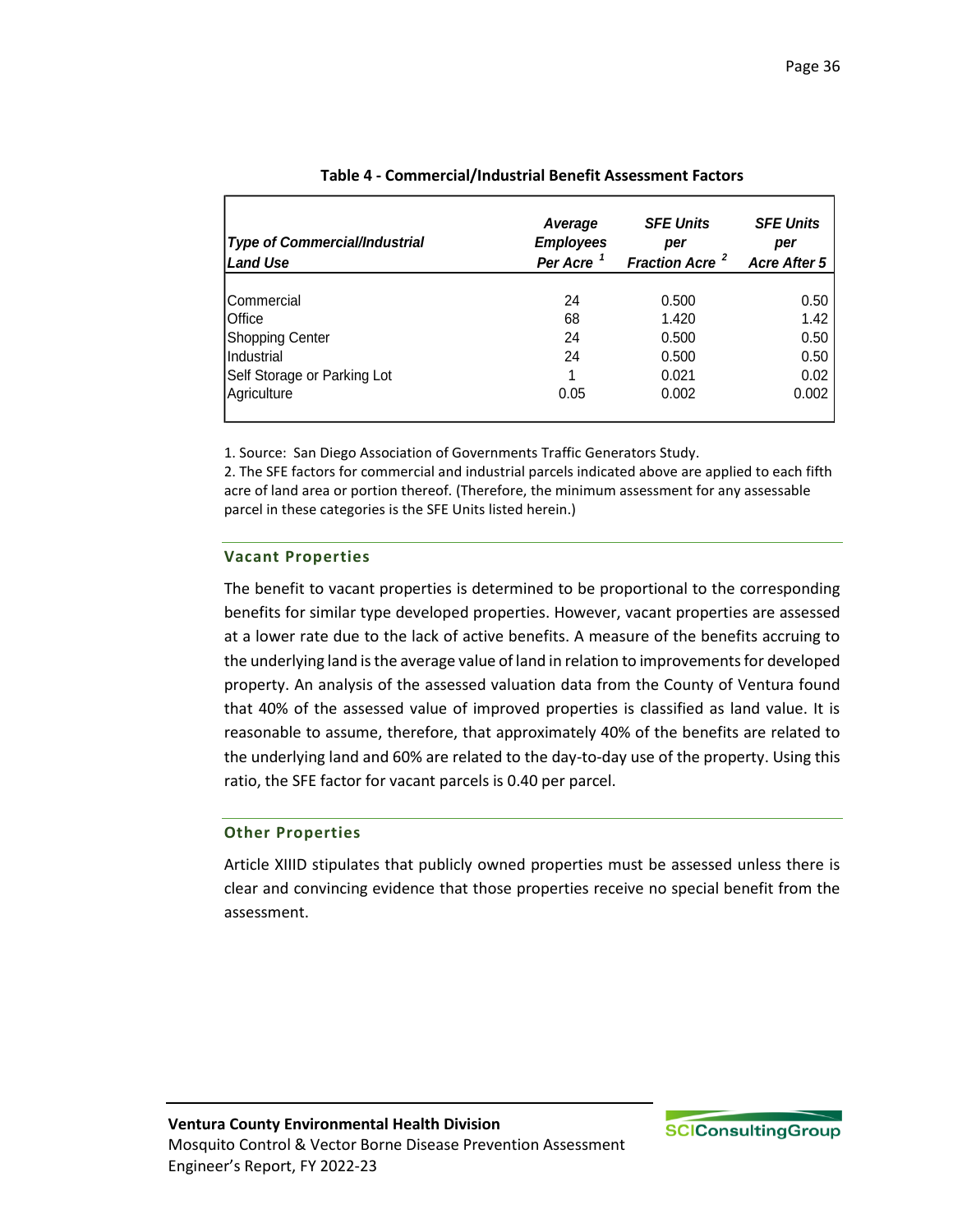All properties that are specially benefited are assessed. Public right-of-way parcels, well, reservoir or other water rights parcels that cannot be developed into other improved uses, limited access open space parcels, watershed parcels and common area parcels typically do not generate employees, residents, customers or guests. Moreover, many of these parcels have limited economic value and, therefore, do not benefit from specific enhancement of property value. Such parcels are, therefore, not specially benefited and are not assessed.

Other publicly owned property that is used for purposes similar to private residential, commercial, industrial or institutional uses is benefited and assessed at the same rate as such privately owned property.

Church parcels, institutional properties, and property used for educational purposes typically generate employees on a less consistent basis than other non-residential parcels. Therefore, these parcels receive minimal benefit and are assessed an SFE factor of 1.

#### <span id="page-42-0"></span>**Appeals and Interpretation**

Any property owner who feels that the assessment levied on the subject property is in error as a result of incorrect information being used to apply the foregoing method of assessment, may file a written appeal with Vector Control Program Manager of the Ventura County Environmental Health Division or his or her designee. Any such appeal is limited to correction of an assessment during the then current Fiscal Year or, if before July 1, the upcoming fiscal year. Upon the filing of any such appeal, the Vector Control Program Manager or his or her designee will promptly review the appeal and any information provided by the property owner. If the Vector Control Program Manager or his or her designee finds that the assessment should be modified, the appropriate changes shall be made to the assessment roll. If any such changes are approved after the assessment roll has been filed with the County of Ventura for collection, the Vector Control Program Manager or his or her designee is authorized to refund to the property owner the amount of any approved reduction. Any dispute over the decision of the Vector Control Program Manager, or his or her designee, shall be referred to the Ventura County Board of Supervisors. The decision of the Board shall be final.

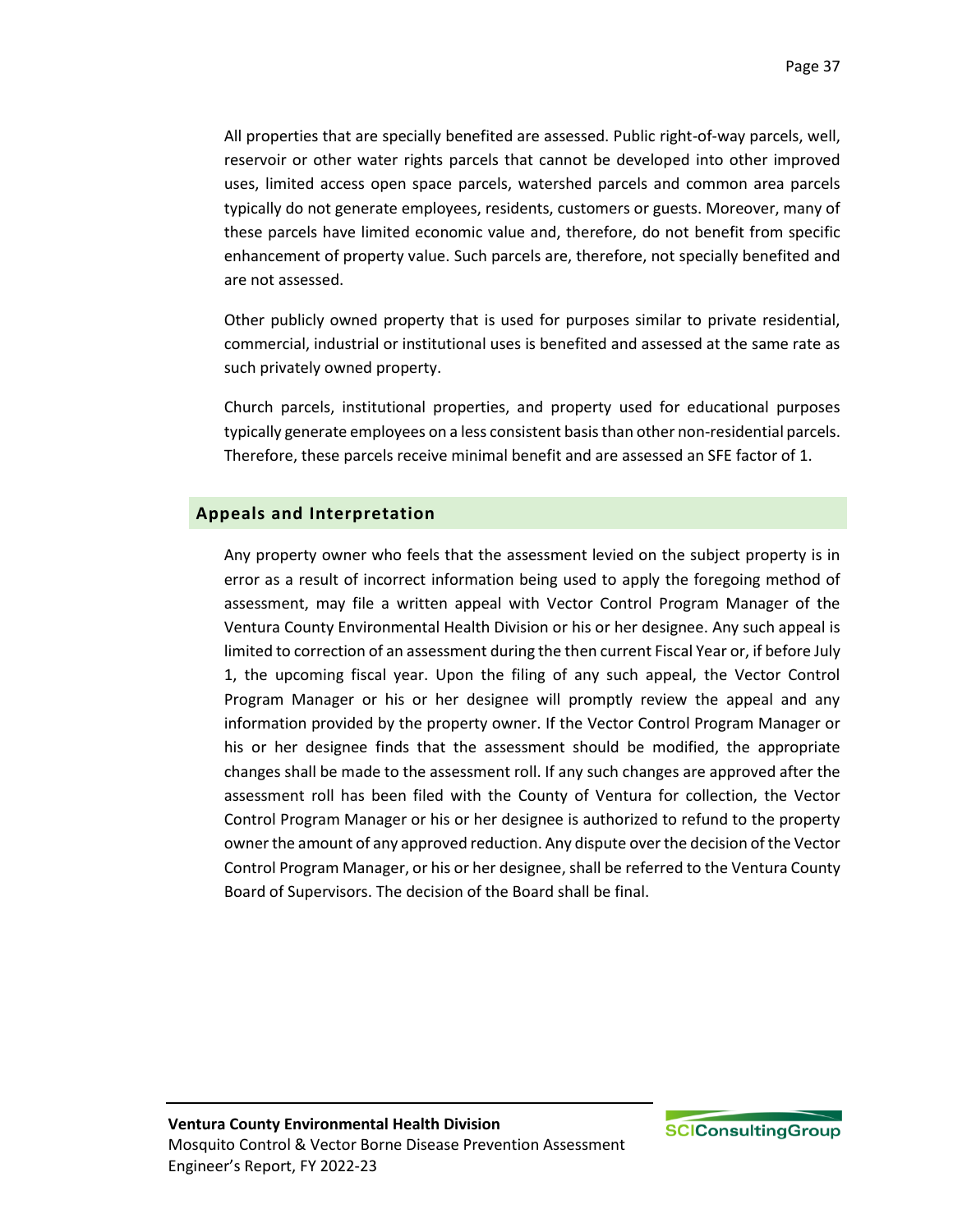#### <span id="page-43-0"></span>**Duration of Assessment**

It is proposed that the assessments continued to be levied for fiscal year 2022-23 and every year thereafter, so long as mosquitoes and other vectors remain in existence and the Ventura County Environmental Health Division requires funding from the assessments for its Services in the Assessment boundaries. As noted previously, if the assessment and the duration of the assessment are approved by property owners in an assessment ballot proceeding, the Assessment can be levied annually after the Ventura County Board of Supervisors approves an annually updated Engineer's Report, budget for the Assessment, Services to be provided, and other specifics of the Assessment. In addition, the Ventura County Board of Supervisors must hold an annual public meeting to continue the Assessment.

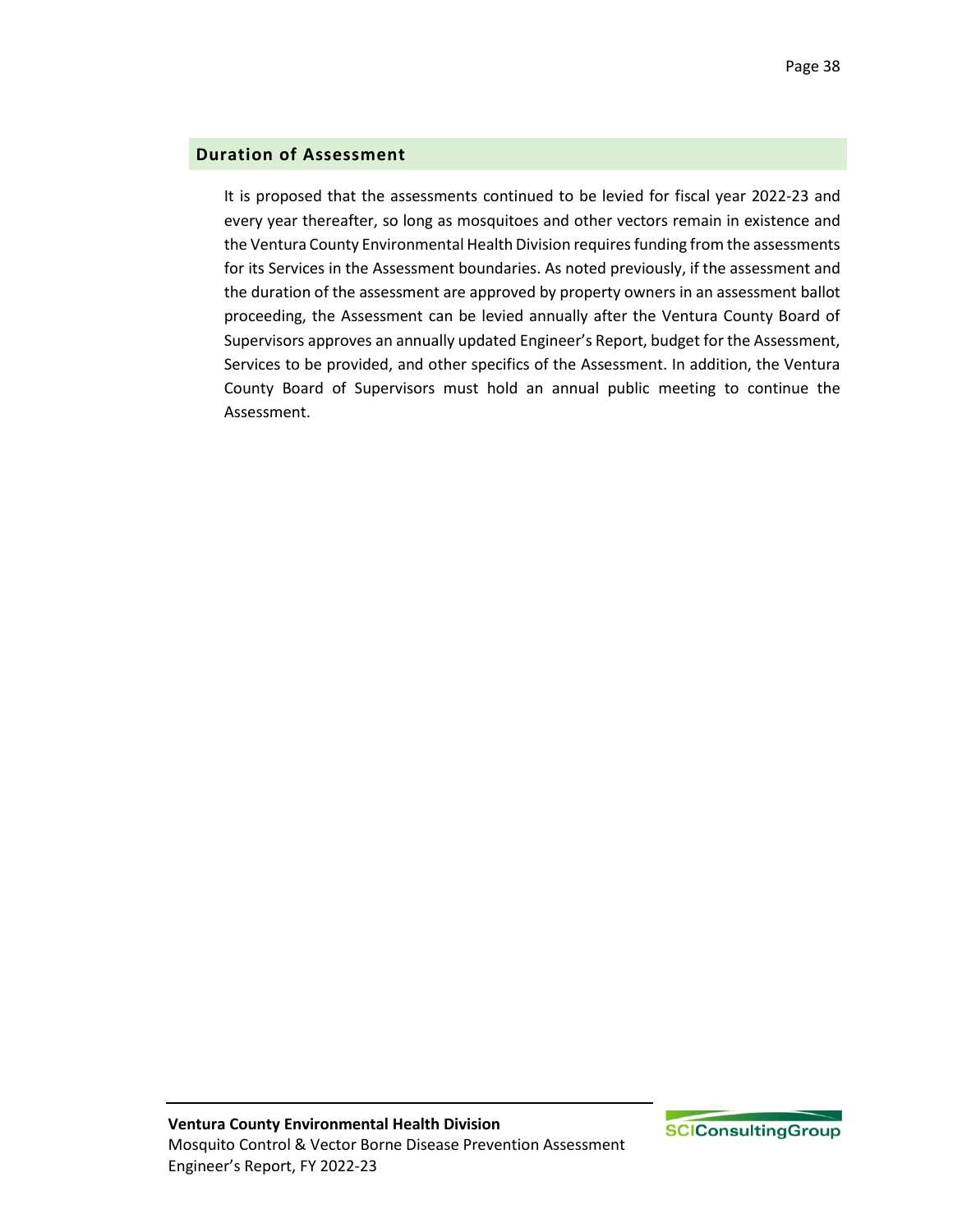## <span id="page-44-0"></span>**Assessment Diagram**

The proposed assessment includes all properties within the boundaries of Ventura County, excluding the City of Moorpark and are displayed on the following Assessment Diagram.